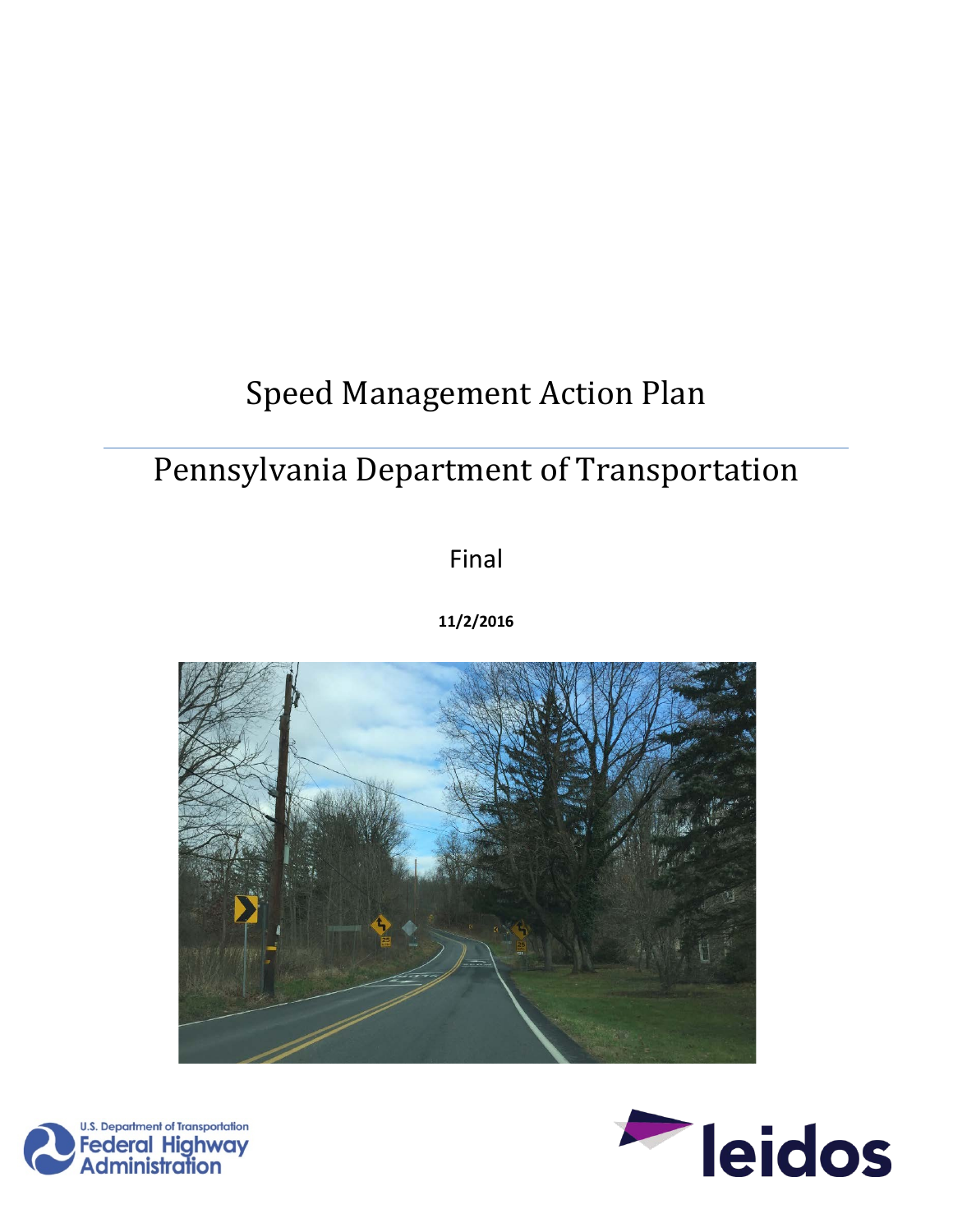## **Table of Contents**

| Countermeasures for Reducing Speeding-related Roadway Departure Crashes 11       |  |
|----------------------------------------------------------------------------------|--|
|                                                                                  |  |
|                                                                                  |  |
|                                                                                  |  |
|                                                                                  |  |
|                                                                                  |  |
|                                                                                  |  |
|                                                                                  |  |
|                                                                                  |  |
|                                                                                  |  |
|                                                                                  |  |
|                                                                                  |  |
|                                                                                  |  |
|                                                                                  |  |
|                                                                                  |  |
| Appendix A - Speed Management Countermeasures List  Error! Bookmark not defined. |  |
|                                                                                  |  |
|                                                                                  |  |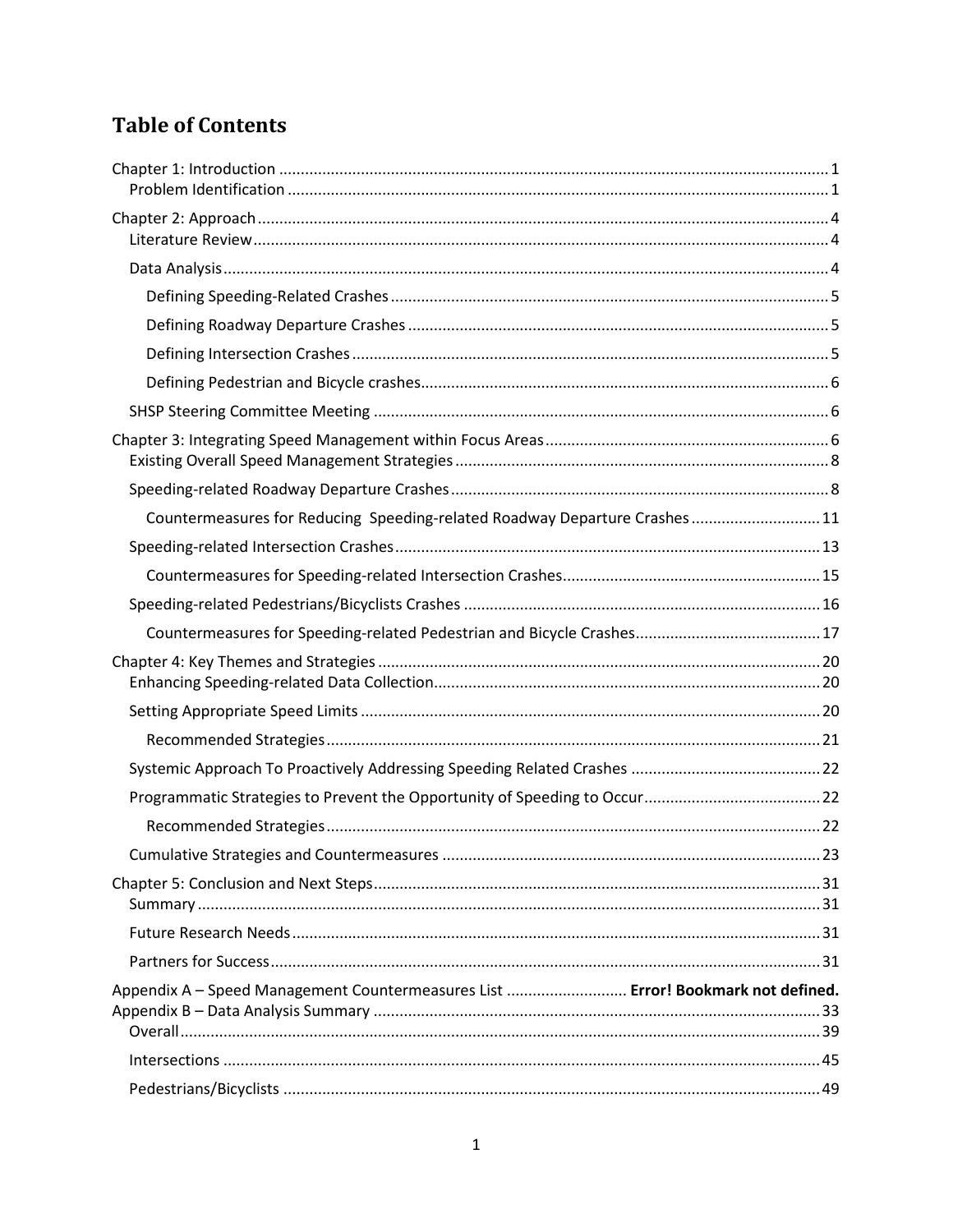|--|--|--|--|--|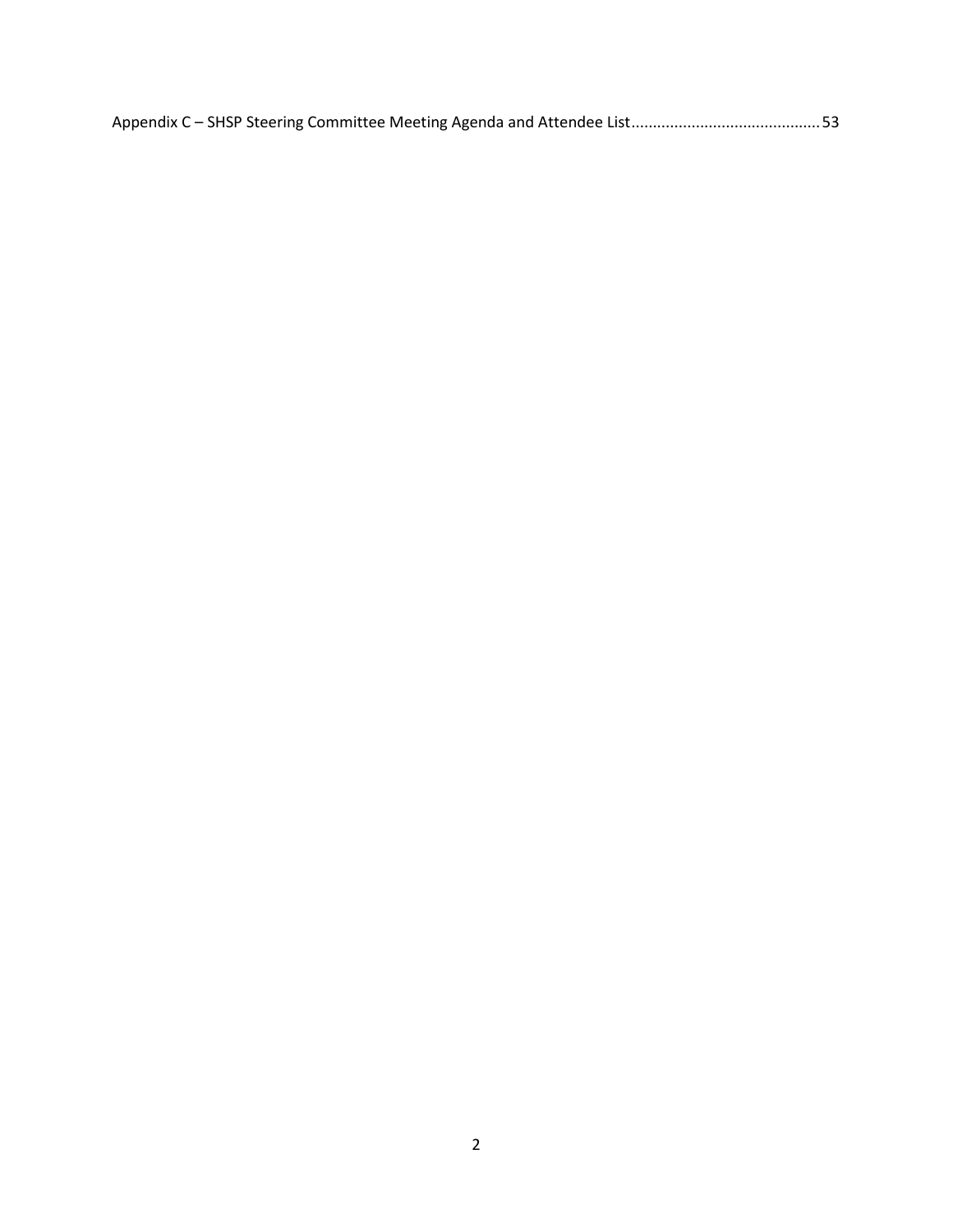## **List of Figures**

| Figure 1 PennDOT speeding-related actual crashes and reduction goals (Source: FFY 2016 Pennsylvania |  |
|-----------------------------------------------------------------------------------------------------|--|
|                                                                                                     |  |
|                                                                                                     |  |
|                                                                                                     |  |

## **List of Tables**

| Table 1. Speed Management Strategies; Associated Impact Area; and Relative Implementation Time, |  |
|-------------------------------------------------------------------------------------------------|--|
|                                                                                                 |  |
| Table 2. Speed Management Countermeasures; Associated Impact Area; Relative Cost, and Crash     |  |
|                                                                                                 |  |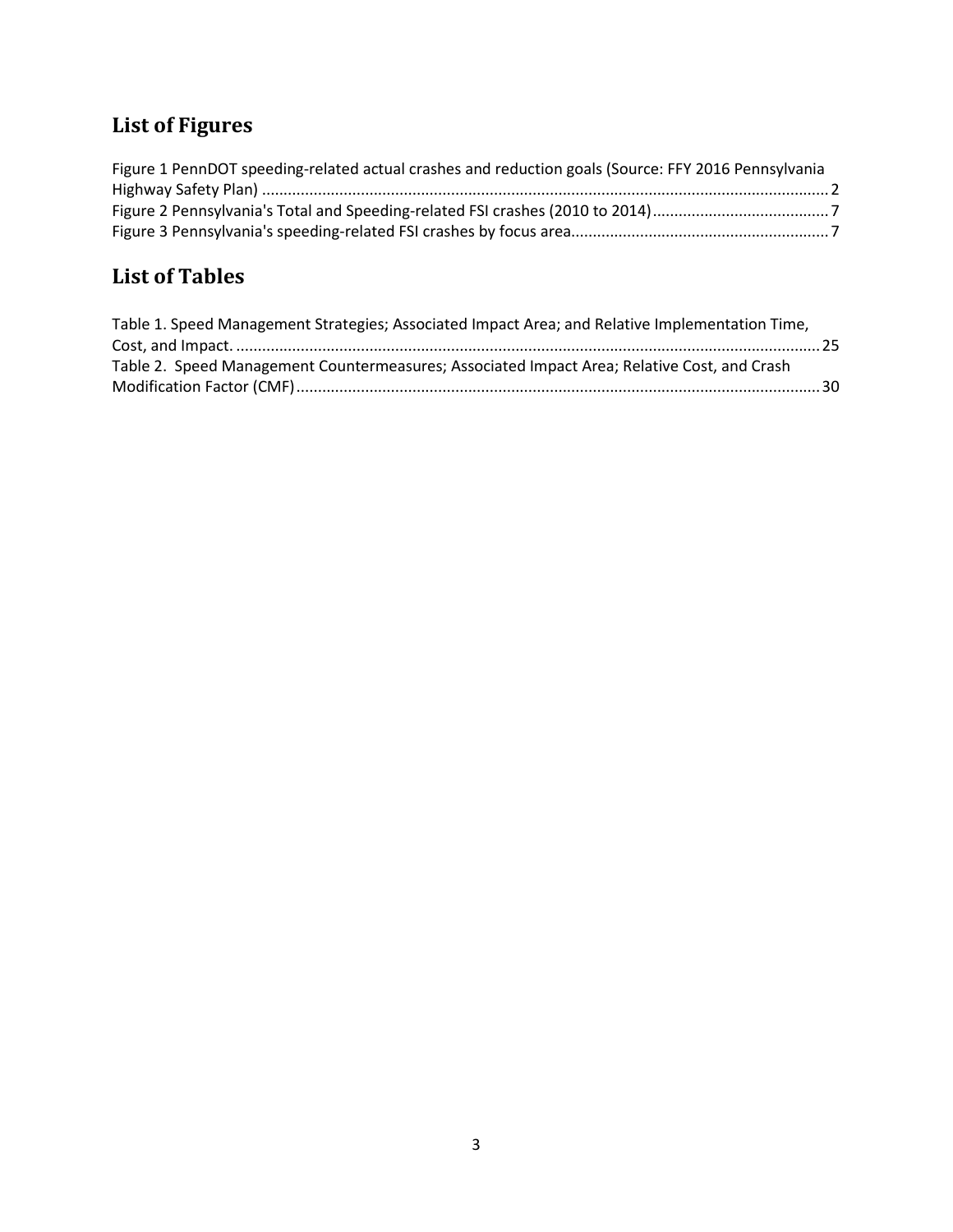## <span id="page-4-0"></span>**Chapter 1: Introduction**

Motor vehicle crashes are responsible for more fatalities between the ages of 5 and 24 than any other cause of death and remains one of the leading killers among all age groups in the United States.<sup>[1](#page-4-2)</sup> From 2010 to 2014, Pennsylvania averaged 1,265 highway fatalities and 3,340 serious injuries annually.

Pennsylvania has over 43,000 miles on the State-maintained roadway system and 77,000 miles of locally-owned roadways. Due to its intermediary location between major metropolitan areas on the east coast and the Midwest, Pennsylvania's roadways carry a large amount of commercial truck traffic, ranging between 30 to 50 percent on certain interstate highways. Pennsylvania also has a significant amount of rural roadways, which exhibit fatality rates that are twice those on urban roadways.

## <span id="page-4-1"></span>**Problem Identification**

Aggressive driving caused 12 percent of all fatalities and 8 percent of all serious injuries in Pennsylvania between 2010 to 2014, and of all those fatal and serious injury (FSI) crashes, 34 percent are directly due to speeding-related factors. In Pennsylvania, a crash can be attributed to aggressive driving when one vehicle involved has committed one of the following actions:

- Making an illegal U-Turn
- Sudden slowing or stopping
- Making improper or careless turns
- Turning from the wrong lane
- Careless passing or lane change
- Proceeding without clearance after stop
- Passing in no passing zone
- Running a stop sign
- Running a red light
- Failure to respond to TCD
- Tailgating
- Making improper entrance to highway
- Speeding
- Driving too fast for conditions
- Making improper exit from highway
- Driver fleeing police (police chase)

According to the National Highway Transportation Safety Board's (NHTSA) 2014 fatality data, Pennsylvania has the third highest percentage of speeding-related traffic fatalities in the nation at 43 percent, significantly higher than the national average of 28 percent. In addition, the State ranked third

<span id="page-4-2"></span> <sup>1</sup> Pennsylvania Strategic Highway Safety Plan, 2012.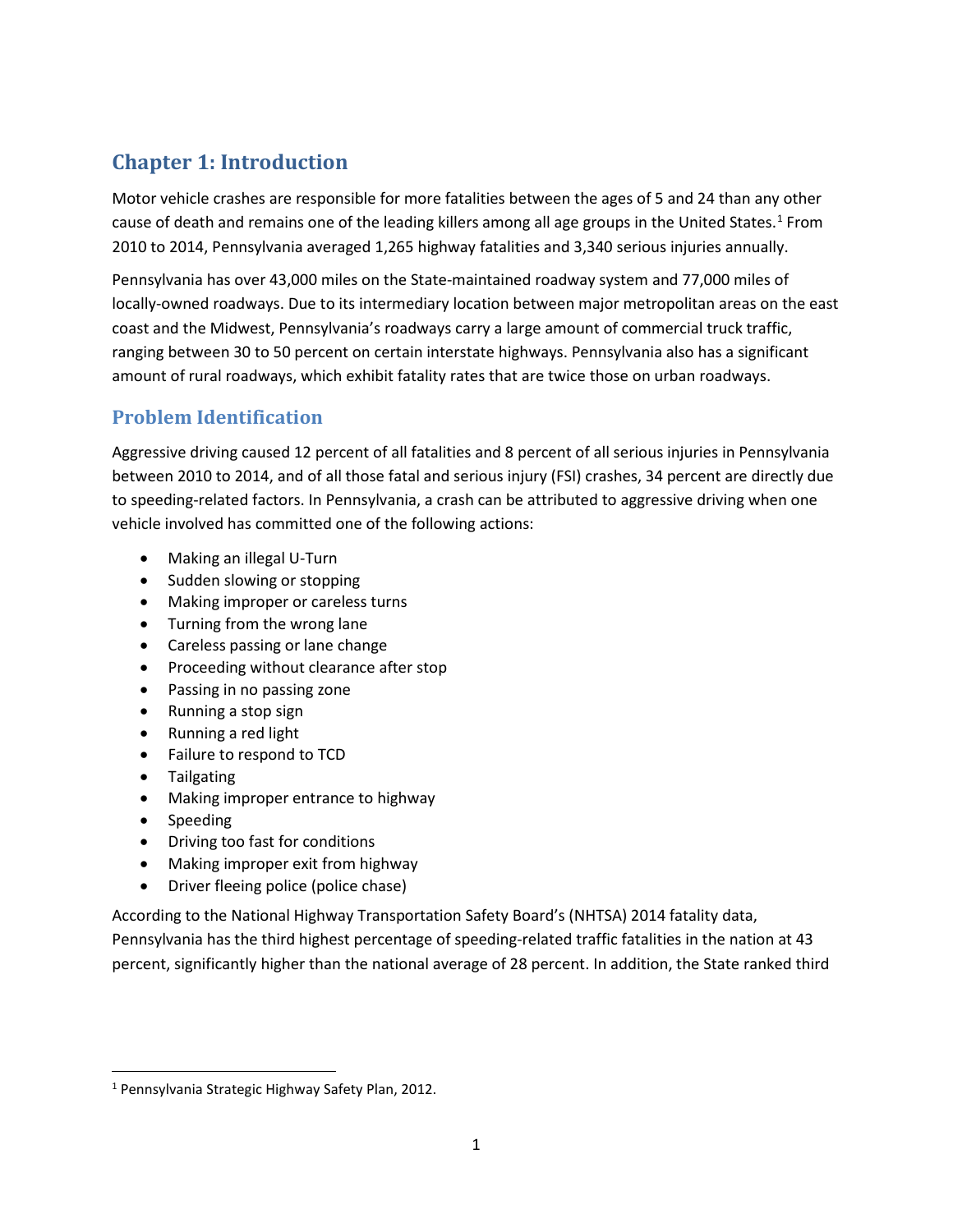in the Nation that same year for having the highest speeding-related fatalities in [2](#page-5-1)014 with 509 deaths.<sup>2</sup> These statistics reveal the severity of speeding issues in Pennsylvania.

In Pennsylvania's 2012 Strategic Highway Safety Plan (SHSP), the State identified reducing speeding and aggressive driving as one of the "Vital Seven" safety focus areas with a long-term focus area goal of reaching 50 percent fatality reduction by 2030 and developed strategies to address the issue. Many of the strategies incorporate engineering, enforcement, and education to meet the State's goal of reducing speeding-related crashes.

Between 2010 and 2014, speeding-related crashes have steadily decreased from 702 (2006-2010 average) and reached 589 (2010-2014 average). [Figure 1](#page-5-0) displays Pennsylvania's trend of reduction in speeding-related crashes for the same period of time. Pennsylvania experienced 1,195 overall fatalities in 2014 which is the lowest ever in Pennsylvania motor vehicle crashes since 1928. With significant overall fatality reductions since the finalization of SHSP, the State should maintain its focus on speedingrelated crashes for accomplishing the SHSP long-term goal by 2030.



**Speed-Related Crashes** 2010-2016

#### <span id="page-5-0"></span>**Figure 1 PennDOT speeding-related actual crashes and reduction goals (Source: FFY 2016 Pennsylvania Highway Safety Plan)**

FHWA has identified roadway departure (RwD), intersection, and pedestrian/bicycle crashes as the three safety focus areas with the greatest potential for reducing fatalities. Speeding-related crashes occur in all three of these focus areas, and many of the countermeasures applicable to crashes within these focus areas also apply to speeding-related crashes. With speeding as a crosscutting issue, FHWA

<span id="page-5-1"></span><sup>&</sup>lt;sup>2</sup> Traffic Safety Facts, NHTSA, 2013. Available at:

<https://crashstats.nhtsa.dot.gov/Api/Public/ViewPublication/812162>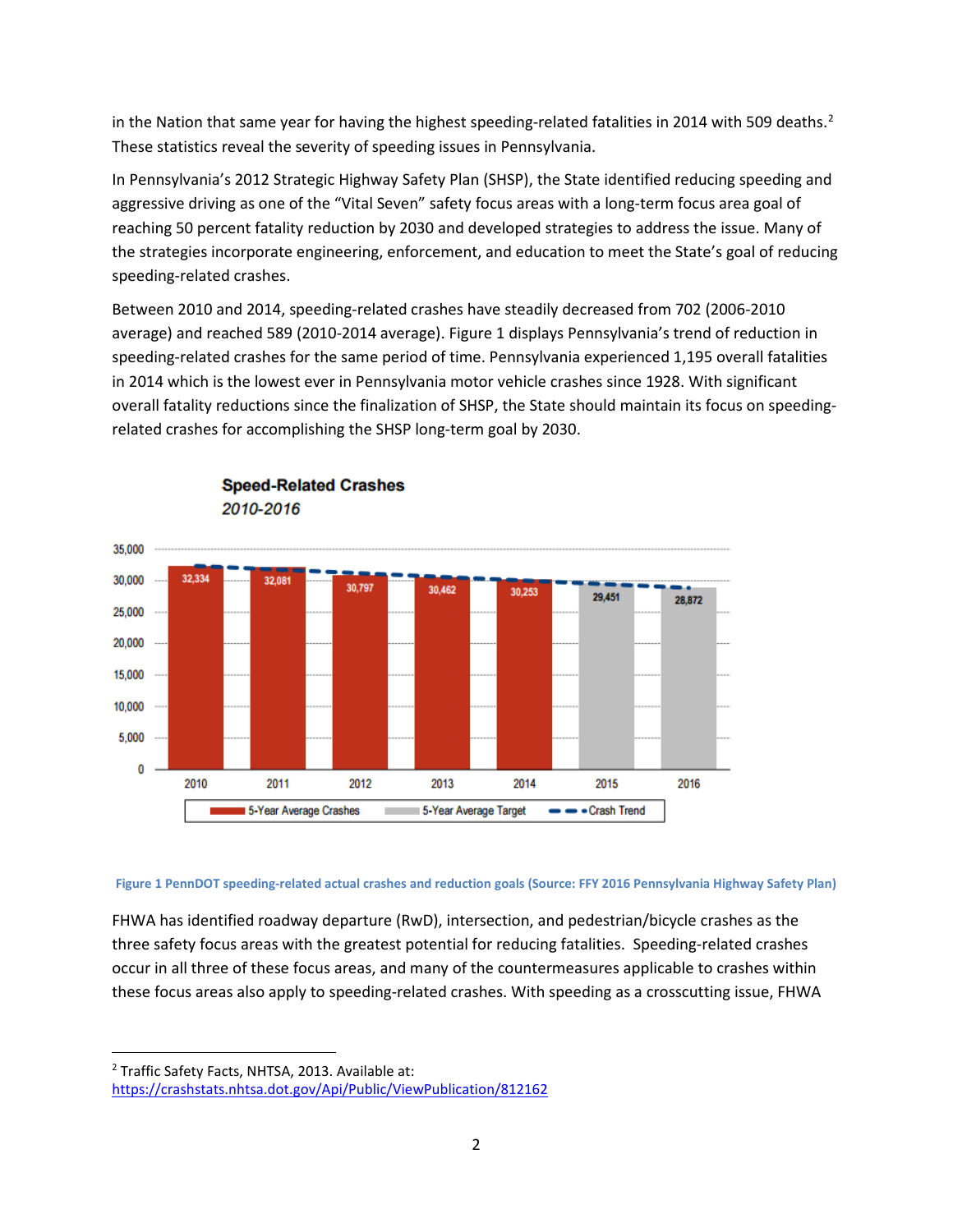encourages agencies to take a broad look at speeding-related policies, safety plans, and programs and identify opportunities for integrating speed management throughout.

This concept of integrating speed management within the three focus areas of roadway departure, intersection, and pedestrian and bicyclist, as well as within agency's existing policies, plans and programs is the foundation for Pennsylvania's Speed Management Action Plan. Below is the general outline of this plan:

**Chapter 2** describes the approach to develop the plan, identifies key data analysis and literature review findings, and describes the SHSP Steering Committee Meeting where speed management strategies were discussed.

**Chapter 3** presents speed management strategies and countermeasures that could be integrated into Pennsylvania's roadway departure, intersection, and pedestrian, and bicyclist plans.

**Chapter 4** lists broader themes relating to speed management in Pennsylvania and potential strategies to address them.

**Chapter 5** highlights the next steps, including considerations for future research needs relating to speed management and potential partners for success.

Reducing fatalities and severe injuries on the transportation system is directly impacted by an agency's efforts to manage roadway speeds and to implement effective speed management strategies. This speed management plan will assist Pennsylvania in reaching its safety goals.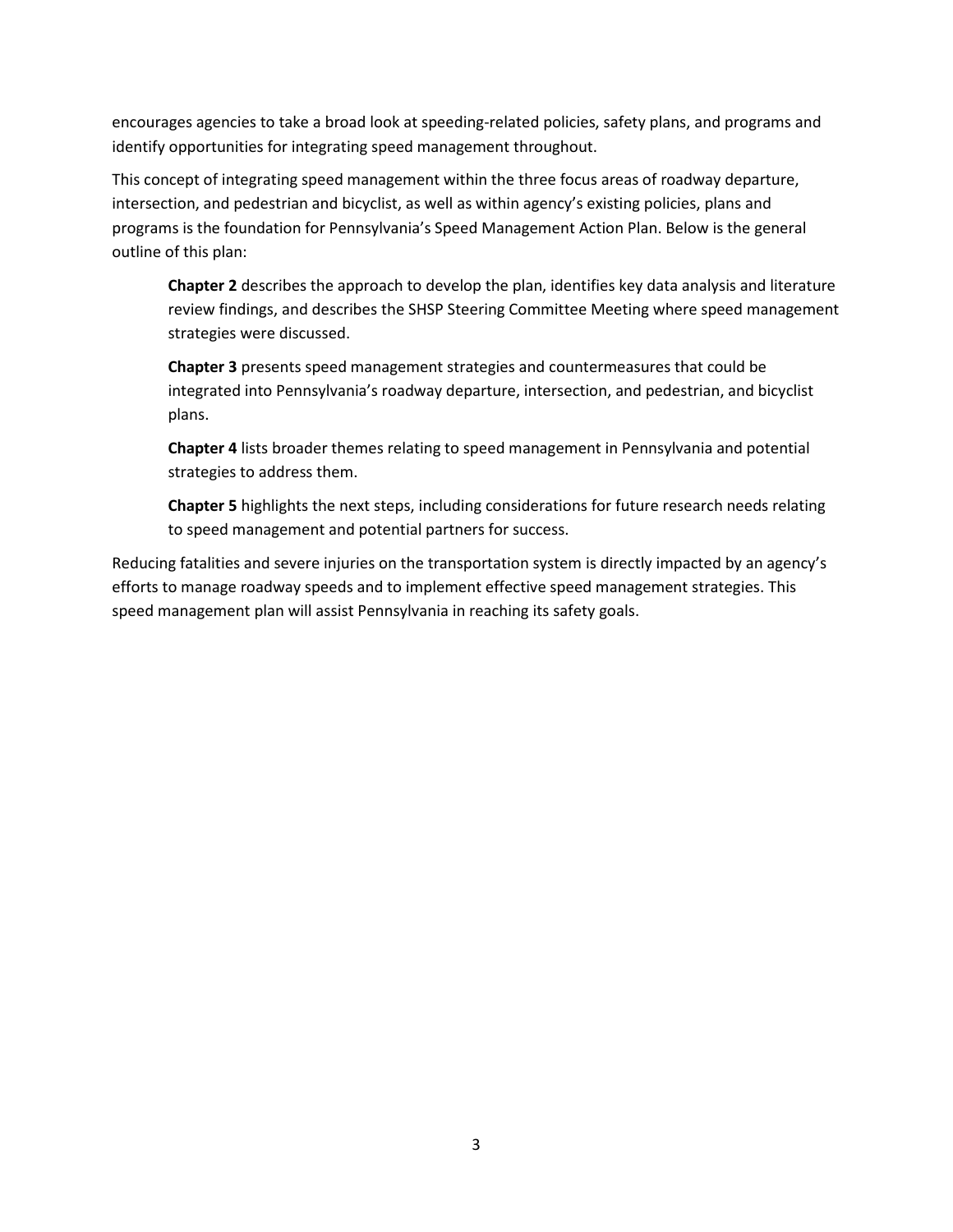## <span id="page-7-0"></span>**Chapter 2: Approach**

This plan was developed based on a three-pronged approach that included 1) a review of relevant Pennsylvania transportation literature, 2) data analysis to identify factors and trends that contribute to speeding-related crashes, and 3) results from a SHSP Steering Committee meeting where Pennsylvania's safety stakeholders gathered to discuss speed management, roadway departure, intersection and pedestrian/bicycle strategies.

### <span id="page-7-1"></span>**Literature Review**

A literature review of PennDOT's current state of practice, speeding-related policies and guidance, other safety plans, and countermeasure the DOT would consider using indicated how Pennsylvania is integrating speed management currently. Areas of improvement identified while reviewing these documents helped shape the recommendations and strategies presented in this plan.

The review covers the following resources:

- *Federal Fiscal Year 2016 Pennsylvania Highway Safety Plan* (NHTSA, 2016)
- *Pennsylvania Crash Facts and* Statistics (PennDOT, 2014)
- *PennDOT Bicycle and Pedestrian Plan* (PennDOT, 2007)
- *Pennsylvania Strategic Highway Safety Plan* (PennDOT, 2012)
- *Pennsylvania Intersection Safety Implementation Plan* (FHWA Office of Safety, 2010)
- *Pennsylvania Roadway Departure Safety Implementation Plan* (FHWA Office of Safety, 2010)
- *Pennsylvania Traffic Calming Handbook* (PennDOT, July 2012)
- *PennDOT Traffic Engineering Manual* (Pub. 46, March 2014)
- *Official Traffic Control Devices* PennDOT's supplement to FHWA's MUTCD (Pub 212, 3-06)
- *Drive Safe PA* Brochure– Pennsylvania's Guide to Safe Driving (Pub 670, 3-09)
- The Pennsylvania Code on Speed Limits 67 Pa. Code § 212.108, 75 Pa. Code § 3361&3368 (46 Pa.B. 2944, June 4, 2016)

PennDOT completed a Speed Management Countermeasures List by indicating the likelihood of using specific countermeasures to address speed-related focus area crashes. These countermeasures were used to help determine the strategies within this plan. The completed list is found in Appendix A.

### <span id="page-7-2"></span>**Data Analysis**

An analysis of Pennsylvania State crash data revealed the characteristics of speeding-related crashes within roadway departure, intersection, and pedestrian and bicyclist safety focus areas. Pennsylvania DOT provided five years (2010-2014) of crash data from their State database for analysis. This set of data included information about all crashes on all roads.

A road traffic crash may occur as a result of several factors combined. In order to determine the most effective countermeasures to avoid speeding related crashes, it is necessary to identify as many contributing circumstances as possible.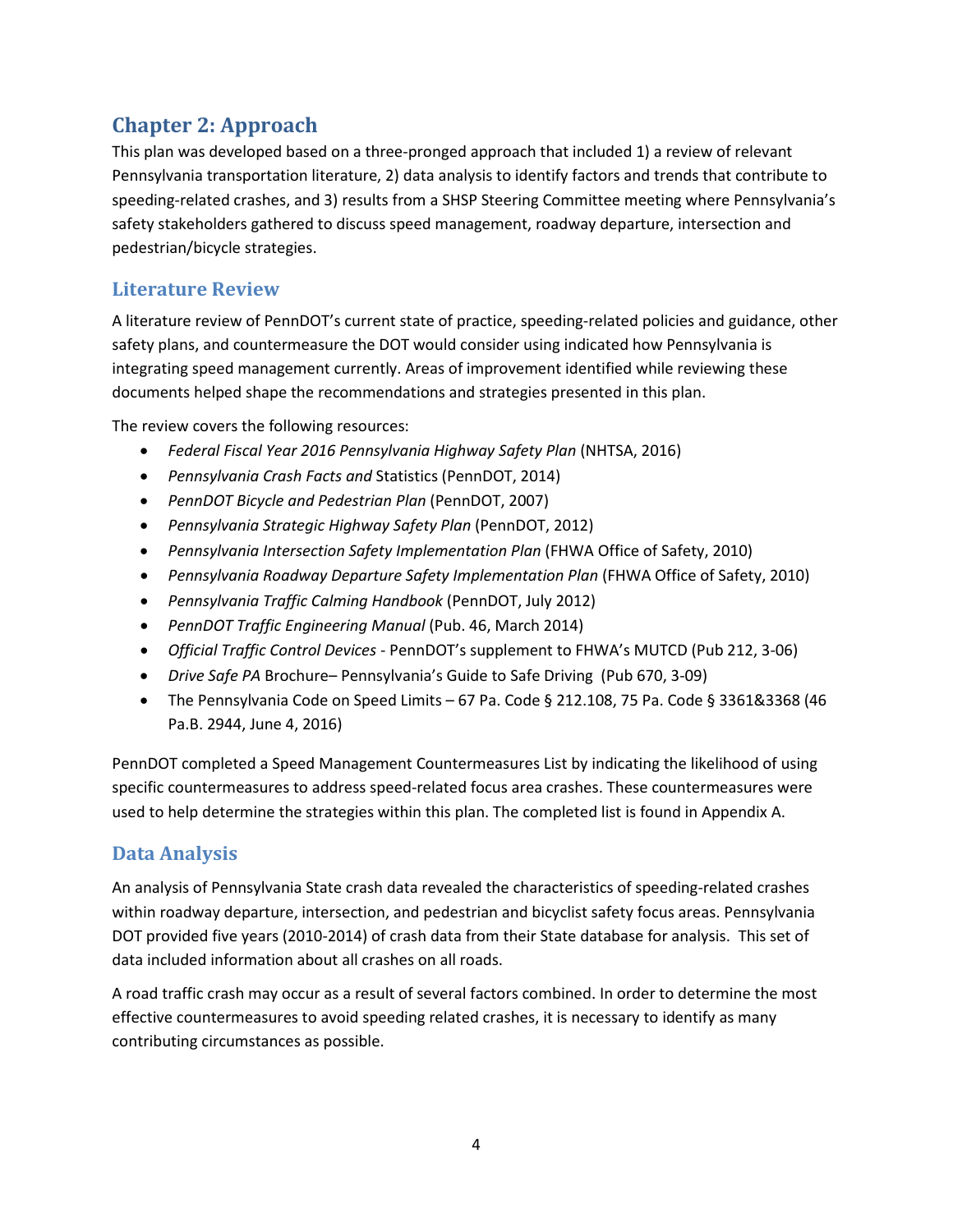Examination of fatal and serious injury (level A on the KABCO scale<sup>[3](#page-8-3)</sup>) crash trends and causes consisted of three categories:

- Roadway departure crashes involving speeding ,
- Intersections crashes involving speeding, and
- Pedestrian/bicycle crashes involving speeding.

Speeding-related crash findings in each category were compared to overall (both speeding and nonspeeding) crashes within that category in order to identify potential anomalies in speeding-related crash trends and factors that may contribute to speeding-related crashes. This section describes how the definition and queries for each of these categories within the Pennsylvania state crash database. The data analysis summary is included in Appendix B.

#### <span id="page-8-0"></span>**Defining Speeding-Related Crashes**

The FLAG table of Pennsylvania Crash Database provided the speeding-related crashes as those which has the value "1" (1=YES, 0=NO) in the "SPEEDING RELATED" field.

#### <span id="page-8-1"></span>**Defining Roadway Departure Crashes**

The definition of roadway departure crashes covered the crashes in the database that meet the following criteria:

- All single vehicle non-pedestrian, non-bicycle crashes.
	- o Does not include intersection crashes.
	- o Does not include any other pedestrian or pedcycle-related crashes.
- Head-On crashes and Sideswipe crashes where one vehicle was traveling E and one W or one vehicle was traveling N and one S.
	- o Does not include intersection crashes.
	- o Does not include any other pedestrian or pedcycle-related crashes.
- All other crashes in where Crash Event 1-3 was a fixed object.
	- o Does not include intersection crashes.
	- o Does not include any other pedestrian or pedcycle-related crashes.

These query criteria was combined with that described under *Defining Speeding-Related Crashes* to generate all roadway departure crashes involving speeding.

#### <span id="page-8-2"></span>**Defining Intersection Crashes**

The FLAG table of Pennsylvania Crash Database provided the intersection crashes as those which have the value "True" in the "Intersection" field.

<span id="page-8-3"></span> $3$  The KABCO scale is a five point indexing system that consists of: fatal injury (K), incapacitating injury (A), nonincapacitating injury (B), possible injury (C), and no injury/property damage only (O).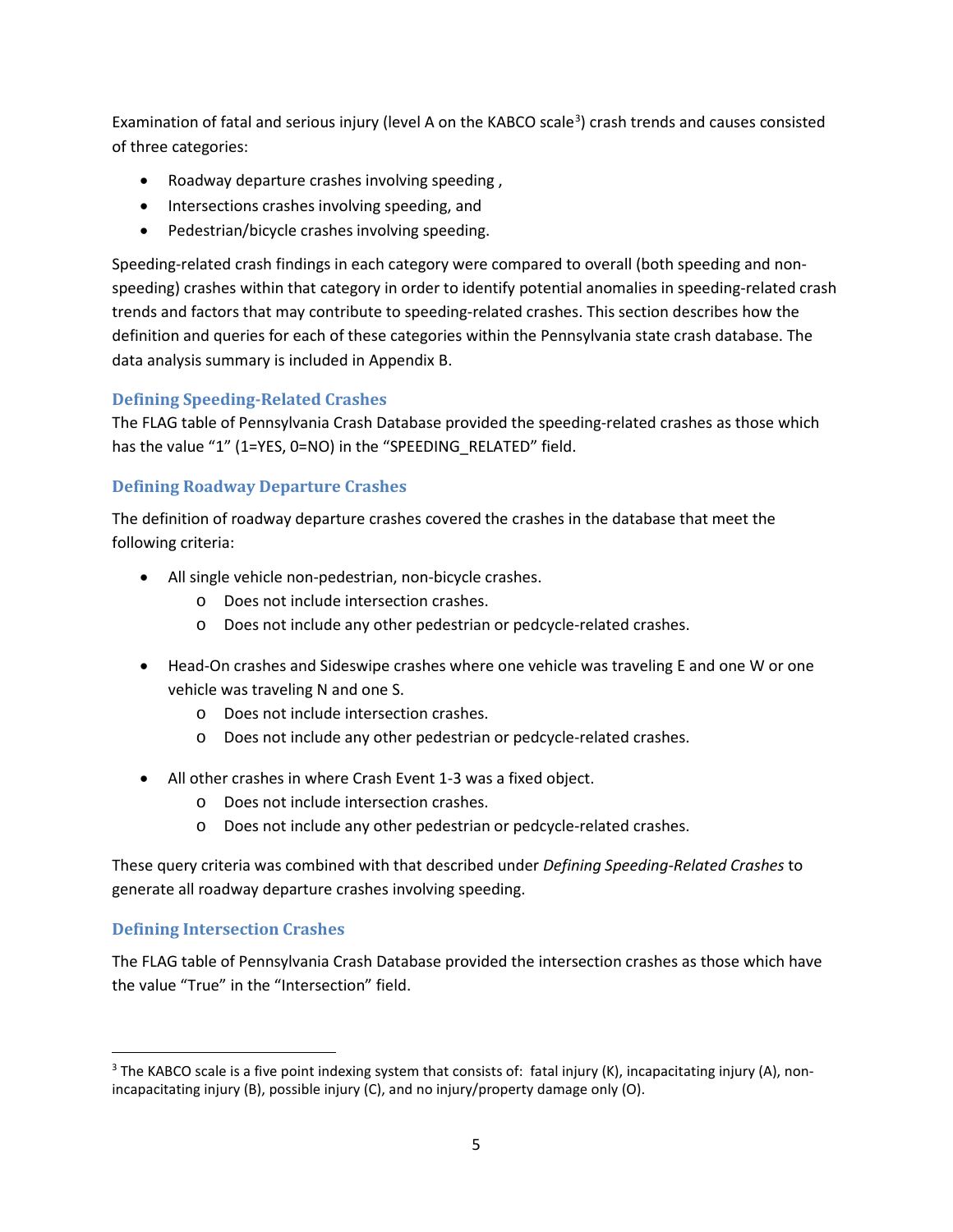This query criteria was combined with that described under *Defining Speeding-Related Crashes* to generate all intersection crashes involving speeding.

#### <span id="page-9-0"></span>**Defining Pedestrian and Bicycle crashes**

The FLAG table of Pennsylvania Crash Database provided the pedestrian and bicycle crashes as those which have the value "TRUE" in the "PEDESTRIAN" or "BICYCLE" fields.

This query criteria was combined with that described under *Defining Speeding-Related Crashes* to generate all pedestrian and bicycle crashes involving speeding.

#### <span id="page-9-1"></span>**SHSP Steering Committee Meeting**

FHWA's team and Pennsylvania SHSP safety stakeholders participated in a Steering Committee Meeting conducted on July 7, 2016, at the Pennsylvania Department of Transportation in Harrisburg. Participants specializing in a variety of disciplines attended from PennDOT.

The workshop agenda included discussions around the following topics:

- Linking SHSP with PA Speed Management Action Plan
- Improving Intersection Safety
- Reducing Run-Off Road Crashes/ Hit Fixed Object Crashes
- Reducing Head-On and Cross-Median Crashes
- Improving Pedestrian/Bicycle Safety
- Enhancing Safety on Local Roads

The attendee list and workshop agenda can be found in Appendix C.

During the workshop, attendees discussed advantages and disadvantages to countermeasures and strategies associated with reducing roadway departure, intersection, and pedestrian/bicycle crashes, including those with a speed-management component. These strategies and associated discussion were captured and were integral to shaping this speed management plan.

## <span id="page-9-2"></span>**Chapter 3: Integrating Speed Management within Focus Areas**

According to FHWA, "In addressing speeding-related issues, the roles and responsibilities of all participants (i.e. engineers, law enforcement, policy-makers, public) should be defined clearly and shared among all. Any strategy selected should be based upon a general approach to behavior modification through a program involving public education, attitude change, special visible enforcement, and targeted promotion. This approach should be accompanied by continued development of appropriate engineering and legislative actions. The strategy must be consistent, using proven highway safety methods and technology.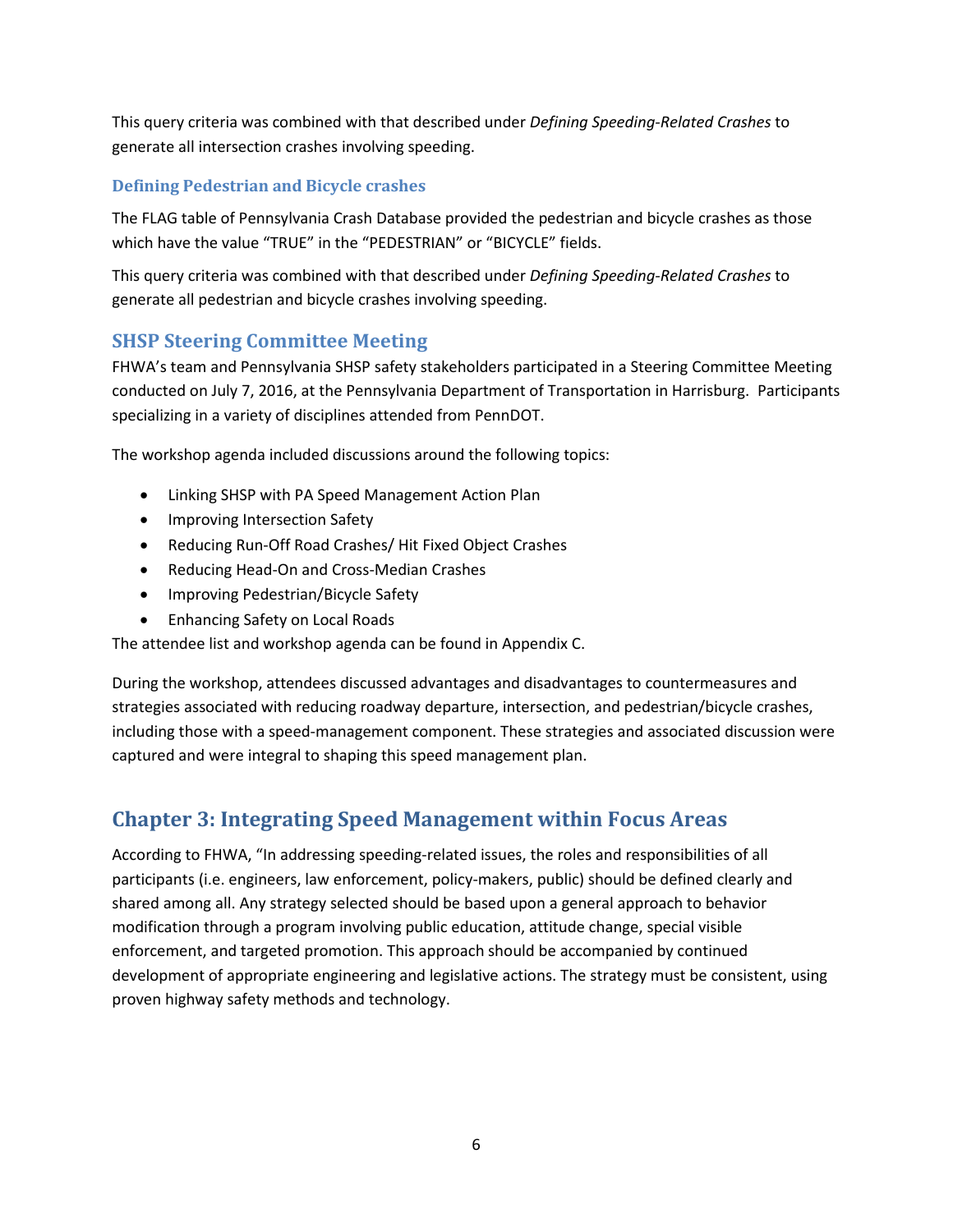The major components of the [speed management] plan should include: 1) longterm framework and goals to address and modify public behavior against speeding and aggressive driving while encouraging positive change, 2) medium-term reviews to continuously monitor and measure performance of the process, procedures, and practices, such as setting appropriate speed limits, and 3) short-term initiatives-



**Figure 2 Pennsylvania's Total and Speeding-related FSI crashes (2010 to 2014)**

that will provide effective results to urgent issues, such as targeted enforcement, education, and outreach activities. Monitoring and evaluation of program effects is imperative."[4](#page-10-1)

With roadway departure, intersections, and pedestrian and bicycle crashes accounting for approximately 90 percent of the traffic fatalities in the United States, these key focus areas are a vital



link in managing speeding and targeting speeding-related crashes. Each of these areas contributes significantly to Pennsylvania's total speeding-related fatality and serious injury (FSI) levels. As shown i[n Figure 3,](#page-10-0) roadway departure speeding-related crashes overwhelmingly account for the majority of fatal and serious

**Figure 3 Pennsylvania's speeding-related FSI crashes by focus area**

<span id="page-10-0"></span>injury speed-related crashes, similar to nationwide trend. Intersection and pedestrian and bicycle speeding-related crashes are also significant contributors to the overall crash rate.

<span id="page-10-1"></span> <sup>4</sup> FHWA Study Tour for Speed Management and Enforcement Technology, 1995.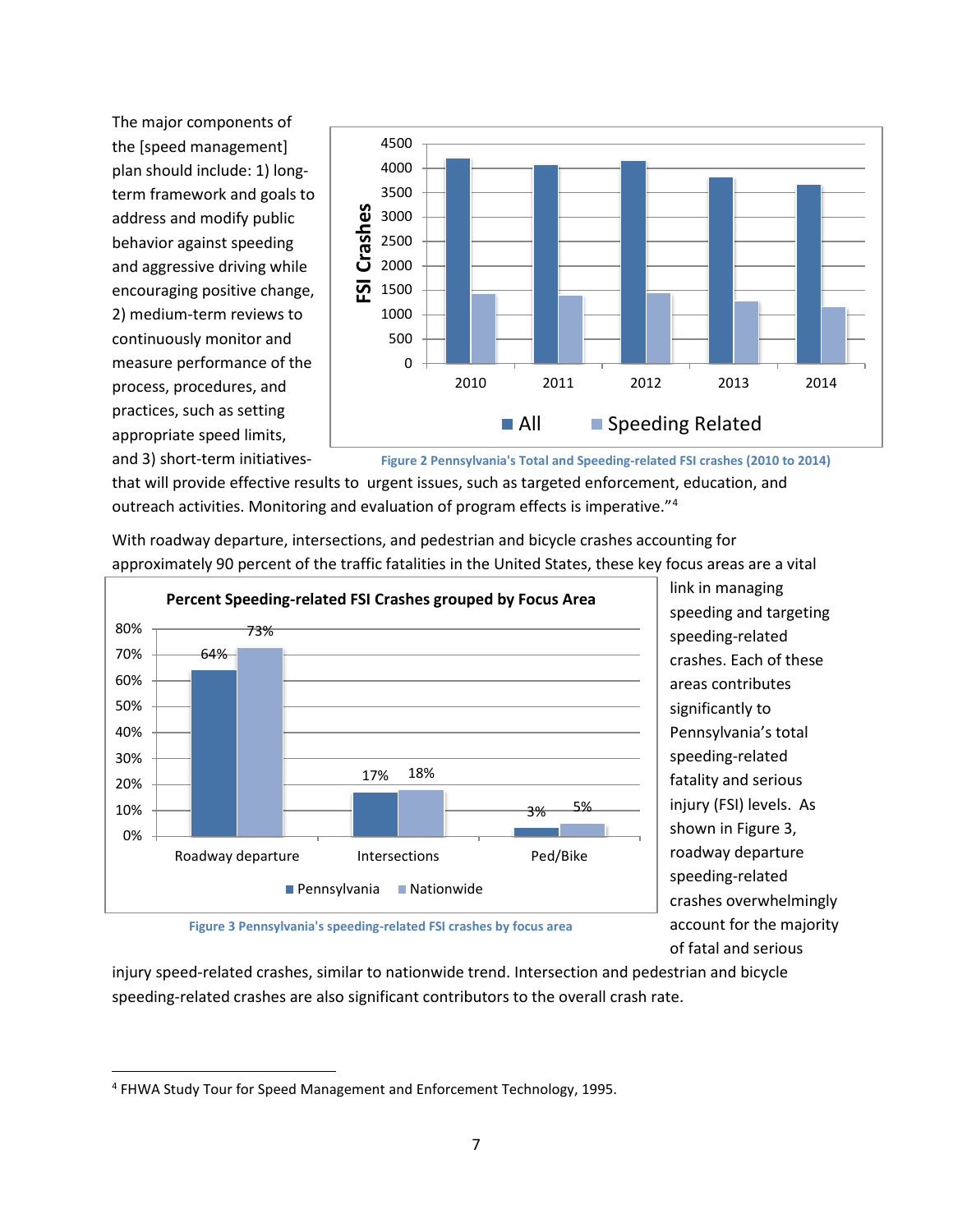**Note**: A single crash may be attributed to multiple focus areas (e.g., an intersection crash may also be a pedestrian/bicycle crash).

#### <span id="page-11-0"></span>**Existing Overall Speed Management Strategies**

Pennsylvania's top strategies stated in 2012 SHSP to combat speeding and other aggressive driving behaviors incorporate enforcement, education, and the use of technology. The strategies are shown below:

- 1. Targeting law enforcement in areas with a high rate of aggressive driving crashes (PA Aggressive Driving Education and Enforcement Project). Targeted traffic enforcement is very effective in changing driver behavior to drive more safely.
	- a. Problem Specific Policing / Selective Traffic Enforcement Programs
	- b. Continue public awareness program through earned and paid media
- 2. Continuing funding aggressive driving enforcement trainings for law enforcement officers and the public, providing online training when applicable.
- 3. Placing speed timing devices and red light running cameras in the appropriate locations. Utilizing any other effective engineering practices. [5](#page-11-2)
- 4. Educating prosecutors and judges to ensure speed violations are treated seriously and fairly. Ensuring that sanctions are upheld against repeat offenders.
- 5. Continuing to develop comprehensive traffic safety public information and education problems that are designed to motivate change in unsafe behaviors. Continuing to provide school programs focused on safe driving practices.

One of the most effective ways to ensure implementation of speed management practices is to identify opportunities to integrate speed management into existing plans. This leverages existing resources rather than attempting to identify new resources – human and fiscal – to focus specifically on speed management. The following subsections identify some key data analysis findings and present speed management countermeasures that could be integrated into Pennsylvania's roadway departure, intersection, and pedestrian and bicyclist plans.

While not all strategies reduce overall speeds, all strategies help reduce crashes, both speeding and nonspeeding related. Speed reductions listed within each strategy's description are sourced from FHWA's *A*  Desktop Reference of Potential Effectiveness in Reducing Speed <sup>[6](#page-11-3)</sup>, unless otherwise noted.

## <span id="page-11-1"></span>**Speeding-related Roadway Departure Crashes**

Data analysis showed that 45 percent of all fatal and serious injury RwD crashes in Pennsylvania are speeding-related. This percentage is higher than the nationwide percentage of 40. While 72 percent of FSI RwD crashes occur in rural areas, this number is 74 percent for speeding-related FSI RwD crashes. Again, both of these percentages are around 10 percent higher than nationwide averages, indicating a

<span id="page-11-2"></span> <sup>5</sup> Denotes legislative strategies recommended by highway safety partners and does not constitute endorsement by agency leadership.

<span id="page-11-3"></span><sup>&</sup>lt;sup>6</sup> Resource can be found at: [http://safety.fhwa.dot.gov/speedmgt/ref\\_mats/eng\\_count/2014/reducing\\_speed.cfm](http://safety.fhwa.dot.gov/speedmgt/ref_mats/eng_count/2014/reducing_speed.cfm)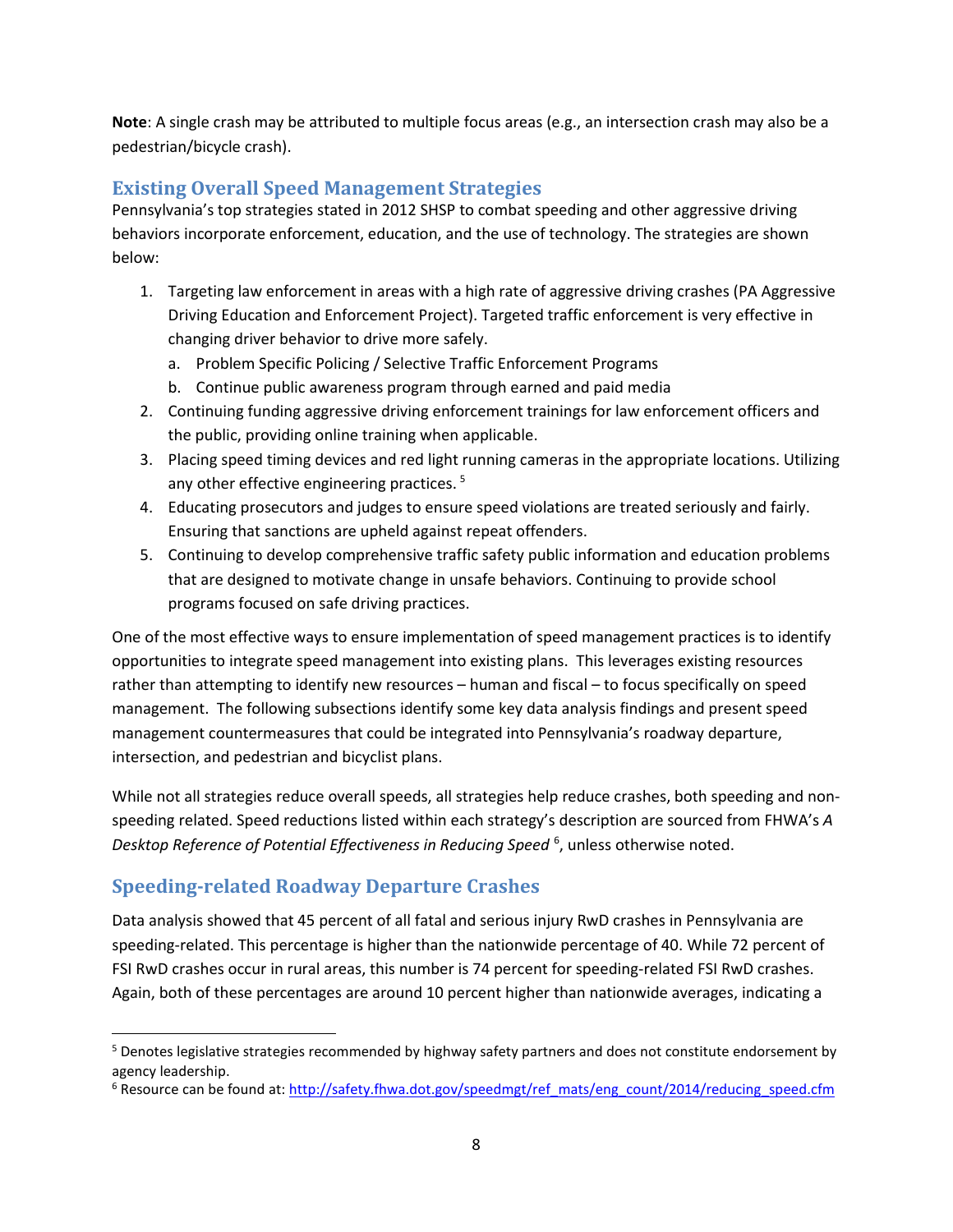speed management focus needed on rural roads in Pennsylvania. Another over-representation relates to the non-turnpike (State) system: 67 percent of the speeding related RwD crashes occurring on these roads, which accounts for only 30 percent of all the miles of the entire system.

As roadway departure crashes have been an important issue in Pennsylvania, a Roadway Departure Safety Implementation Plan (RDIP) was developed in 2012 to identify a set of low cost countermeasures, deployment levels, and funds needed to achieve a substantial and cost effective annual reduction in roadway departure fatalities. Some of the speeding-related strategies from this plan are as follows:

- The traditional approach of relying primarily on implementing major improvements at highcrash roadway departure locations must be complemented with a systematic approach that involves deploying large numbers of relatively low-cost, cost-effective countermeasures at many targeted roadway departure sites with moderate crash levels, and a comprehensive approach that coordinates an engineering, education, and enforcement (3-E) initiative on corridors with large numbers of severe roadway departure crashes where speeding and aggressive driving are major crash concern.
- The safety program needs to be expanded to incorporate low-cost, cost-effective countermeasures on other types of projects – such as resurfacing and surface transportation projects – when a crash history exists within the project area and the appropriate countermeasures can reduce future crash potential. Planning, Design, Safety, and Maintenance Offices should coordinate to review these efforts, identify opportunities, and make long-term adjustments through processes or policies to ensure opportunities are not overlooked.
- Additional countermeasures rarely or never used in Pennsylvania need to be carefully and judiciously deployed on highway sections that have specific crash problems that these countermeasures can address. These countermeasures include the following: florescent yellow warning signs in advance of curves; lateral transverse grooves on poorly drained concrete pavements; and traffic calming to achieve substantive high-end speed reductions in advance of populated areas and sharp curves.
- A substantial education and highly visible enforcement program should be initiated and coordinated with the Safety Program to improve safe driver behavior on selected corridors that have significant numbers of severe speeding-related roadway departure crashes.

The RDIP plan led PennDOT to achieve tangible innovations. In 2016, the agency published a report that includes Pennsylvania-specific regionalized safety performance functions (SPFs) that can be used to quantitatively assess the safety performance of planned or existing highways.<sup>[7](#page-12-0)</sup>

In addition to deploying engineering countermeasures, PennDOT has launched "Education and Enforcement Corridor Initiatives" that combine education and enforcement actions on corridors stretching five miles in length that have high concentrations of total and roadway departure crashes involving either alcohol, speeding, or unbelted drivers.

<span id="page-12-0"></span> <sup>7</sup> Regionalized Safety Performance Functions, PennDOT, 2016. Available at: [http://www.dot7.state.pa.us/BPR\\_PDF\\_FILES/Documents/Research/Complete%20Projects/Operations/Regionalize](http://www.dot7.state.pa.us/BPR_PDF_FILES/Documents/Research/Complete%20Projects/Operations/Regionalized_Safety_Performance.pdf) [d\\_Safety\\_Performance.pdf](http://www.dot7.state.pa.us/BPR_PDF_FILES/Documents/Research/Complete%20Projects/Operations/Regionalized_Safety_Performance.pdf)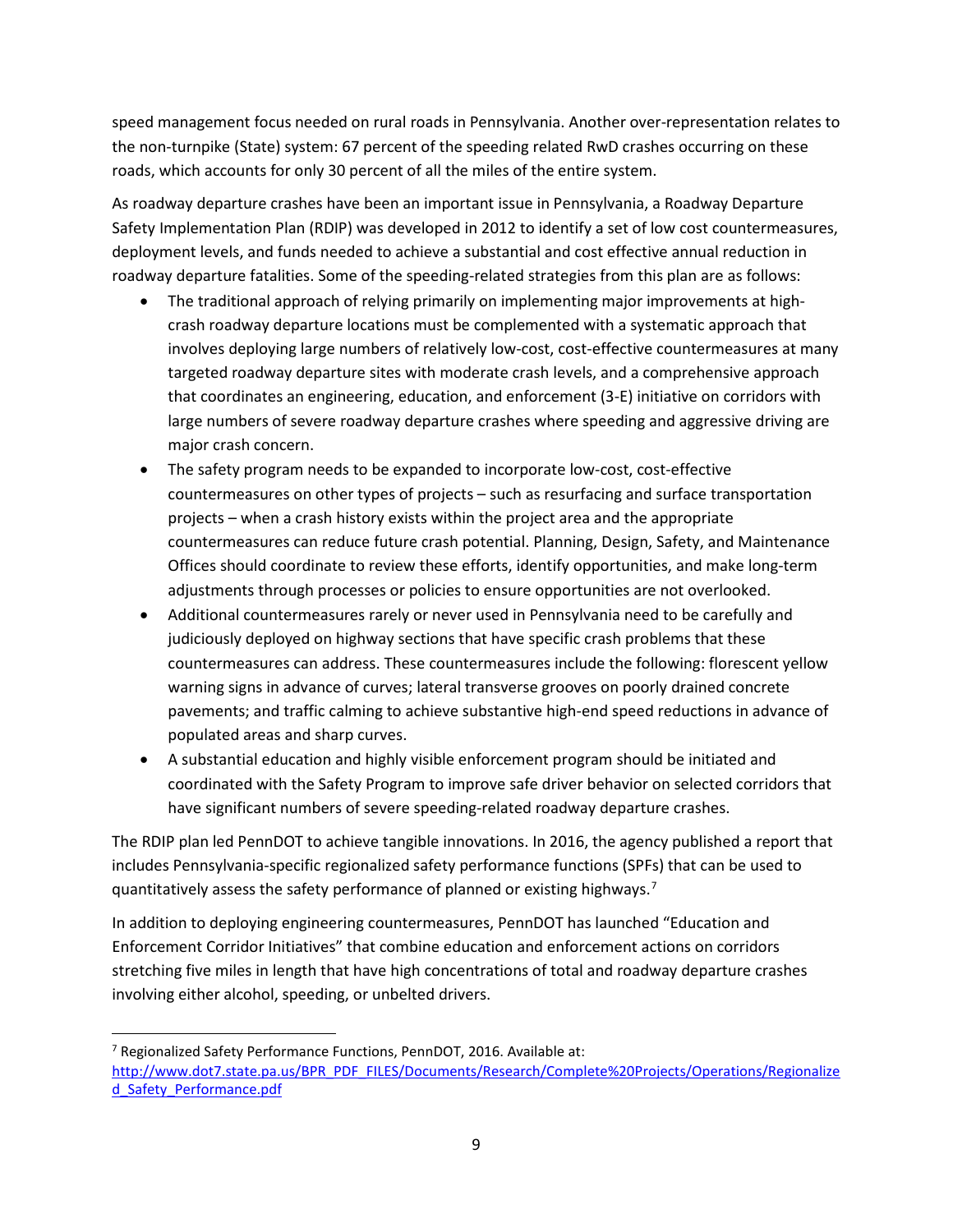Pennsylvania developed a Traffic Calming Handbook<sup>[8](#page-13-0)</sup> in 2012. Traffic calming measures are mainly used to address speeding and high cut-through traffic volumes on neighborhood streets, but rural traffic calming countermeasures are also important. FHWA Report HRT-08-067, *Traffic Calming on Main Roads Through Rural Communities,* and Iowa Highway Research Board Project TR-630, *Evaluation of Low Cost Traffic Calming for Rural Communities – Phase II* includes types of traffic calming countermeasures and the studies showing their effectiveness. In addition, the use of peripheral transverse pavement markings (which are placed only on the edges of the travel lane) on a continuous section rather than for a point-specific location can be considered to reduce excessive speeds throughout a section of roadway.<sup>[9](#page-13-1)</sup>

In Pennsylvania, 41 percent of FSI RwD speeding-related crashes involved alcohol, and 81 percent of FSI RwD speed related crashes involved male drivers. Such statistics help agencies in determining targets for education and enforcements efforts. The characteristics of alcohol-involved crash locations can be used to select where to focus enforcement efforts. Education and public awareness campaigns can be placed in marketing avenues that capture and address male drivers.

Speeding related FSI RwD crashes occurring on curves account for 56 percent of the total. PennDOT's *Traffic Engineering Manual* covers additional signing and delineation at curves and turns by listing conditions that should be considered for additional treatments; however, speeding crashes is not one of them. On the other hand, Pennsylvania is a pioneer in using advance marking for curves.

In Pennsylvania, 74 percent of speeding-related FSI RwD crashes occur in rural areas, while this percentage is as low as 62 in nationwide. Based on the data analysis results, a focus on speeding-related crashes on rural State roads is the most effective way to reduce speeding-related RwD fatalities.

Data analysis showed that 87 percent of speeding-related FSI roadway departure (RwD) crashes in Pennsylvania from 2010 to 2014 were non-vehicle collisions. Of that number, 20 percent were treecollisions. When looking at *all* FSI tree collision crashes, 55 percent were speeding related. Removing frequently hit trees and other objects in hazardous roadside locations and high-crash corridors is a 2012 SHSP strategy that Pennsylvania has mixed success with so far.

Over 80 percent of speeding-related tree FSI crashes occur in rural areas and 73 percent of such crashes occur where the speed limit is 45 mph or below. Therefore a focus on rural areas is crucial when applying these strategies. The road sections with speed limits below 45 mph may be a priority. Just over 11 percent of speeding-related FSI RwD crashes are collisions with utility poles/traffic signs and13 percent of speeding-related FSI RwD crashes are collisions with guardrail, end treatment, and barriers.

Head-on and cross-median crashes are 18 percent of all speeding-related FSI RwD crashes in Pennsylvania. Of these, 30 percent are opposing direction crashes where 67 percent of such crashes occur in rural areas and 74 percent on roadways with posted speed limit less than 50 mph. A focus on rural roads with speed limits less than 50 mph may accelerate the fatality reduction.

<span id="page-13-0"></span> <sup>8</sup> Pennsylvania's Traffic Calming Handbook, PennDOT, 2012. Available at:

http://www.dot.state.pa.us/public/pubsforms/Publications/PUB%20383.pdf

<span id="page-13-1"></span><sup>9</sup> Pavement Markings for Speed Reduction, Bryan Katz, SAIC 2004.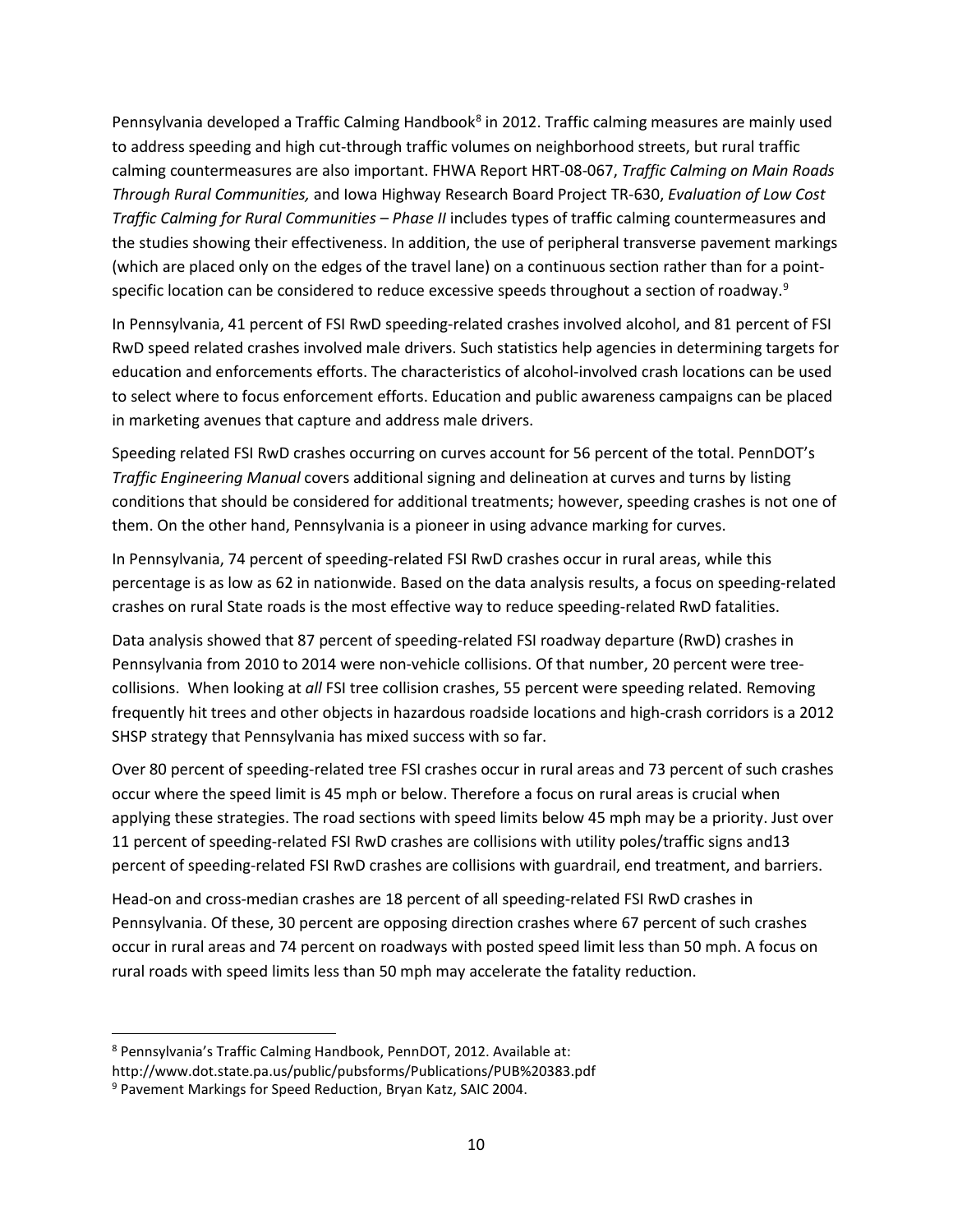#### <span id="page-14-0"></span>**Countermeasures for Reducing Speeding-related Roadway Departure Crashes**

During the 2016 SHSP Steering Committee Meeting, attendees discussed potential countermeasure implementations that can supplement Pennsylvania's existing and under-consideration strategies to address speeding-related RwD crashes. Overall, discussions suggested the implementation of the countermeasures listed in this section.

#### *Deploying the following countermeasures can help PennDOT address speeding at curves:*

**Enhance curve signing and delineation**. Install oversized signs, florescent sheeting, full post delineation, center and edge line striping, raised pavement markers and wet-reflective markings at curves with high speeding-related roadway departure crashes. Ensure consistency in deployments. Consider rumble strip applications (edge line or shoulder) in conjunction with paved shoulders four feet wide or greater. Widen shoulders to accommodate additional locations to install rumble strips. Clarify pavement conditions for installing/retrofitting rumble strips. Include shoulder widening in resurfacing process.

**Remove or delineate fixed objects within curves**. Remove trees, brush, and other obstacles within designated distance from the edge of travel way along the outside of curves as appropriate. Delineate any fixed objects that cannot feasibly be removed along the outside of curves; all fixed objects including trees, utility poles, culverts/bridge abutments, mailboxes, and guide rail should be considered.

**Improve roadway design and geometric enhancements.** Widen lanes and/or shoulders on curves and rural highways. Improvements like widening could be done only on the curve. Deploy self-enforcing roadway countermeasures in advance of curve when curve is the limiting speed factor, such as advanced signing, marking, etc.

**Use reflective and innovative signs.** Similar to intersection advance warnings, consider reflective strips on curve warning signs, dynamic or lighted signs, or other opportunities for emerging technologies.

If enhanced curve signing and delineation has been previously installed and the area is still experiencing high speeding-related crashes, **consider sequential dynamic curve warning system**, a series of blinking chevron signs installed throughout a curve that flashes sequentially through the curve to warn speeding drivers. Also consider dynamic speed feedback signs in corridors or in advance of locations with lower advisory or posted speeds.

**Transverse or optical speed bars**. Use optical speed bars where studies show they can be effective, such as approaches to low-speed zones.<sup>[10](#page-14-1) [11](#page-14-2) [12](#page-14-3)</sup> This pavement measure creates a visual effect that encourages motorists to slow down. Bar placement can be designed to minimize wear from wheel tracking. While some studies show optical speed bars are not effective, some have shown that they decrease speeding, especially those travelling more than 10 mph over the speed limit. If a potential location considered for

<span id="page-14-1"></span><sup>&</sup>lt;sup>10</sup> Evaluation of Best Practices in Traffic Operations and Safety: Phase 1: Flashing LED Stop Sign and Optical Speed Bars, E.D. Arnold, K.E. Lantz, Virginia Transportation Research Council, 2007.

<span id="page-14-2"></span><sup>&</sup>lt;sup>11</sup> Effectiveness of Optical Speed Bars in Reducing Approach Speeds to Rural Communities, A. Balde, S. Dissanayake, Journal of Transportation Safety & Security 5(3), 2013.

<span id="page-14-3"></span><sup>&</sup>lt;sup>12</sup> Evaluation of Low Cost Traffic Calming for Rural Communities – Phase II, S. Hallmark, S. Knickerbocker, N. Hawkins, CTRE, April 2013, found at: [http://publications.iowa.gov/14769/1/rural\\_traffic\\_calming\\_w\\_cvr.pdf.](http://publications.iowa.gov/14769/1/rural_traffic_calming_w_cvr.pdf)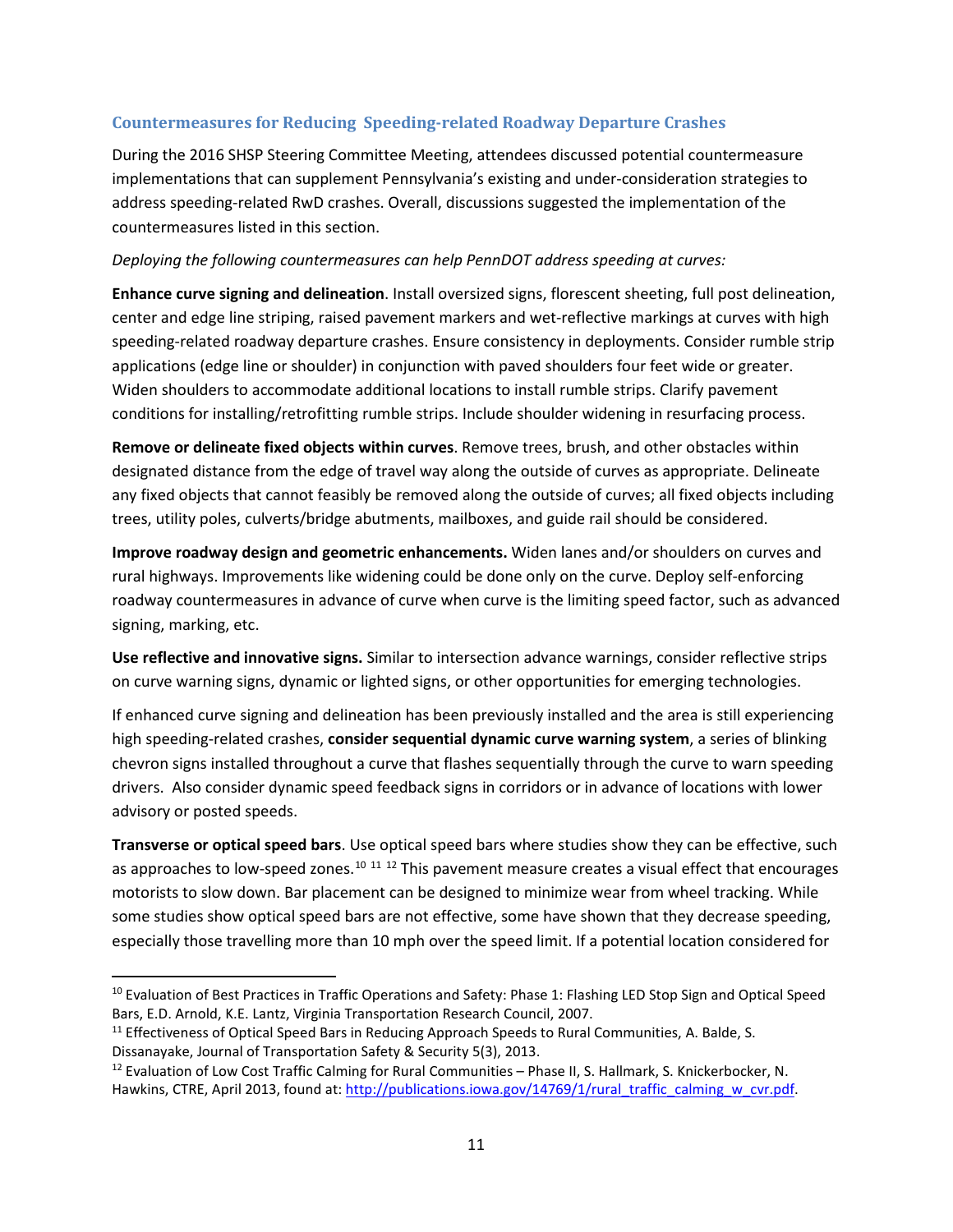improvement matches up very similarly with a successful example, then transverse or optical speed bars may be applicable. Studies have shown reductions in 85<sup>th</sup> percentile speeds up to 5 mph. It is often used when there is a need for sudden decrease in speed (e.g., at sharp curves or short ramps).

**Curve inventory.** Build inventory of curves, geometry, signing, etc. to allow data-driven approach for evaluating horizontal curve safety.

*The following engineering countermeasures can address the speeding-related RwD crashes on any State highway road segments:*

**Apply skid-resistant pavement/ high friction surfacing treatments and drainage improvements.** For High friction surface treatments (HFST) place a thin layer of specially engineered, durable high friction aggregates as a topping on resins or polymers – usually urethane, silicon, or epoxy – with a binder. These aggregate systems have long lasting skid resistance, while also making the overlay much more resistant to wear and polishing. The increased friction enables shorter stopping distances and allows speeding drivers to recover more quickly from their mistakes.

**Improve recovery area/clear zone**. Eliminate shoulder drop-offs, starting with high severity (> 6 inch) drop-offs. Update or install guiderail where warranted. Speed coupled with high traffic volume contributes to the problem.

- o Eliminate all substandard/unserviceable guiderail.
- o Design safer slopes and swales to prevent rollovers.
- o Remove/relocate/delineate roadside objects in hazardous locations.

**Rural ITS solutions**. Install speed feedback signs, speed activated warning or speed limit reminder signs, or other signs/beacons that notify the side street or major street vehicle of an approaching vehicle. Research shows these types of signs have been effective at reducing speeds by 5 mph.

**Systemic & Systematic Implementation.** Implement FHWA Roadway Departure Plan and update as needed. Ensure compliance with MUTCD Standards. Potentially include a "before and after" comparison of speed distribution surveys in the areas where new strategies are applied, in order to determine if high-end speeding is being reduced.

**Retroreflectivity.** Improve sign retroreflectivity through maintenance of existing signs.

#### *Reducing the Severity and Frequency of Hit Fixed Object Crashes*

Removing frequently hit trees and other objects in hazardous roadside locations and high-crash corridors is a 2012 SHSP strategy that Pennsylvania has mixed success with so far. In addition to tree removal, the State can pursue following specific strategies to address the speeding-related tree collisions:

**Additional shielding**. Install additional guiderail, as appropriate. Modify roadside clear zone in the vicinity of hazardous fixed objects. Shield bridge end walls (examples include bridge transition guiderail). Also, evaluate short, ineffective runs of guardrail and if they can be removed.

**Control wildlife.** Develop, revise, and implement planting guidelines to prevent placing trees in hazardous locations.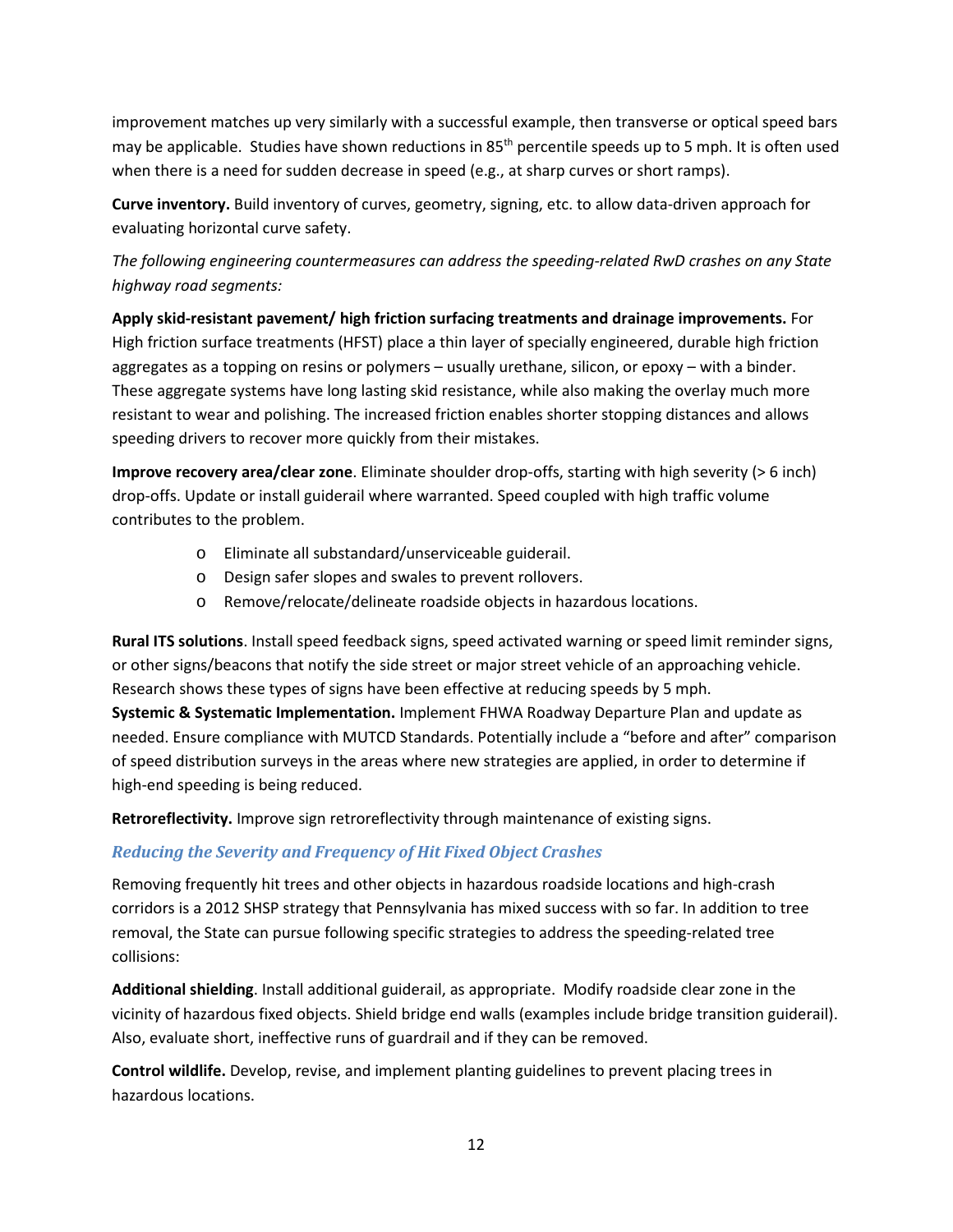**Remove/relocate frequently hit utility poles.** Relocate aboveground utilities underground where possible. Relocate poles in high-crash locations farther from the roadway and/or to less vulnerable locations, or remove when possible.

**Delineation**. Delineate trees and utility poles that cannot be removed in hazardous locations. **Use breakaway devices**. Pursue the use of break-away devices for utility poles and sign supports. Evaluate the available breakaway devices and use the option that is most appropriate for the conditions. **Planning ahead and systematic implementation**. Develop, revise, and implement policies to prevent placing or replacing poles within the recovery area where right-of-way limits allow.

#### *Reducing Head-On & Cross-Median Crashes*

Installing center line rumble strips is a strategy stated in the State's 2012 SHSP to address head-on and cross-median crashes. The following engineering, education, and enforcement countermeasures can address speeding-related head-on and cross-median crashes:

**Rumble strips.** Continue to install center line rumble strips for two-lane roads in non-residential areas. Install center line rumble strips in targeted locations, such as curves. Install left shoulder rumble strips on divided highways with no median barriers

**Install median barriers.** Install cable barriers for open medians at high crossover locations and other traffic barriers on four lane undivided roads. Improve design and application of barrier and attenuation systems.

**Improve road design.** Consider road diets, pavement marking medians, lane reconfigurations, etc. Reallocation of total two-lane width (lane and shoulder) to include a narrow "buffer median" or to provide wider medians will improve median design for vehicle recovery. Widen lanes and/or shoulders on curves. Install center 2-way left turn lanes on two-lane and four-lane roads. Install wide cross sections and/or alternating passing lanes or four-lane sections at key locations on two-lane highways.

**Delineation.** Provide enhanced pavement markings and median delineation.

**Implement low-cost improvements at curves**. Examples include advanced curve warning markings, edge line delineation, chevrons, etc.

**Evaluate passing zones.** Evaluate passing zones on two-lane highways according to new AASHTO "Green Book" standards and using Highway Safety Manual evaluation techniques.

**Improve data collection.** Enhance agency crash data systems for head-on/crossover crashes. Review crashes in passing zones to help determine if those zones are in place according to standards. Incorporate a cross median crash flag to Pennsylvania Police Crash Report for a more efficient way to identify crossover crashes. Update cross median crash report each year until a cross median crash flag is added to the police report.

### <span id="page-16-0"></span>**Speeding-related Intersection Crashes**

Data analysis showed that currently 20 percent of all fatal and serious injury intersection crashes in Pennsylvania are speeding-related, similar to the nationwide percentage of 21 percent. The rural/urban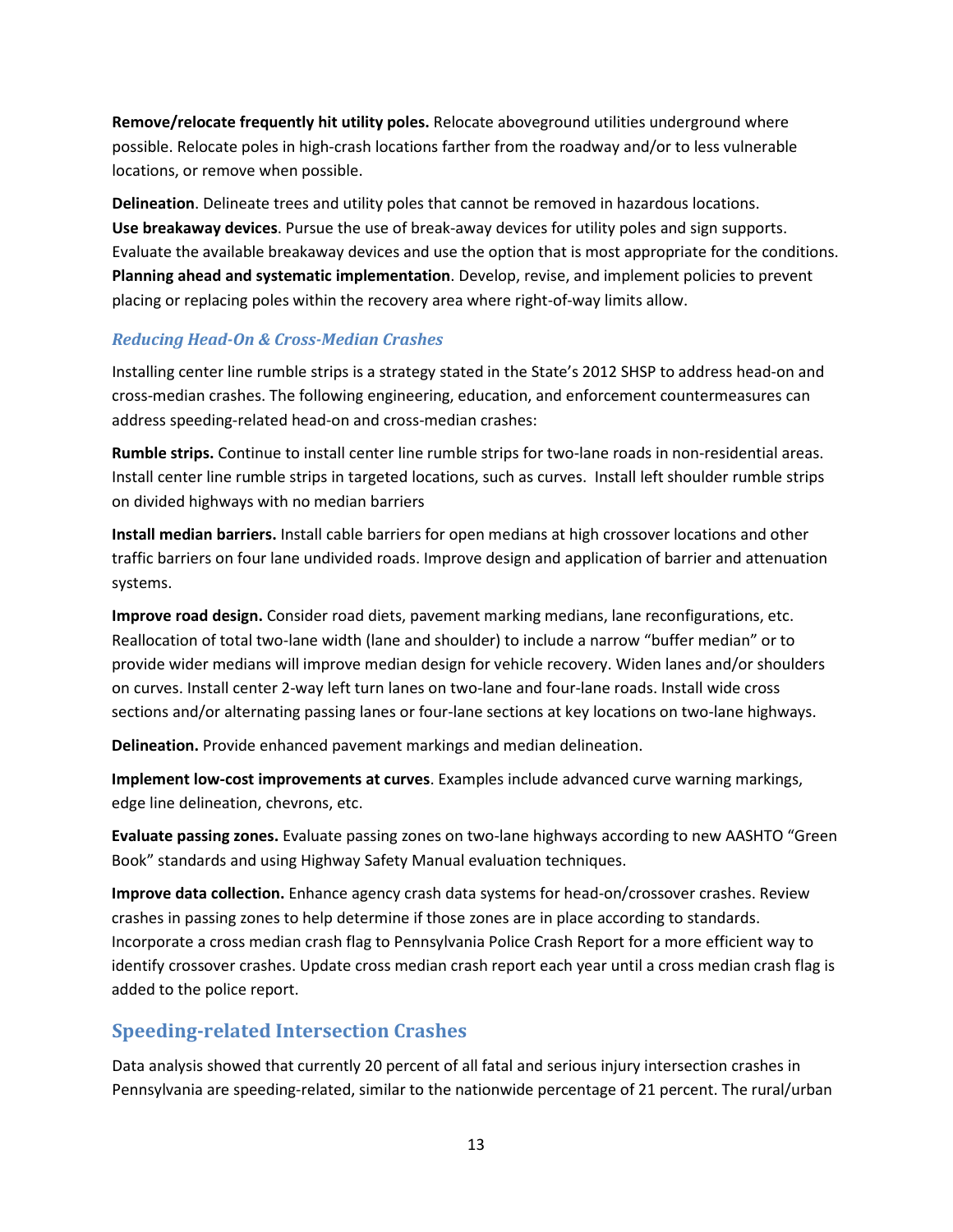split for speeding-related intersection crashes in Pennsylvania is relatively equal, while nationwide, urban crashes account for 62 percent and rural crashes for 38 percent.

Over 75 percent of speeding-related intersection crashes occur on non-turnpike State highways in Pennsylvania, which is slightly higher than the nationwide average of 73 percent. Additionally, 27 percent of all FSI speeding-related intersection crashes occur at signalized intersections, similar to 28 percent of speeding-related fatal crashes nationally. On the other hand, stop sign controlled intersections in Pennsylvania account for 26 percent of these FSI crashes, which is 11 percent higher than nationwide data that indicates only fatal crashes.

PennDOT developed the Intersection Safety Implementation Plan<sup>13</sup> in 2010 to address the safety issues at priority intersections, realizing the traditional approach of relying primarily on pursuing major improvements at high-crash intersections must be complemented with a systemic approach that involves deploying large numbers of relatively low-cost, cost-effective countermeasures at many targeted high-crash, stop-controlled and signalized intersections; and a comprehensive approach that coordinates engineering, education, and enforcement (3E) initiatives on corridors and in urban areas with large numbers of severe intersection crashes. The list of actions recommended included: providing assistance to local governments, encouraging district safety involvements, improving funding possibilities, deploying new and innovative countermeasures, spreading the implementation of roundabouts, and adopting new performance measures.

Intersection approaches where drivers commonly enter the intersection at excessive speeds can potentially increase the severity of crashes. In addition, higher approach speeds may make it more difficult for some stopped drivers at stop-controlled intersections to identify safe gaps to enter the intersection. Another concern is intersections with high speeds on the through approaches and limited sight distance on the stop approach. Speed reduction, particularly at intersections that have multiple crashes in which the crash report has identified speeding as a causative factor should consider immediate improvements to reduce high-end intersection approach speeds. The predominant speed reduction enhancements are lane narrowing, dynamic warning signs, transverse pavement markings, slow/speed limit pavement markings, friction/skid resistance surface treatments, etc.

In Pennsylvania, 32 percent of all intersection FSI crashes are speeding-related at roads with posted speed limits between 40 to 45mph. Focusing on road sections with this speed limit range may lead to more effective fatality reductions.

Almost 30 percent of the police crash reports in Pennsylvania do not define whether the intersection is signalized or stop controlled, although other data sources show what traffic control is at the intersection, like signal permits and SAP sign inventories. Strengthening the collaboration between agencies and law enforcement, training law enforcement officers to ensure consistent data collection, and looking for ways to bridge data sources would allow PennDOT to have more trustworthy, complete intersection crash data.

<span id="page-17-0"></span><sup>&</sup>lt;sup>13</sup> Pennsylvania's Intersection Safety Implementation Plan, 2010. Page 4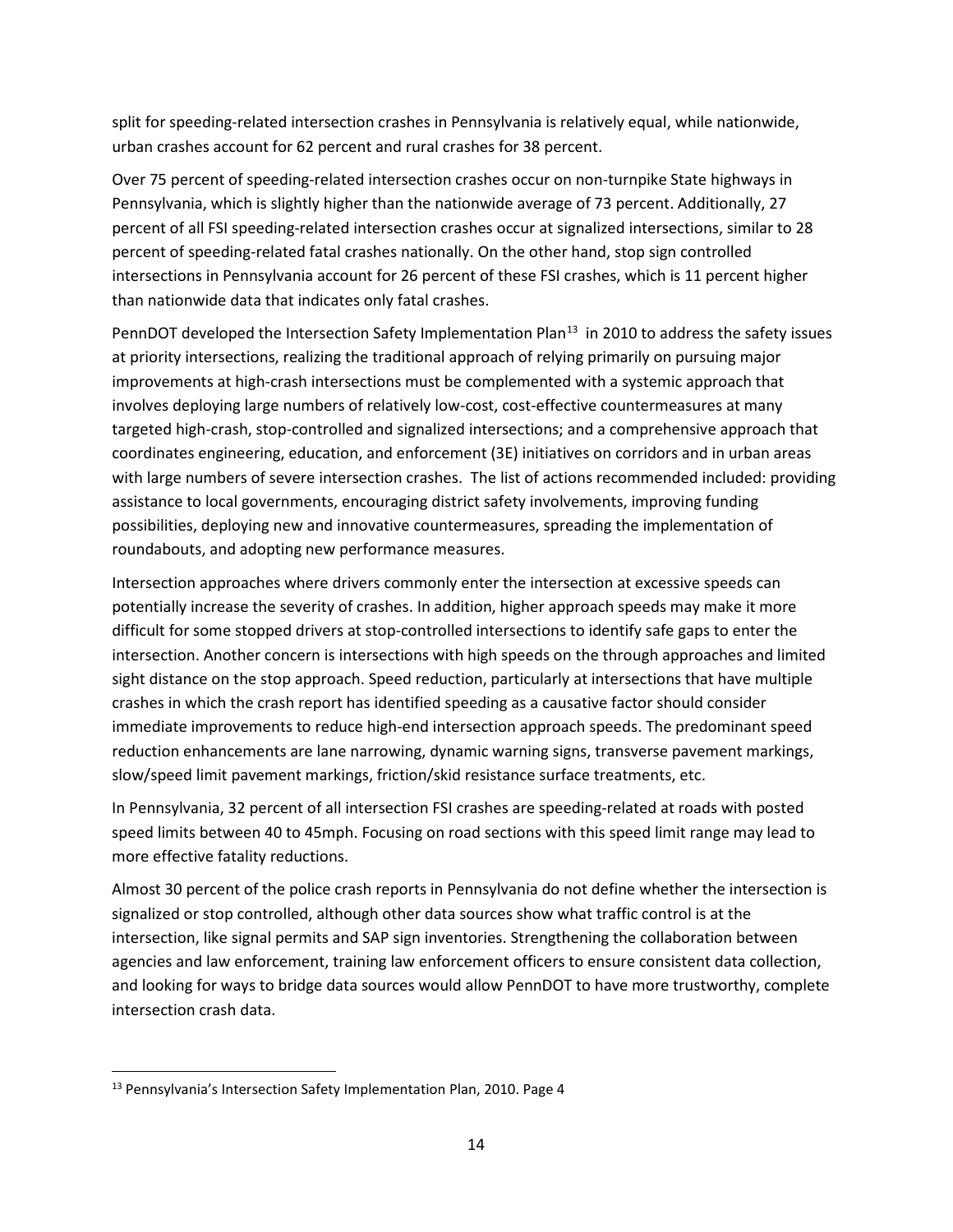Nearly 35 percent of speeding-related FSI intersections crashes in Pennsylvania are angle crashes, while 33 percent are non-vehicle collisions. Only 12 percent of these crashes are front-to-rear (rear end) crashes.

#### <span id="page-18-0"></span>**Countermeasures for Speeding-related Intersection Crashes**

During the 2016 SHSP Steering Committee Meeting, attendees discussed potential countermeasure implementations that can supplement Pennsylvania's existing and under-consideration strategies to address speeding-related intersection crashes. Overall, discussions suggested the implementation of the countermeasures listed in this section.

Improving access management and intersection geometry could reduce fatalities by preventing angle and non-vehicle (mostly pedestrian) crashes. The following countermeasures can be considered to address these crash types:

**Roundabouts**. Roundabouts eliminate crossing conflicts and can have significant traffic calming effects. Studies have shown roundabouts can lower speeds by as much as 15 to 20 mph and reduce severe crashes by nearly 80 percent.

**Revise geometry of complex intersections.** Provide or improve left & right turn channelization. Utilize indirect left-turn treatments. Install J-turns. Add offset and/or longer turn lanes. Convert intersections to roundabouts where possible. Restrict Access to Properties Using Driveway Closures or Turn Restrictions

**Reduction of lane width markings**. For intersections located on high-speed roadways, narrow the lanes leading up to the intersection using pavement markings, rumble strips and pavement markings, or median, to create visual cues to drivers the roadway is changing and there is a need to slow down. Realign intersection approaches to reduce or eliminate intersection skew

**Improve geometry of pedestrian and bicycle facilities.** Pedestrian refuge islands allow pedestrians to cross in two stages, simplifying the crossing task. Refuge islands or median islands also provide visual friction to reduce motorists' speeds. Curb extensions also provide safety benefit to pedestrians by reducing their crossing path and improve the visibility of pedestrians by aligning them with the parking lane. Restrict or eliminate parking on intersection approaches.

**Congestion management.** Improve availability of gaps in traffic and assist drivers in judging gap sizes at unsignalized intersections

**Provide skid resistance in intersection and on approaches.** The increased friction enables shorter stopping distances and allows speeding drivers to recover more quickly from their mistakes.

**Improve signing and delineation**. Post appropriate speed limits with warning signs on intersection approaches. Install larger signs and provide lighting. Use LED bulbs, backplates, turning lanes, and signal heads. Also consider dynamic speed feedback signs.

**Targeted enforcement, outreach, and education**. Determine specific arterial corridors with a high speeding-related intersection crash history and conduct high visibility enforcement and education efforts. Data shows males are more likely to be involved in speeding-related intersection crashes. Motorcyclists are also a group that is at high risk of involvement in this type of crash. Use the data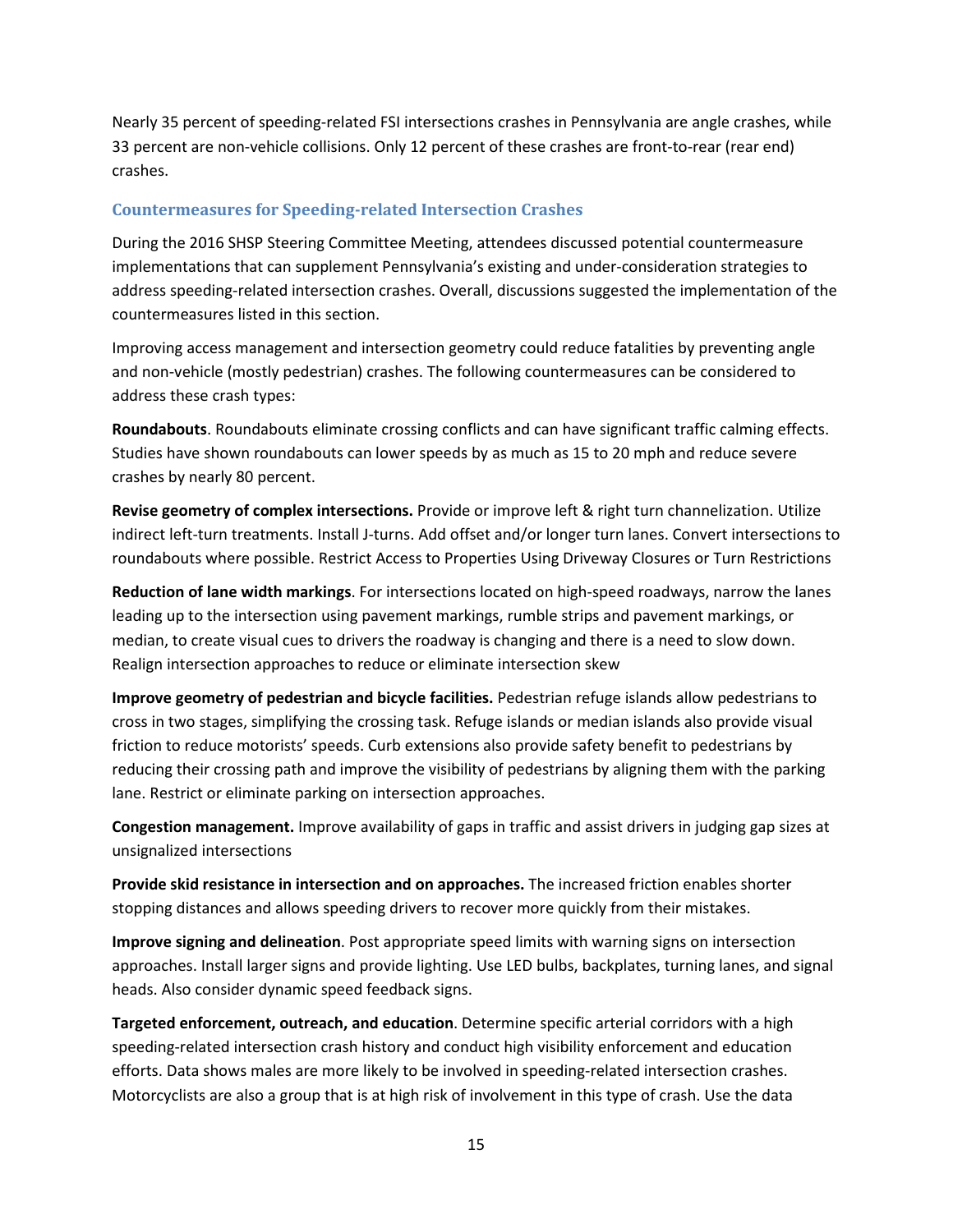regarding crash time and alcohol-related crashes to select specific corridors and shifts for enhanced enforcement and to develop collaboration, outreach, and education efforts.

**Complete Streets to safely accommodate all road users.** The use of Smart Transportation Principles and Complete Streets concepts are encouraged by PennDOT to consider all modes of transportation not just in addressing issues on existing streets but the design of new or reconstructed streets.

#### **Signalized Intersections**

Routine and innovative solutions at signalized intersections can address speeding-related crashes. The following signalized intersection countermeasures should be considered:

**Pedestrian improvements.** Employ improvements to reduce the risk of pedestrian-vehicle interaction, such as pedestrian countdown timers, crosswalks, etc.

**Signal timing.** Consider reviewing existing signal timing and improve coordination of signals.

**Enhanced ITS solutions**. Employ emergency vehicle preemption and adaptive control software (ACS).

**Install dilemma zone protection measures**. On high-speed roads with signals, install advance detection sensor equipment that adjusts the start time of the yellow-signal either earlier or later based on observed vehicle locations and speeds.

**Review flashing operations**. PennDOT currently allows flashing operation on their signals during periods of low traffic volumes, unless an engineering or traffic study indicates otherwise. PennDOT permits a flashing operation if the total volume of vehicles entering the intersection drops below 325 vehicles per hour in urban areas or 225 vehicles per hour in rural areas for a period of four or more consecutive hours. The crash data at flashing operation time and locations should be collected and analyzed in order to correctly capture the safety effect of this application at the exact locations.

#### **Stop-Controlled Intersections**

Systemically implementing low-cost improvements, as listed below, can achieve significant reductions in fatalities due to speeding-related stop-controlled intersection crashes:

**Appropriate traffic control.** Ensure stop controlled intersections have appropriate signing and traffic control.

**Enhanced advance warnings**. Employ pavement markings such as intersection ahead and turn path markings. Implement flashing beacons at stop-controlled approaches at high crash locations. Also consider dynamic speed feedback signs, as appropriate.

**Improve sight distance.** Ensure clear sight triangles on stop or yield-controlled approaches to intersections. Control vegetation, utility poles, traffic signs, and any other objects that may obstruct driver's view on approaching intersection roads.

## <span id="page-19-0"></span>**Speeding-related Pedestrians/Bicyclists Crashes**

Data analysis showed that 8 percent of all fatal and serious injury crashes involving a bicyclist or a pedestrian in Pennsylvania between 2012 and 2014 were speeding-related. Considering the lack of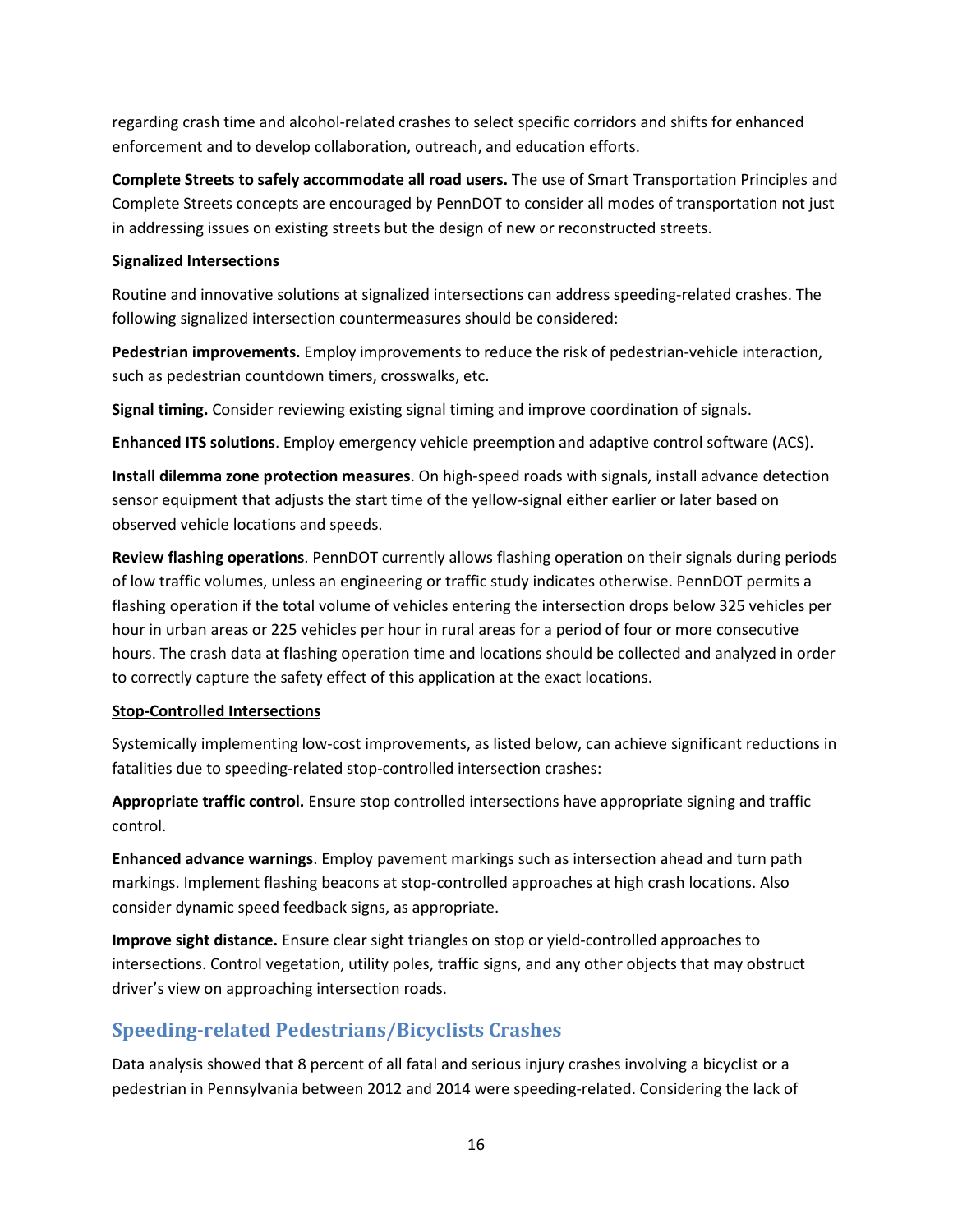physical protection that bicyclists and pedestrian have, speeding-related crashes are very likely to result in fatalities. Approximately 65 percent of these crashes occur in urban areas; 63 percent of FSI pedestrian/bike speed related crashes occurred on state highways, while 30 percent occur on local roads. In the State, 75 percent of FSI pedestrian/bicycle crashes occurred at non-intersection locations.

PennDOT's most current Bicycle and Pedestrian Plan, developed in 2007, does not address speeding. A new plan is expected to be completed in 2016 to more fully integrate bicycle/pedestrian transportation into PennDOT's routine project development processes and to include the partners in the process at the appropriate levels of responsibility.

Over 30 percent of FSI pedestrian/bicycle speed related crashes occur on roadways posted 30-35 mph, while 29 percent of FSI pedestrian/bicycle crashes occur on roadways with speed limit 25 mph or less. With 75 percent of FSI pedestrian/bicycle speeding-related crashes in Pennsylvania occurring at nonintersection locations, the State can benefit from countermeasures and strategies that prevent the pedestrian/bicyclist and motor vehicle interaction from occurring, supplemented with education, outreach, and enforcement efforts.

#### <span id="page-20-0"></span>**Countermeasures for Speeding-related Pedestrian and Bicycle Crashes**

During the 2016 SHSP Steering Committee Meeting, attendees discussed potential countermeasure implementations that can supplement Pennsylvania's existing and under-consideration strategies to address speeding-related pedestrian and bicycle crashes. Overall, discussions suggested the implementation of the countermeasures listed in this section.

With majority of speeding related pedestrian/bicycle crashes occurring in urban settings, PennDOT could consider the countermeasures below to address the issue:

**Reduce pedestrian/bicycle exposure to vehicular traffic.** Install mid-block crossing facilities such as medians and pedestrian crossing islands in urban and suburban areas when warranted. Install overpasses/underpasses. Provide sidewalks, walkways, curb ramps and crosswalk enhancements. Improve conspicuity of pedestrians and the sight distance between vehicles and pedestrians. Implement lighting/crosswalk illumination measures. Conduct outreach to local authorities to encourage use of Pennsylvania Infrastructure Bank (PIB) for crosswalk painting.

**Improve signal hardware for pedestrians.** Review pedestrian signal timing and pedestrian accessibility and associated features such as pedestrian pushbuttons. Determine criteria on when to install accessible pedestrian signals (APS). Promote use of pedestrian signals such as pedestrian countdown signals. Determine other benefits & criteria for such as turn restrictions, leading pedestrian, Interval, etc. Continue to deploy yield-to-pedestrian channelizing devices to communities across the commonwealth and measure their effectiveness.

**Revise and improve shoulders for bicycle traffic.** Provide safe roadway facilities for parallel travel by upgrading shoulder pavement.

**Revise and improve intersections for bicycle traffic.** Restrict right turn on red (RTOR) movements as warranted. Provide bicycle-related signals.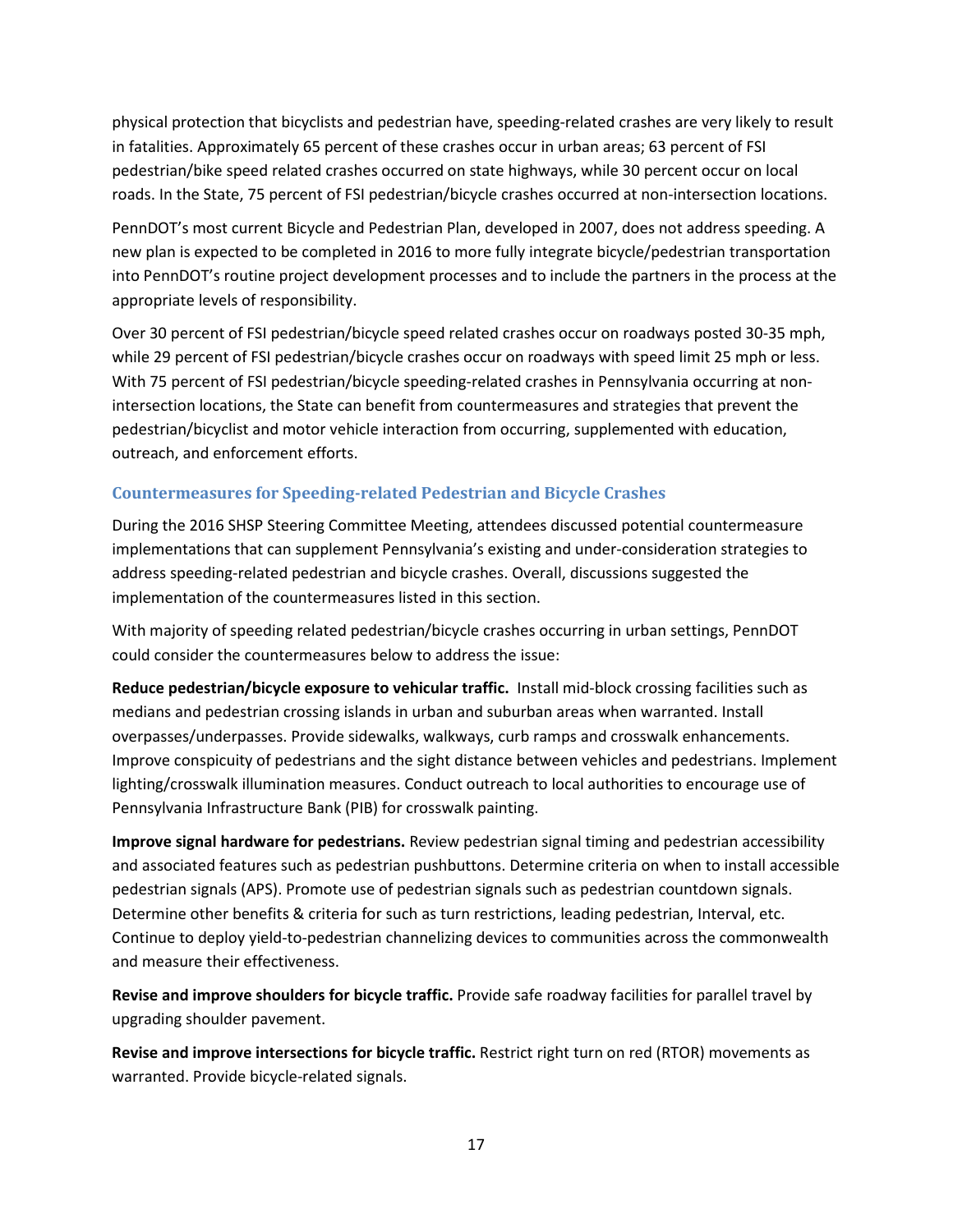**Accommodate bicycle use on roads.** Increase bicycle related-signage. Promote existing design manual and standard criteria such as bicycle safe grates, scuppers, and rumble strips on all projects. Illuminate intersections to improve bicyclists' visibility

**Increase public awareness on pedestrian safety**. Provide education, outreach, and training to motivate a change in specific behaviors that can lead to fewer pedestrian injuries. Analyze pedestrian crash/fatality rates, use data regarding crash time and alcohol-related crashes, and provide statistics to District Bicycle and Pedestrian Coordinators to target focus areas for outreach training. Conduct Walkable Community Programs. Increase the number of pedestrian-related questions on the written Driver's Exam. Educate PennDOT staff and consultants on safe pedestrian practices as a means to improve awareness as end users of the pedestrian mode. Develop targeted pedestrian safety programs to include taverns/bars/pubs. Improve pedestrian safety in Transportation Enhancements (TE) and Federal Safe Routes to Schools (SRTS) programs.

**Increase public awareness on bicycle traffic**. Develop expanded public education and marketing campaigns. Identify Police departments that have officers on bikes. Support and fund communities with local bicyclist public information and education (PI&E) programs. Expand school and community programs that teach bicycle safety to children and adult bicyclists. Expand PennDOT educational campaign to include updating the State's bicycle driver's manual and reaching out to various other Governmental Departments. Include safe bicycling and sharing the road concepts in drivers' education programs. Promote the share-the-road program through School Districts teaching the concepts.

**Internal bicyclist education.** Educate community professionals on effective ways to promote safe bicycling. Educate PennDOT staff and consultants on safe bicycling practices as a means to improve awareness as end users of the bicycling mode and clarify the need to understand shoulder usage vs. lane usage.

**Promote bicycle helmet use.** Support and fund helmet initiatives for children under age 12. Promote Pub 636 (Bicycle is not a Toy Pamphlet).

**Enforce pedestrian laws**. Improve enforcement of pedestrian laws and discourage unsafe pedestrian behavior. Enforce yield to pedestrian law at marked crosswalks (if changing the sign in order to stop the pedestrian is not feasible). Target areas of unsafe pedestrian behavior, including drugs and alcohol. Use the data regarding crash time and alcohol-related crashes to select specific corridors and shifts for enhanced enforcement

**Improve legislation on pedestrian/bicycle safety.** Promote legislation to establish a Universal Pedestrian Access component to all projects. Determine other States' laws, quantify the relationship between land use and pedestrian safety, and enact law within context of Pennsylvania Vehicle code.<sup>[14](#page-21-0)</sup>

**Enforce bicycle safety laws.** Strictly enforce bicycle laws including bicycle helmet use and 4-foot passing law, which took effect in April 2012. Promote existing five video series of law enforcement videos.

<span id="page-21-0"></span><sup>&</sup>lt;sup>14</sup> Denotes legislative strategies recommended by highway safety partners and does not constitute endorsement by agency leadership.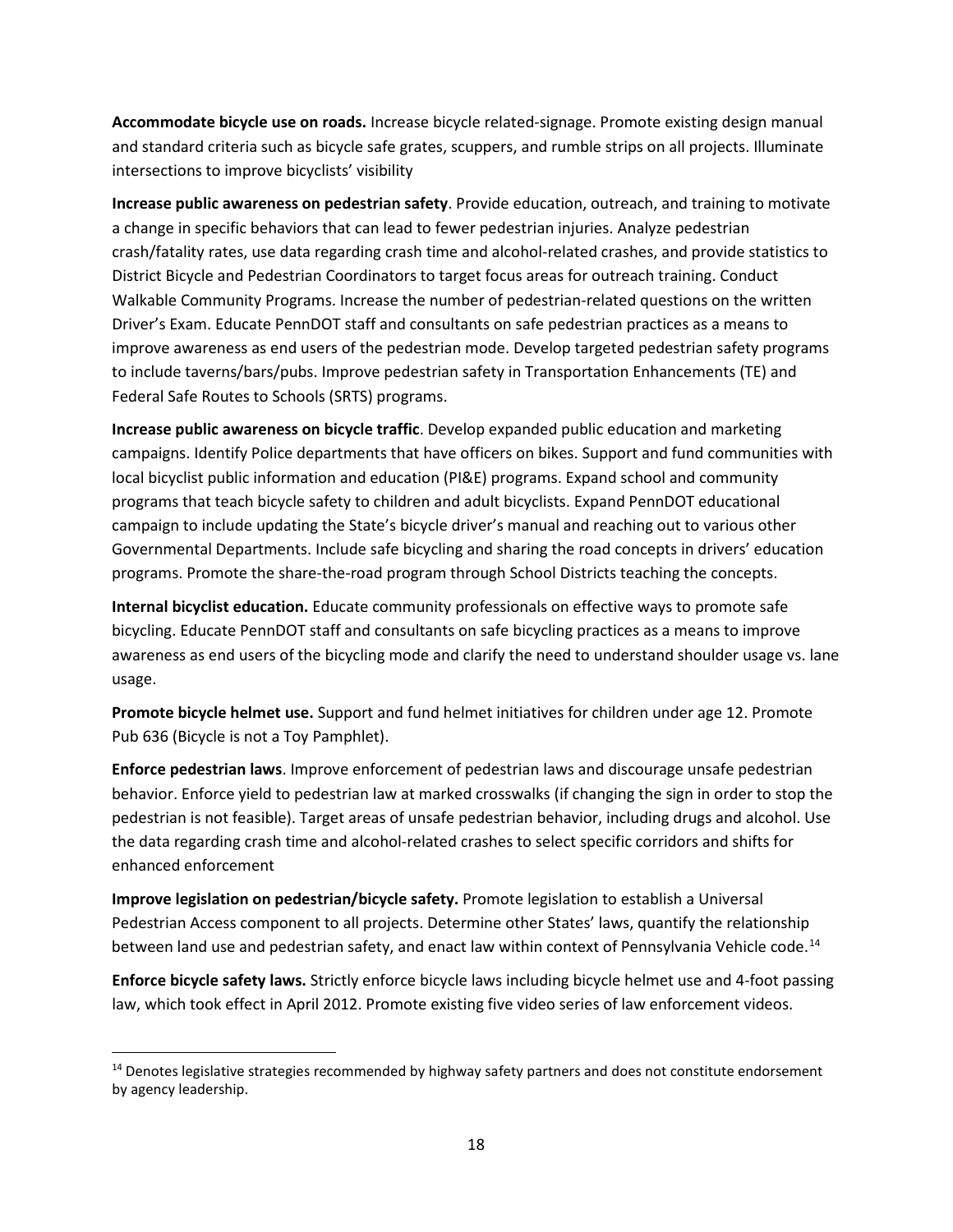**Dedicate funding for pedestrian/bicycle solutions.** Identify and fund effective programs in reducing motor vehicle-bicycle crashes, including visibility of bicyclists. Support and fund additional bicycle safety law enforcement.

**Further data collection and analysis.** Examine the root causes of location specific speeding-related pedestrian crashes in order to develop and implement effective countermeasures.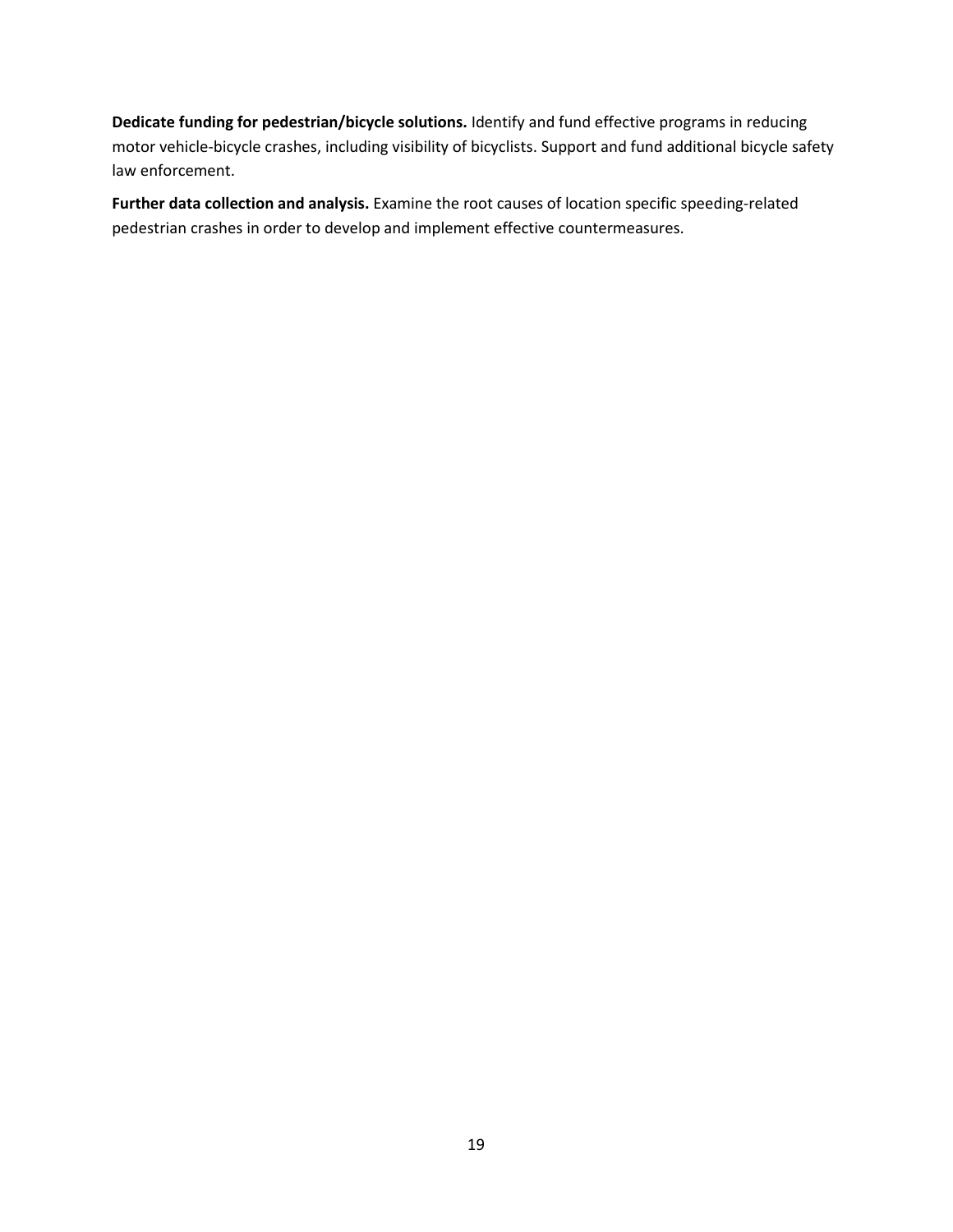## <span id="page-23-0"></span>**Chapter 4: Key Themes and Strategies**

This section presents key themes, associated challenges, and strategies to overcome these challenges, all of which were synthesized from information and feedback gained through the literature review and data analysis. Each theme begins with a discussion of the associated challenges. Then, the plan presents several strategies to help PennDOT agencies overcome these challenges.

## <span id="page-23-1"></span>**Enhancing Speeding-related Data Collection**

There is a lack of consensus on what constitutes a safe speed for particular conditions and the lack of a rigorous definition of a speeding-related crash. A speeding-related crash is usually defined as one that involves exceeding the speed limit or traveling too fast for conditions. Currently, identification of speeding-related crashes is based on the judgment of the investigating officer and, as such, the percentage of crashes that are classified as speeding-related can be highly variable across jurisdictions.

Accurate law enforcement collection of speeding-related crash data is needed in order for engineers to determine locations and corridors with speeding issues. Law enforcement and engineers must agree on a universal definition of a speeding-related crash in order to perform accurate data analysis. Additionally, coupling this data with accurate time, location, and circumstances information is crucial to benefit from the data as much as possible and to effectively identify and address the issues.

A comprehensive look across all agencies within Pennsylvania will help to assess the consistency of the definition of a speeding-related crash. Workshops will provide a good opportunity to ensure that there is consistency across all parties' speeding-related crash definition. This knowledge will indicate the quality of the speeding-related crash data. This common definition of speeding should be integrated at both agency and law enforcement units via trainings to avoid any differences of interpretation and to clarify its use.

## <span id="page-23-2"></span>**Setting Appropriate Speed Limits**

All speed limits on existing Pennsylvania highways shall be established by criteria in related sections of Pennsylvania Consolidated Statutes (Title 75 Sections 3161 to 3368 and Section 6109(a)(5)(10)), Pennsylvania State Code (Title 67 Chapter 212.108) and PennDOT Traffic Engineering Manual (Pub. 46). The manual dictates that all speed limit studies shall be completed using the standard TE-101 "Speed Restrictions Engineering and Traffic Study" form.<sup>[15](#page-23-3)</sup> The PennDOT Traffic Engineering Manual also provides guidelines on determining advisory and work zone speed limits.

Inconsistent procedures and policies in setting speed limits is a challenge for many agencies. Additionally, many speed limits are set based on the design speed or political pressure and may not be appropriate to actual road user needs over an extended road section. This has led to speed limits being posted 8-12 mph below the operating speed of traffic, in some cases, resulting in motorists who are traveling at reasonable speeds becoming violators, and law enforcement misallocating resources to cite

<span id="page-23-3"></span><sup>15</sup> Form available at:

<http://www.dot.state.pa.us/Portal%20Information/Traffic%20Signal%20Portal/TE.html>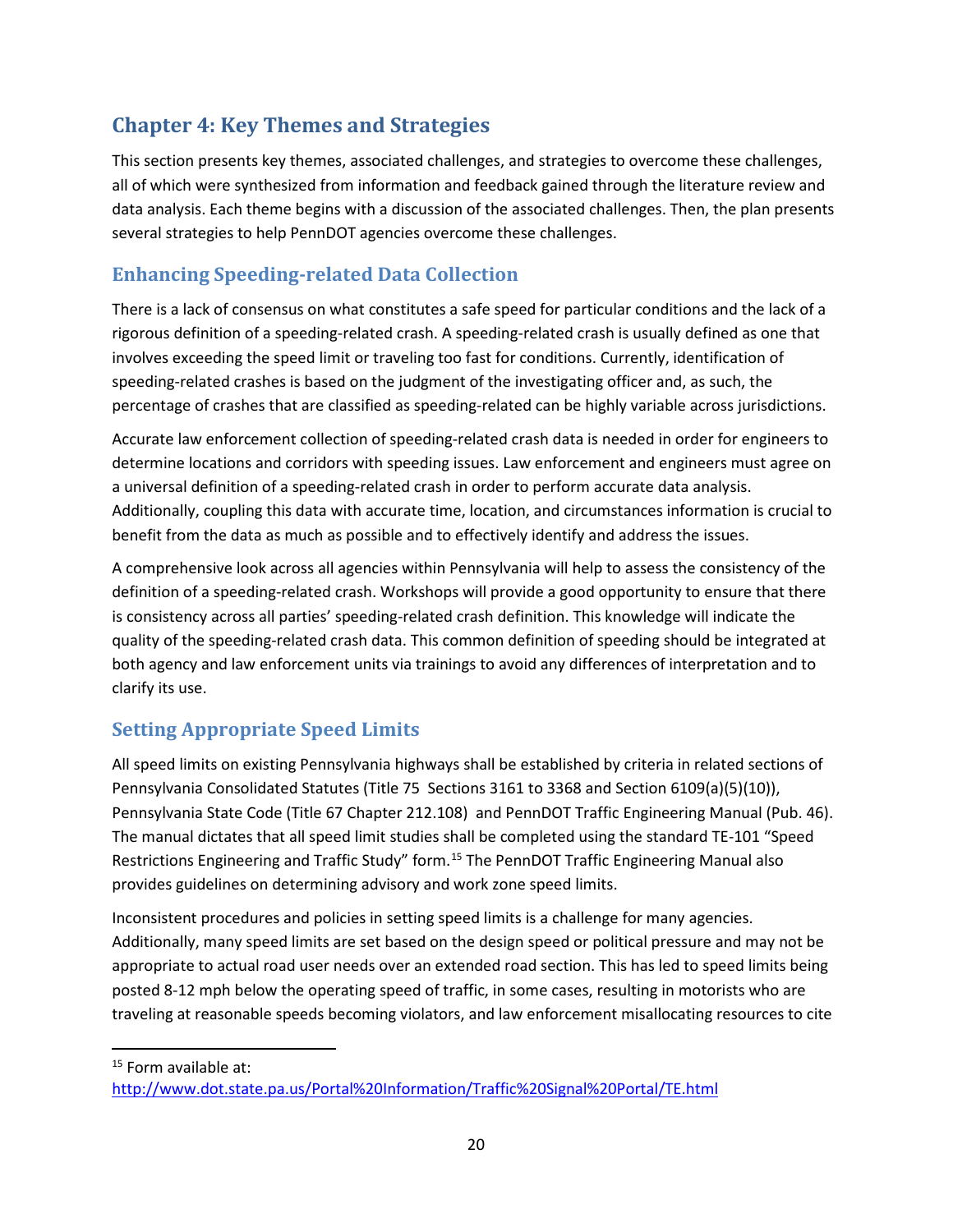them for these violations. Another related challenge appears when analyzing and using the speeding related data to implement strategies; as inadequately set speed limits will mislead the analysis results with wrongly identified "violators".

It is essential that PennDOT works within the agency, districts, political officials, and law enforcement on the state of the practice regarding techniques for evaluating, setting, and monitoring speeds and appropriate speed limits and associated benefits.

#### <span id="page-24-0"></span>**Recommended Strategies**

**Set Appropriate Speed Limits.** Setting appropriate speed limits is important for the safety and mobility of all users. Practitioners consider many factors to determine speed limits for a roadway. The process for setting speed limits and many speed concepts are not easily understood, especially with technical engineering terminology that is not familiar to many people. Develop outreach and education materials tailored towards lawmakers or officials to help them make informed decisions on statutory speed limits.<sup>16</sup> Since they are responsible for ultimately making laws for setting statutory speed limits, it is important they understand the concepts, processes, and importance of setting appropriate speed limits.

**Develop Outreach.** Develop an outreach plan for local agencies to educate them on application of statutory speed limits to various functional roadway classifications. This could include a fact sheet explaining the information or possible participation in a local agency meeting with a short presentation on the importance of understanding functional classification and the corresponding speed limits, along with how to identify and incorporate speed management/traffic calming countermeasures.

**Conduct Education.** It can often be challenging for designers and planners to determine appropriate speed limits and design speed for planning a roadway or in consideration of new developments along a roadway. Conduct a training workshop for internal planning, design, and traffic staff (and others as appropriate) devoted to speeding and speed management, including functional classification, choosing design speed, measuring operating speeds, setting speed limits, and choosing speed management countermeasures. Also, consider complementing this type of course with a context sensitive solutions training workshop. FHWA is a possible resource for identifying appropriate training courses that may already be available.

**Use USLIMITS2.** The USLIMITS2 expert speed zoning tool can assist practitioners as a reference in setting objective, consistent, and enforceable speed limits. Used as a complement to the comprehensive engineering speed study, it provides a fair and unbiased result that supports the credibility of an agency's speed studies. USLIMITS2 cannot be the sole method to determine a speed limit; however this tool may be beneficial when providing supplemental information to lawmakers on making informed decisions on statutory speed limits.

<span id="page-24-1"></span><sup>&</sup>lt;sup>16</sup> FHWA Office of Safety – Speed Management is developing outreach materials for non-technical audiences and it should be available soon.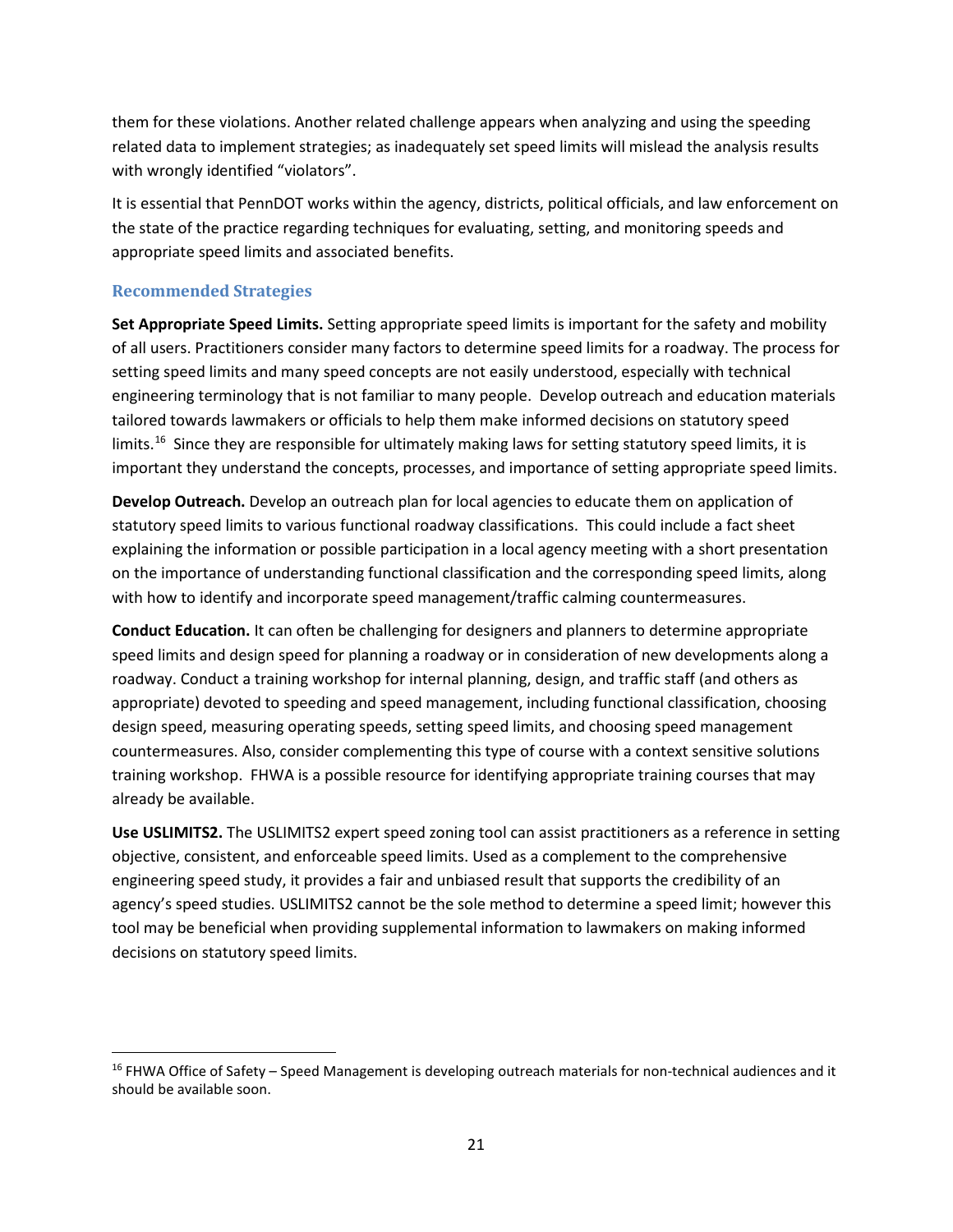## <span id="page-25-0"></span>**Systemic Approach To Proactively Addressing Speeding Related Crashes**

Agencies perceive that speed management is difficult to implement. In many cases implementation is driven by a centralized position but action is taken at the district or regional level. Institutionalizing innovative engineering countermeasures is a key strategy for Pennsylvania's success in addressing speeding issues.

Data analysis revealed that speeding-related crashes occur more frequently on low volume rural roads than urban areas. Pennsylvania looks at the ratio of urban versus rural fatalities to figure out where to focus. Fatalities in both settings should be declining at the same rate.<sup>[17](#page-25-3)</sup> A systemic and proactive approach is crucial in low volume rural roads, as a spot-location approach would mean to wait until an FSI speeding crash to happen, which is too late to save a life and does not align with the Towards Zero Deaths goal.

The systemic approach to speeding allows widely implementing safety countermeasures based on highrisk roadway features correlated with FSI speeding crash types. The approach provides a more comprehensive method for safety planning and implementation that supplements and complements traditional site analysis. The approach also helps agencies broaden their speed management efforts and consider risk as well as crash history when identifying where to make low-cost safety improvements.

### <span id="page-25-1"></span>**Programmatic Strategies to Prevent the Opportunity of Speeding to Occur**

Even though speeding is traditionally considered directly related to driver behavior, it is possible to address the initial reasons that led the driver to speeding. Geometric design improvements and consistency among all roads (in terms of speed limits, signage, geometry, enforcement, and road condition) can dramatically reduce speeding in Pennsylvania in the long-term.

#### <span id="page-25-2"></span>**Recommended Strategies**

**Geometric Consistency**. Avoid having highly-designed road segments with a single curve or location that is under-designed.

**Utilize HSM To Evaluate Geometric Improvements.** Perform HSM Network Screenings according to the methods that Highway Safety Manual (HSM) provides for evaluating road geometry.

**Realistic Speed Limits.** Use speed limits that reflect conditions and driver expectations, rather than artificially lowered. Better assessment of speed limit establishment process.

**Local Road Improvements.** Communicate and coordinate improvements and needs to the locals. LTAP to develop a Curve Safety Class and is a priority, possibly this fall. Create safety checklist for local road projects.

**Enforcement of Speed on Local or Rural Roads.** There is not much enforcement on low-traffic roads in Pennsylvania. Use launch pads in more locations. Support police with crash data, provide for datadriven enforcement approaches.

<span id="page-25-3"></span><sup>&</sup>lt;sup>17</sup> Systemic Safety Implementation Peer Exchange Summary Report, Columbus, OH, November 2014, page 9.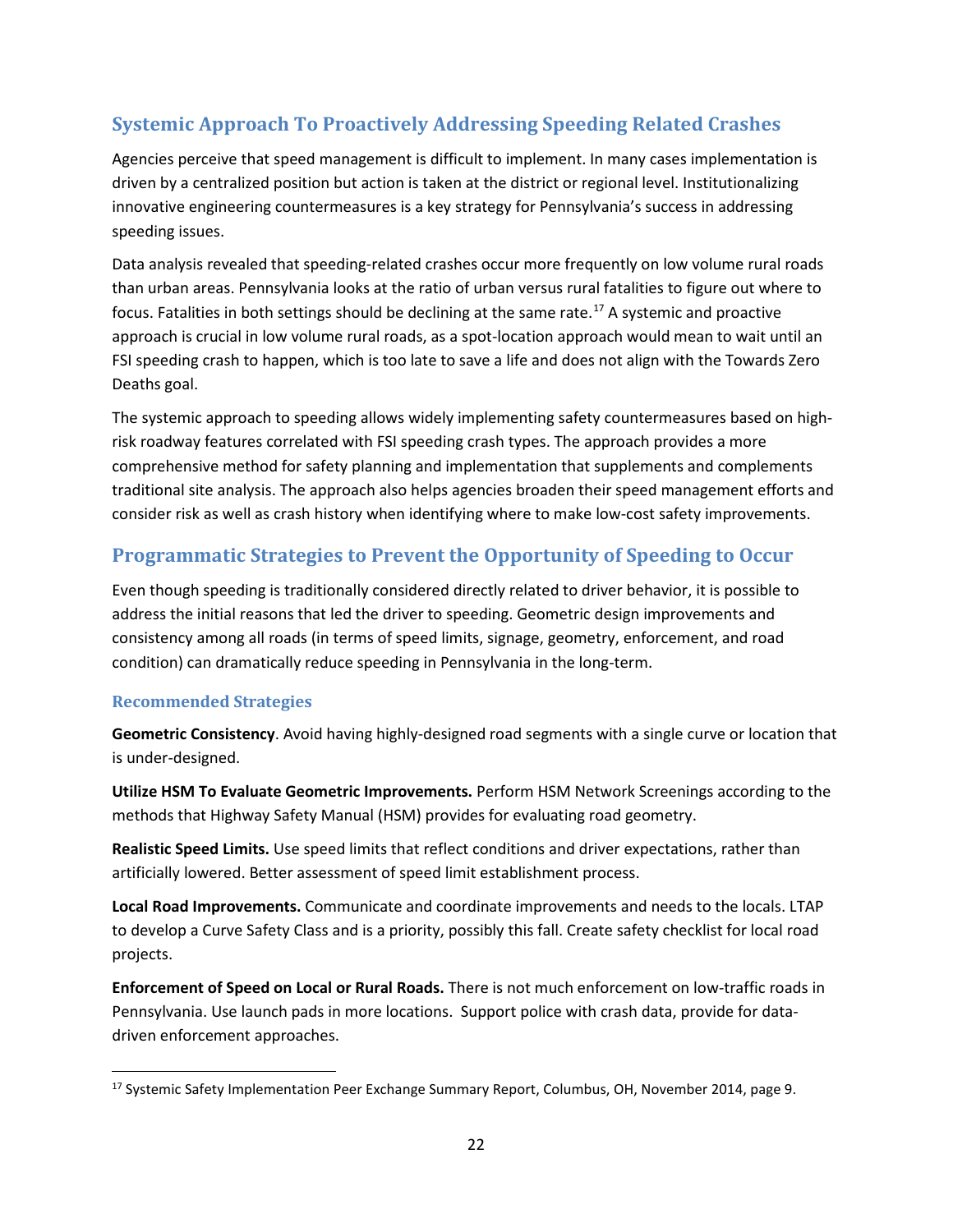**Take Advantage of 511PA Applications.** These website and mobile phone applications are underutilized. Similarly, consider expanded use of Waze for curve warnings.

**Expand Safety Consideration on All Roadway Projects.** Perform safety analyses or consider upgrades on resurfacing projects. Do not limit to simple engineering solutions on projects – examine them at a higher perspective to ensure the proper product is being installed.

**Identify Funding For Future Maintenance**. It is crucial to maintain the safety countermeasures that are currently funded by HSIP. Ensure funding to keep these countermeasures in place through future maintenance cycles.

**Targeted enforcement, outreach, and education**. Determine specific corridors with a high speedingrelated crash history and conduct high visibility enforcement and education efforts. Consider integrating speed management efforts into other focused enforcement and education programs such as distracted driving, motorcyclists, youth, etc. Data shows males are more likely to be involved in speeding-related crashes. Motorcyclists are also a group that is at high risk.

#### <span id="page-26-0"></span>**Performance Measurement**

Measuring the performance of speed management efforts can be difficult for several reasons.

- **Speed management efforts are often cross-cutting so isolating the effectiveness of the** speeding-management component may be difficult. This is especially true when relying on fatality information since there are relatively few fatalities and many other potential factors.
- Data beyond fatality information may be difficult to collect, access, or analyze with the regularity necessary for meaningful performance measures.
- Speed management efforts are likely to rely heavily on engagement of local agencies as well as State agencies. Establishing speed management performance measures that can be applied across the board may be challenging.

Despite these potential challenges, it is critical that performance measures be established, targets set, and progress monitored regularly. This is especially true as federal programs are increasingly associated with an expectation for performance management.

#### **Recommended Strategies:**

**Identify meaningful performance measures.** Rather than relying solely on measures that have been chosen because the data is readily available, identify what would actually be helpful for decision-makers and program managers. It may mean that performance measures have to be implemented with a phased in approach – first measure with available data while working toward acquisition and access to the desired measures.

**Consider all potential data sources.** While crashes, injuries, and citations issued are datasets most commonly associated with measuring the performance of speed management efforts, there are a suite of other data that may be useful. For example, adjudication data may provide and understanding of the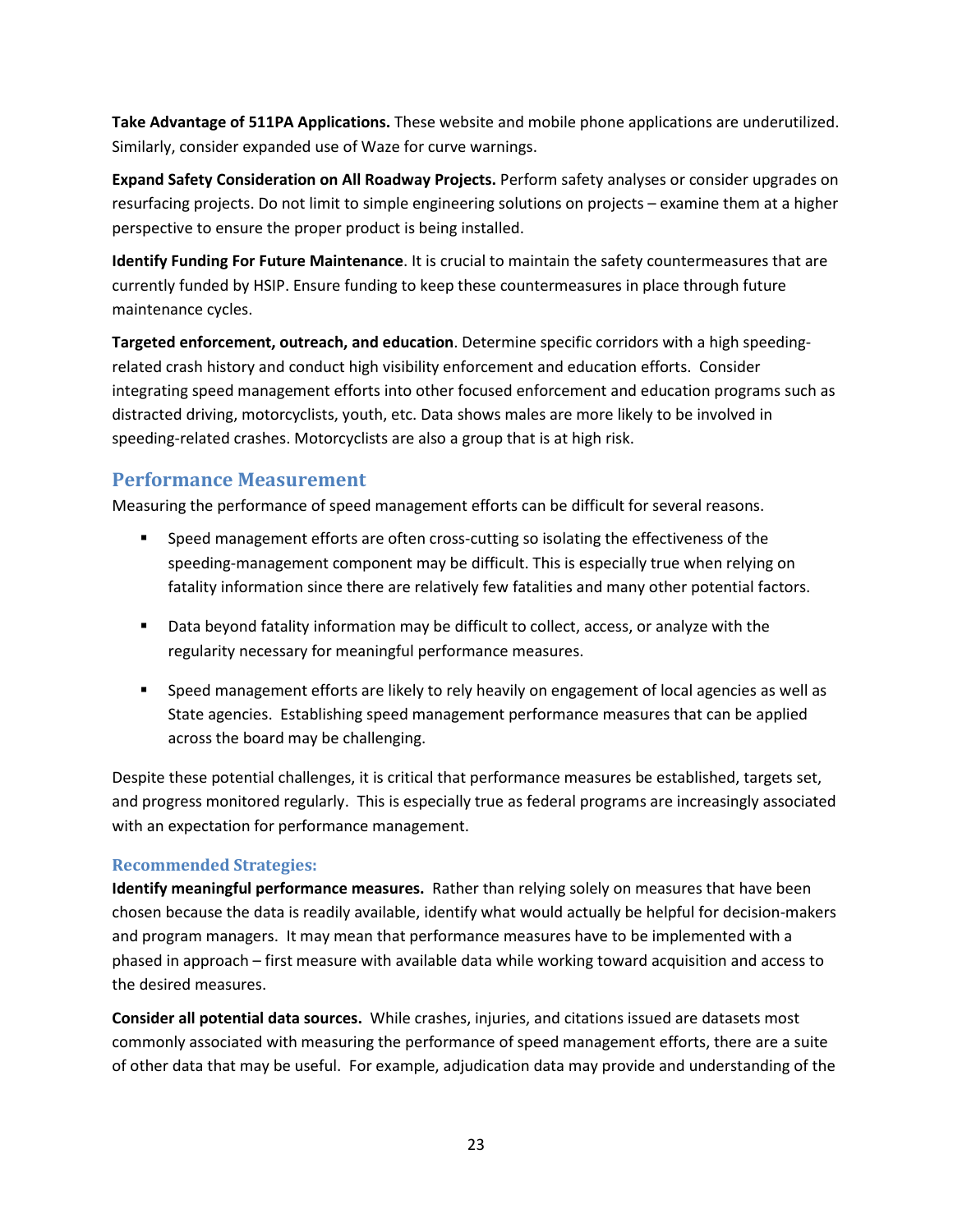outcome of speed citations and a public survey about attitudes toward speed management efforts may provide critical insight into public perception.

**Engage partner agencies.** Although one agency may be ultimately responsible for managing a statewide speed management program, it will rely heavily on participation by local and regional agencies as well. It is helpful to understand what they consider "success" in the performance measure setting process. They may also have access to data that is not available at the State level.

**Assign responsibility and accountability and set a schedule.** It is important to assign responsibility for collecting and reporting performance measures. It is equally important to assign accountability for the measures at the appropriate level. In addition, a schedule for performance reporting should be established. Annual performance measures are common but in some cases, a more frequent measure may help a program adjust direction if early indicators show a need for change from the original plan. Having a responsible party and an expected schedule prevents performance measurement from being set aside or forgotten as part of the speed management process. Accountability ensures that the efforts to improve are continuous.

#### **Cumulative Strategies and Countermeasures**

Table 1 presents a list of all strategies mentioned in this plan, their related speed-management focus impact area, and its relative implementation time, cost, and impact. Table 2 details speed management countermeasures; associated impact area; relative cost, and crash modification factors.

These tables serve as a resource for Pennsylvania DOT and stakeholders to prioritize their next steps to improve their overall speed management program and reduce speeding related crashes, as they consider budget and staffing resources.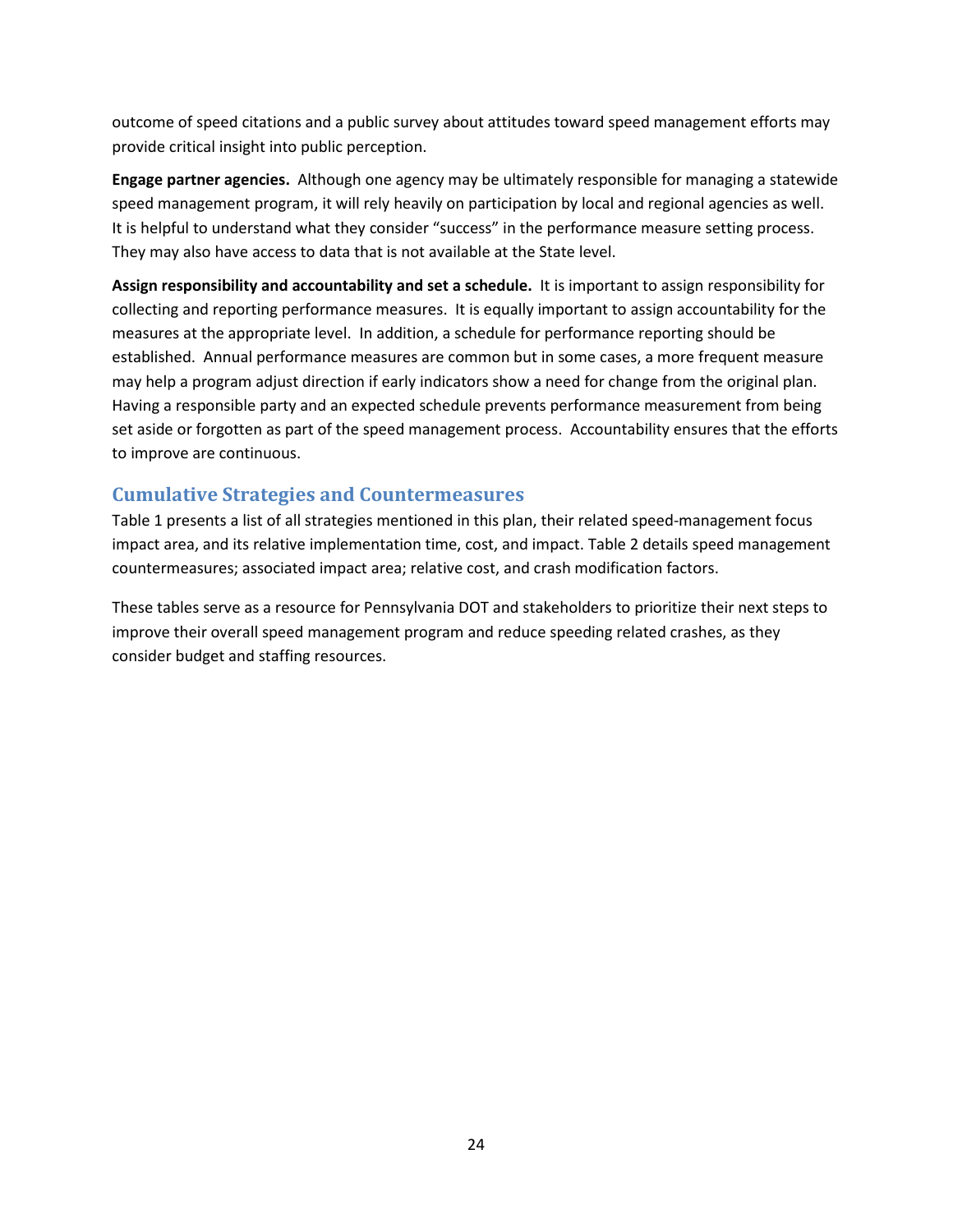| Table 1. Speed Management Strategies; Associated Impact Area; and Relative Implementation Time, Cost, and Impact. |  |  |  |
|-------------------------------------------------------------------------------------------------------------------|--|--|--|
|                                                                                                                   |  |  |  |

<span id="page-28-0"></span>

|                                                                                                                                                                                                                                                                                                                                        | <b>Relative</b><br>Implementation<br><b>Impact Area</b><br><b>Time</b> |              | <b>Relative Cost</b> |          |            | <b>Relative</b><br>Impact |              |          |      |              |          |                  |
|----------------------------------------------------------------------------------------------------------------------------------------------------------------------------------------------------------------------------------------------------------------------------------------------------------------------------------------|------------------------------------------------------------------------|--------------|----------------------|----------|------------|---------------------------|--------------|----------|------|--------------|----------|------------------|
| <b>Strategy</b>                                                                                                                                                                                                                                                                                                                        |                                                                        | ntersections | Ped/Bike             | mmediate | Short Term | Term<br>Long              | ŠΣ           | Midrange | Нigh | High         | Midrange | Project Specific |
| <b>Road Geometry</b>                                                                                                                                                                                                                                                                                                                   |                                                                        |              |                      |          |            |                           |              |          |      |              |          |                  |
| Widen lanes and/or shoulders on curves and rural highways                                                                                                                                                                                                                                                                              | $\mathsf{X}$                                                           |              |                      |          |            | X                         |              |          | Χ    |              | Χ        |                  |
| Utilize HSM to Evaluate Geometric Improvements                                                                                                                                                                                                                                                                                         |                                                                        |              |                      |          |            |                           |              |          |      |              |          |                  |
| Consider roundabouts to help transition from higher speed to lower speed roadways.                                                                                                                                                                                                                                                     |                                                                        | X            | X                    |          |            | $\mathsf{X}$              |              | X        |      |              |          | Χ                |
| Review existing 4-lane undivided roadways to determine candidate roads for<br>reconfiguring the lanes.                                                                                                                                                                                                                                 |                                                                        |              | X                    |          | X          |                           | $\mathsf{x}$ |          |      |              |          | x                |
| Revise intersection geometrics, use left/right turn channelization, j-turns,<br>offset/longer turn lanes, lane widths. Consider on-street parking, street trees,<br>sidewalks, bicycle facilities, planter strips, and other street elements to create visual<br>friction without introducing new crash types (such as fixed objects). |                                                                        | X            | X                    |          | X          |                           |              | X        |      |              |          | X                |
| Improve sight distance at intersections and availability of gaps in traffic and<br>assist drivers in judging gap sizes at unsignalized intersections                                                                                                                                                                                   |                                                                        | X            |                      |          | X          |                           |              | x        |      | X            |          |                  |
| Assess existing pedestrian and bicycle facilities to identify areas where these users<br>may be more vulnerable to speed-related crashes.                                                                                                                                                                                              |                                                                        |              | X                    |          |            | X                         |              | X        |      |              | X        |                  |
| <b>Speed Setting Criteria</b>                                                                                                                                                                                                                                                                                                          |                                                                        |              |                      |          |            |                           |              |          |      |              |          |                  |
| Develop an alternative process to identify higher risk roads and conduct a screening<br>process for reviewing existing speed limits on those roads.                                                                                                                                                                                    | X                                                                      | X            | X                    |          | x          |                           | $\mathsf{x}$ |          |      | X            |          |                  |
| Determine an appropriate number of reviews on existing speed limits per year.                                                                                                                                                                                                                                                          | X                                                                      | X            | X                    |          | X          |                           | $\mathsf{x}$ |          |      | $\mathsf{x}$ |          |                  |
| Consider using performance measures to track screening progress, as well as<br>identifying the number of roadways with speed limits that have inappropriate speed<br>limits.                                                                                                                                                           | X                                                                      | х            | Χ                    |          |            | Χ                         | X            |          |      | Χ            |          |                  |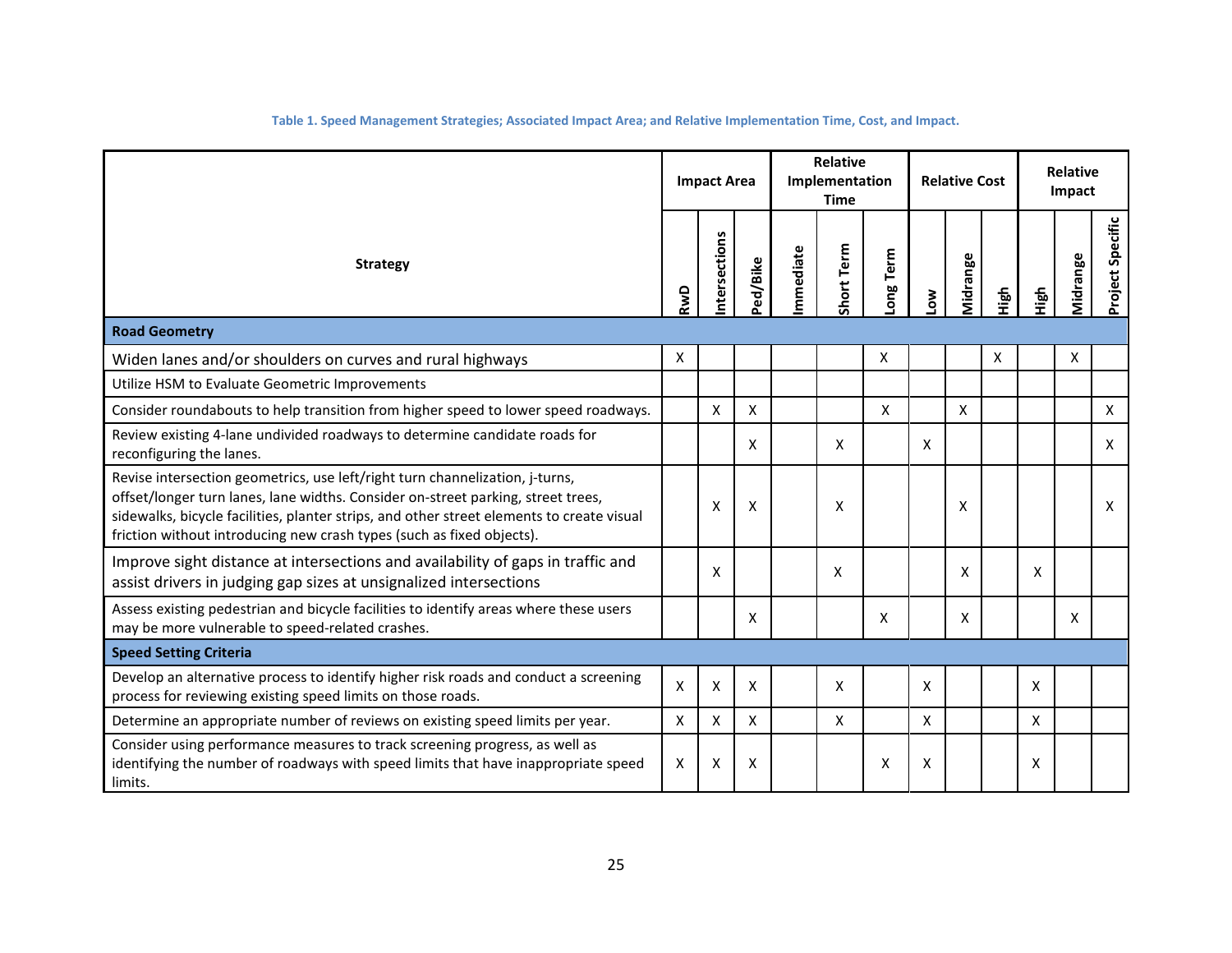|                                                                                                                                                                                                                                                                                                                                                                                                |              | <b>Impact Area</b> |          | <b>Relative</b><br>Implementation<br><b>Time</b> |            |           |     | <b>Relative Cost</b> |      | <b>Relative</b><br>Impact |          |                  |
|------------------------------------------------------------------------------------------------------------------------------------------------------------------------------------------------------------------------------------------------------------------------------------------------------------------------------------------------------------------------------------------------|--------------|--------------------|----------|--------------------------------------------------|------------|-----------|-----|----------------------|------|---------------------------|----------|------------------|
| <b>Strategy</b>                                                                                                                                                                                                                                                                                                                                                                                |              | ntersections       | Ped/Bike | mmediate                                         | Short Term | Long Term | Low | Midrange             | High | High                      | Midrange | Project Specific |
| Examine ways to include implications on bicyclists and pedestrians for different<br>locations and facilities within setting of speeds. Balance multimodal interests within<br>the context of the facility, considering the different users and uses.                                                                                                                                           |              |                    | x        |                                                  | X          |           |     | X                    |      |                           |          | X                |
| Review locations that transition from higher speeds to lower speeds to evaluate the<br>speed limits and the location of the speed limit signs.                                                                                                                                                                                                                                                 | $\mathsf{x}$ | X                  | X        |                                                  |            | X         | X   |                      |      | X                         |          |                  |
| <b>Traffic Signals</b>                                                                                                                                                                                                                                                                                                                                                                         |              |                    |          |                                                  |            |           |     |                      |      |                           |          |                  |
| Develop a plan to systematically review all signal timings to ensure yellow and all-red<br>clearance intervals are appropriate for the speed limit and the intersection geometry.                                                                                                                                                                                                              |              | X                  |          | X                                                |            |           |     | X                    |      |                           | X        |                  |
| Review flashing traffic light operations                                                                                                                                                                                                                                                                                                                                                       |              | X                  |          | X                                                |            |           | X   |                      |      |                           | X        |                  |
| Improve signal hardware for pedestrians, bicyclists, and people with disabilities.                                                                                                                                                                                                                                                                                                             |              |                    |          |                                                  |            |           |     |                      |      |                           |          |                  |
| Coordinate signals on arterials to promote progression and uniform speed.                                                                                                                                                                                                                                                                                                                      |              | X                  |          |                                                  |            | X         |     | X                    |      | X                         |          |                  |
| <b>Targeted Enforcement</b>                                                                                                                                                                                                                                                                                                                                                                    |              |                    |          |                                                  |            |           |     |                      |      |                           |          |                  |
| Determine specific corridors with a high speeding-related roadway departure or<br>intersections crash history and conduct high visibility enforcement and education<br>efforts.                                                                                                                                                                                                                | X            | Х                  |          |                                                  |            | x         |     |                      | Χ    | X                         |          |                  |
| Enforce speed limits along high speeding-related crash locations where data indicates<br>is increased risk of pedestrian or bicyclist involvement, such as schools, busy urban<br>areas, etc.                                                                                                                                                                                                  |              |                    | X        |                                                  |            | X         |     |                      | Χ    | X                         |          |                  |
| <b>Internal Training</b>                                                                                                                                                                                                                                                                                                                                                                       |              |                    |          |                                                  |            |           |     |                      |      |                           |          |                  |
| Conduct a training workshop for internal planning, design, and traffic staff (and<br>others as appropriate) devoted to speed and speed management, including<br>functional classification, choosing design speed, measuring operating speeds, setting<br>speed limits, choosing speed management countermeasures, designing safe<br>roadsides, and transitioning between high/low speed areas. | X            | Χ                  | Χ        |                                                  | х          |           | X   |                      |      |                           | х        |                  |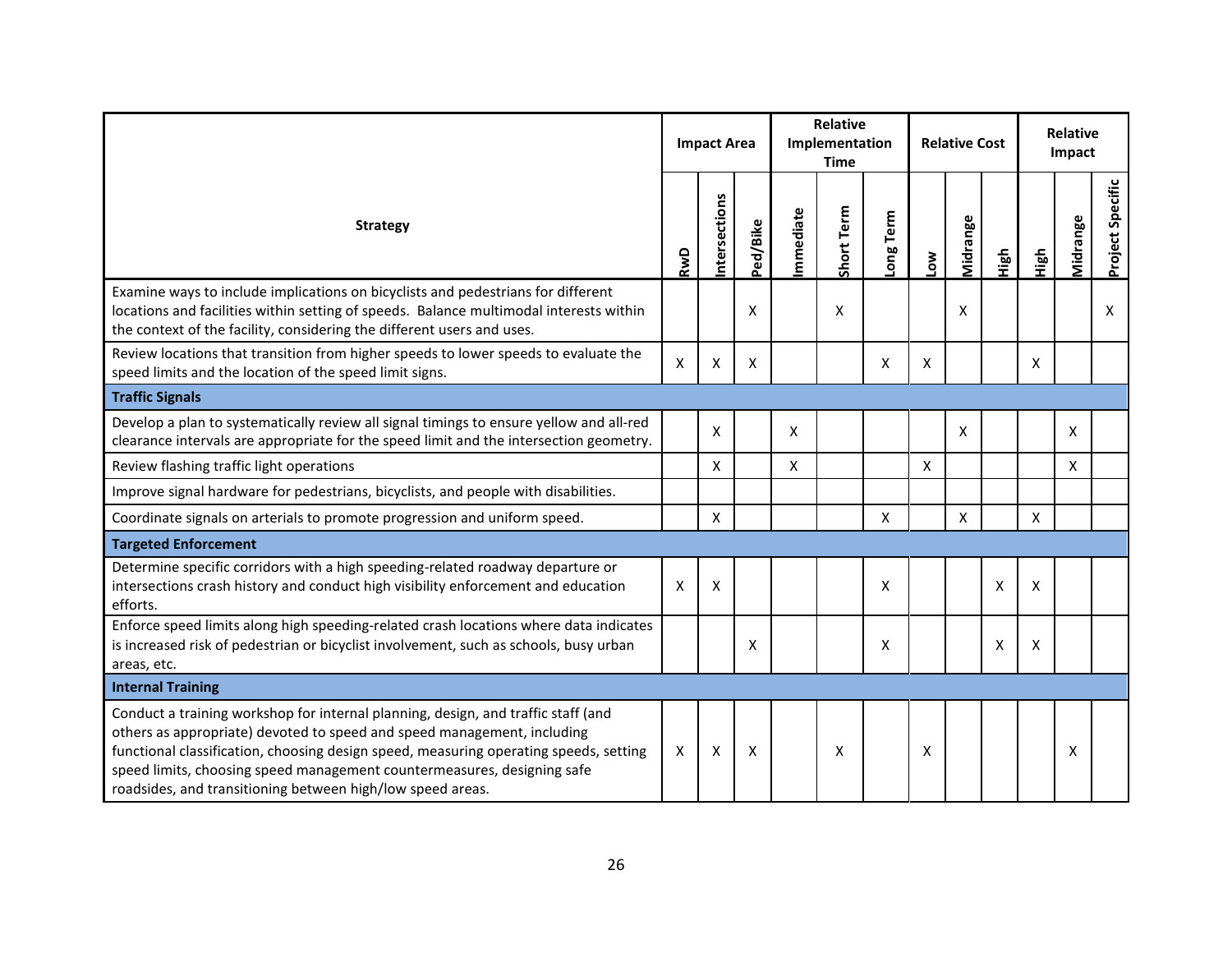|                                                                                                                                                                                                                                                                                                                                                                   | <b>Impact Area</b> |              |          |          | <b>Relative</b><br>Implementation<br><b>Time</b> |           |     | <b>Relative Cost</b> |      |      | Relative<br>Impact |                  |
|-------------------------------------------------------------------------------------------------------------------------------------------------------------------------------------------------------------------------------------------------------------------------------------------------------------------------------------------------------------------|--------------------|--------------|----------|----------|--------------------------------------------------|-----------|-----|----------------------|------|------|--------------------|------------------|
| <b>Strategy</b>                                                                                                                                                                                                                                                                                                                                                   | RwD                | ntersections | Ped/Bike | mmediate | Short Term                                       | Long Term | Μ٥η | Midrange             | High | High | Midrange           | Project Specific |
| Assign responsibility and accountability and set a schedule for reporting performance<br>measures.                                                                                                                                                                                                                                                                | Χ                  | X            | X        |          |                                                  | Χ         | Χ   |                      |      | x    |                    |                  |
| <b>Collaboration with External Partners</b>                                                                                                                                                                                                                                                                                                                       |                    |              |          |          |                                                  |           |     |                      |      |      |                    |                  |
| Provide supporting information and data on the risks of speeding, corridors with a<br>high amount of speeding related crashes, etc. to law enforcement, advocacy groups,<br>and legislature.                                                                                                                                                                      | X                  | X            | X        |          | X                                                |           | X   |                      |      |      | X                  |                  |
| Review the crash coding manual and work with law enforcement to learn if there is a<br>need or ways to better define whether a crash is speed-related.                                                                                                                                                                                                            | X                  | х            | X        |          |                                                  | Χ         |     | X                    |      |      | X                  |                  |
| Collaborate with the courts/judicial system to gain information on adjudication data.                                                                                                                                                                                                                                                                             | $\pmb{\times}$     | X            | X        |          |                                                  | X         |     | X                    |      |      | X                  |                  |
| To improve data on the amount of pedestrians and bicyclists in a particular area,<br>injuries, and excessive speeding violations, work together with law enforcement,<br>emergency responders, and special interest groups, including the freight industry,<br>and incorporate new technology to collect information on volumes of pedestrians<br>and bicyclists. |                    |              | Χ        |          |                                                  | X         |     |                      |      | X    |                    |                  |
| Continue to foster relationships with local agencies and reach out to those that may<br>need more engineering support on speed-related issues.                                                                                                                                                                                                                    | X                  | Χ            | X        | X        |                                                  |           | X   |                      |      | X    |                    |                  |
| <b>Policy and Guidance</b>                                                                                                                                                                                                                                                                                                                                        |                    |              |          |          |                                                  |           |     |                      |      |      |                    |                  |
| Review existing guidance in PennDOT's design manual to determine if there needs to<br>be additional information included on addressing, planning, and designing high to<br>low speed transition areas and regarding design aspects of roundabouts and road<br>diets to ensure freight movements are considered.                                                   | X                  | X            | X        |          |                                                  | X         | X   |                      |      | X    |                    |                  |
| Ensure that the design manual promotes context sensitive design principles to<br>consider all stakeholders and road users during project development.                                                                                                                                                                                                             |                    |              | X        | x        |                                                  |           | x   |                      |      |      | Χ                  |                  |
| <b>Data</b>                                                                                                                                                                                                                                                                                                                                                       |                    |              |          |          |                                                  |           |     |                      |      |      |                    |                  |
| Review data pertaining to adjudication and traffic safety diversion program, and use<br>to complement speeding-related crash data.                                                                                                                                                                                                                                | X                  | X            | X        |          |                                                  | X         |     | X                    |      |      | X                  |                  |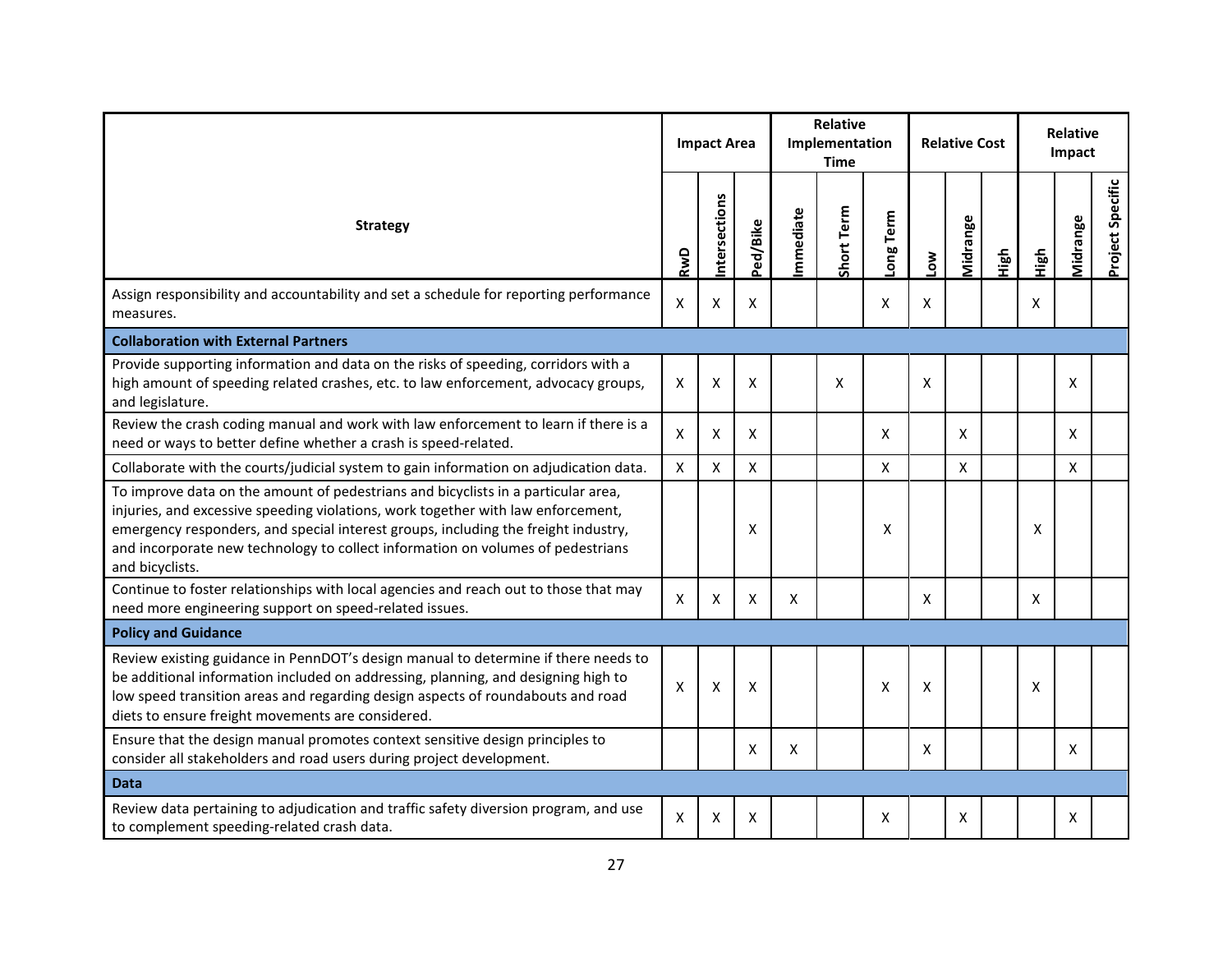|                                                                                                                                                                                                                                         | <b>Impact Area</b> |              |          |                  | <b>Relative</b><br>Implementation<br><b>Time</b> |           |     | <b>Relative Cost</b> |      | <b>Relative</b><br>Impact |          |                  |
|-----------------------------------------------------------------------------------------------------------------------------------------------------------------------------------------------------------------------------------------|--------------------|--------------|----------|------------------|--------------------------------------------------|-----------|-----|----------------------|------|---------------------------|----------|------------------|
| <b>Strategy</b>                                                                                                                                                                                                                         | RwD                | ntersections | Ped/Bike | <b>Immediate</b> | Short Term                                       | Long Term | Low | Midrange             | High | High                      | Vidrange | Project Specific |
| Consider adding intersection identifiers to the crash databases, developing a<br>database that links roadways IDs to speed limits, and creating a horizontal curve<br>inventory to further identify speed-related crash locations.      | $\mathsf{X}$       | X            | X        |                  |                                                  | X         | X   |                      |      | $\mathsf{X}$              |          |                  |
| Rather than relying solely on measures that have been chosen because the data is<br>readily available, identify what would actually be helpful for decision-makers and<br>program managers.                                             | X                  | X            | X        |                  |                                                  | X         | X   |                      |      | X                         |          |                  |
| Include a "before and after" comparison of speed distribution surveys in the areas<br>where new strategies are applied, in order to determine if high-end speeding is being<br>reduced.                                                 | X                  | X            | X        | X                |                                                  |           | X   |                      |      | X                         |          |                  |
| Consider all potential data sources.                                                                                                                                                                                                    | $\mathsf{X}$       | X            | X        |                  |                                                  | X         | X   |                      |      | $\mathsf{X}$              |          |                  |
| <b>Education and Outreach</b>                                                                                                                                                                                                           |                    |              |          |                  |                                                  |           |     |                      |      |                           |          |                  |
| Support public reporting of speeding and aggressive driving. Develop a campaign to<br>support this option, with messages such as, "safety is everyone's responsibility" or<br>"we should watch out for each other" or similar messages. | X                  | X            | X        |                  | X                                                |           |     | X                    |      |                           | X        |                  |
| Incorporate speed management into education programs that combat impaired<br>driving and into safety initiatives targeted at youths, motorcyclists, and commercial<br>vehicle operators.                                                | Χ                  | х            | X        |                  |                                                  | X         | X   |                      |      |                           | X        |                  |
| Combine education and outreach with enforcement efforts. Consider combination of<br>focuses, such as speeding and alcohol involvement or speeding and distraction.                                                                      | $\pmb{\mathsf{X}}$ | X            | Χ        |                  |                                                  | X         | X   |                      |      |                           | X        |                  |
| Conduct education and outreach on pedestrian and bicyclist safety, from all<br>viewpoints, i.e., teaching the pedestrian, bicyclist, and driver important safety tips<br>and rules.                                                     |                    |              | x        |                  |                                                  | X         | X   |                      |      |                           | X        |                  |
| Develop outreach and education materials tailored towards lawmakers or officials to<br>help them make informed decisions on statutory speed limits.                                                                                     | X                  | X            | X        |                  | X                                                |           | X   |                      |      |                           | X        |                  |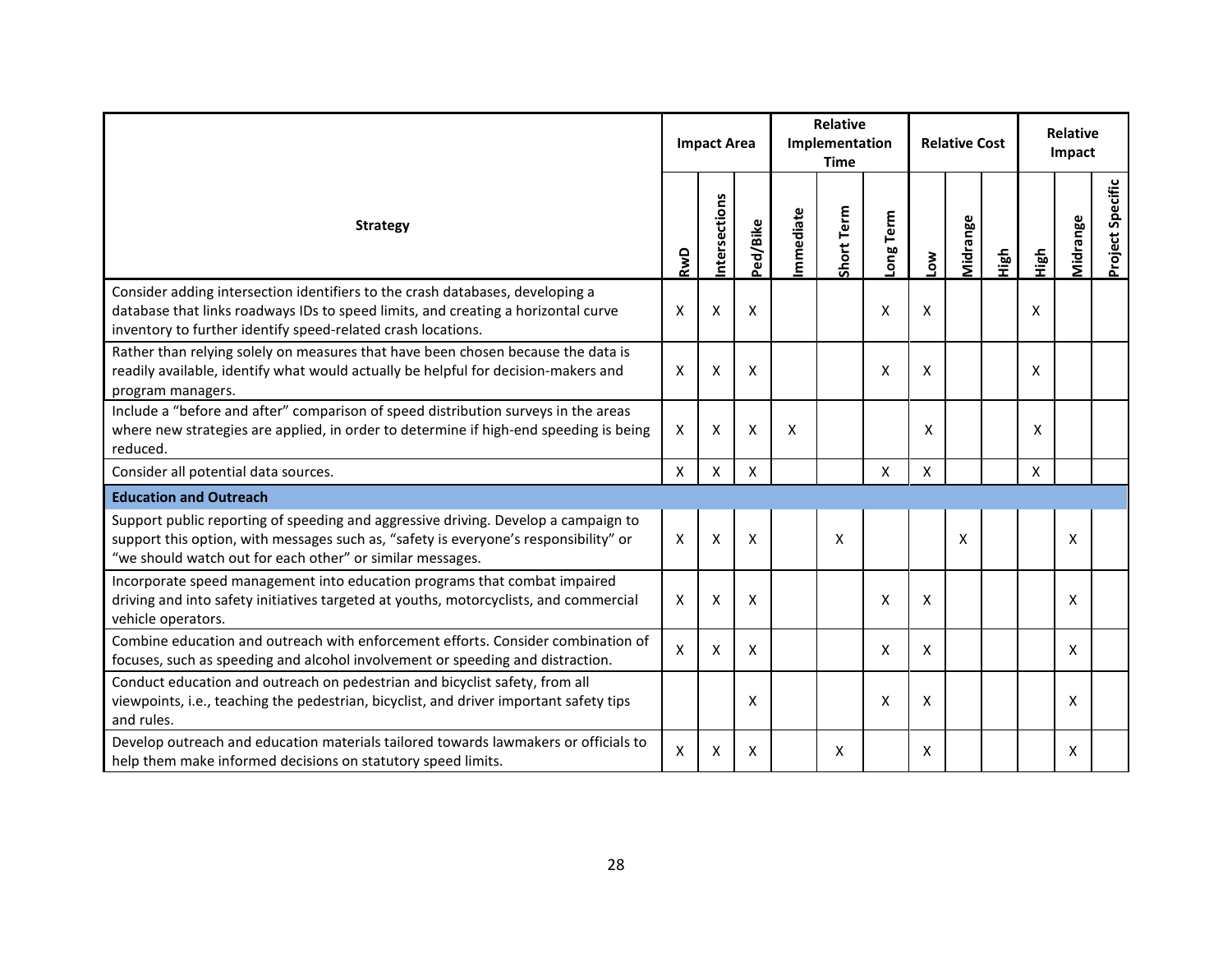|                                                                                                                                                                                                                                                                                                                                                                                                                                                                                                           | <b>Impact Area</b> |                         |              |          | <b>Relative</b><br>Implementation<br>Time |                |   | <b>Relative Cost</b> |   | <b>Relative</b><br>Impact |              |                     |
|-----------------------------------------------------------------------------------------------------------------------------------------------------------------------------------------------------------------------------------------------------------------------------------------------------------------------------------------------------------------------------------------------------------------------------------------------------------------------------------------------------------|--------------------|-------------------------|--------------|----------|-------------------------------------------|----------------|---|----------------------|---|---------------------------|--------------|---------------------|
| <b>Strategy</b>                                                                                                                                                                                                                                                                                                                                                                                                                                                                                           | RwD                | ctions<br><b>Inters</b> | /Bike<br>ಕ್ಷ | mmediate | Term<br>Short                             | ξ<br>قم<br>ong | š | Midrange             | 을 | High                      | nge<br>Midra | Specific<br>Project |
| Develop an outreach plan for local agencies to educate them on application of<br>statutory speed limits to various functional roadway classifications. This could<br>include a fact sheet explaining the information or possible participation in a local<br>agency meeting with a short presentation on the importance of understanding<br>functional classification and the corresponding speed limits, along with how to<br>identify and incorporate speed management/traffic calming countermeasures. | X                  | X                       | X            |          |                                           | X              |   | x                    |   |                           | x            |                     |
| Continue education on the benefits of road diets and roundabouts and how they can<br>often be designed to accommodate freights' needs.                                                                                                                                                                                                                                                                                                                                                                    | X                  | X                       | X            |          | X                                         |                | X |                      |   |                           |              |                     |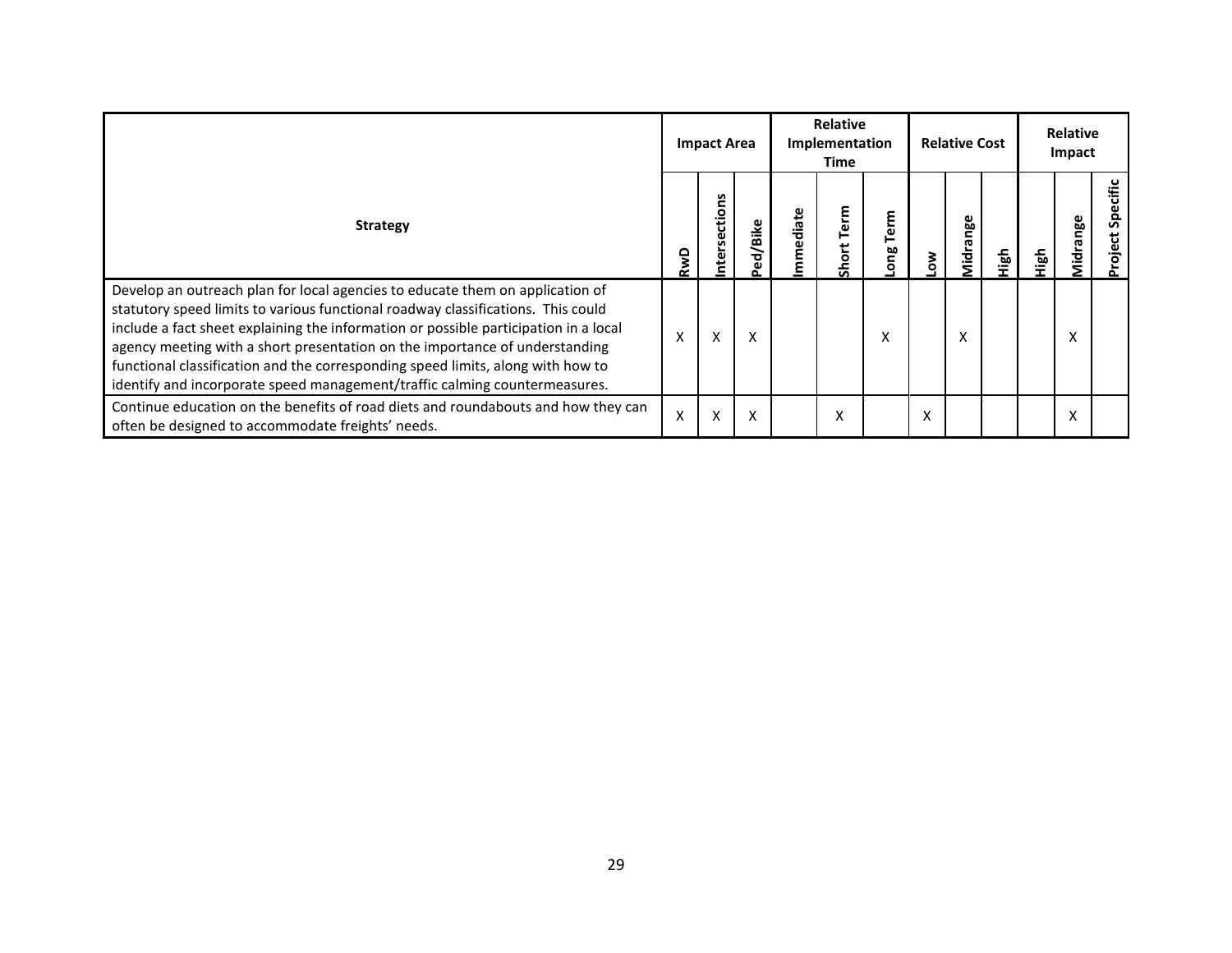<span id="page-33-0"></span>

|                                                    |            | <b>Impact Area</b>   |          | <b>Relative Cost</b> |     |      | <b>CMF</b>           |
|----------------------------------------------------|------------|----------------------|----------|----------------------|-----|------|----------------------|
| Countermeasure                                     | <b>RwD</b> | <b>Intersections</b> | Ped/Bike | Low                  | Mid | High |                      |
| Enhanced curve signing and delineation             | x          |                      |          | X                    |     |      | $0.671 - 0.741$      |
| Sequential dynamic curve warning system            | Χ          |                      |          |                      | X   |      | $0.438 - 0.627$      |
| Signing or dynamic signing addressing speed        | Χ          | X                    | X        |                      | X   |      | $0.87 - 0.95$        |
| Transverse or optical speed bars.                  | Χ          |                      |          | X                    |     |      | 0.68                 |
| <b>Median barriers</b>                             | Χ          |                      | X        |                      | X   |      | $0.57 - 1.24$        |
| Remove or delineate fixed objects within curves    | Χ          |                      |          | X                    |     |      | $0.5 - 0.9$          |
| Center line or edge line rumble strips             | X          |                      | X        | X                    |     |      | $0.6 - 0.85$         |
| High friction surface treatments (HFST)            | X          |                      |          |                      | X   |      | $0.522 - 0.607$      |
| Improve visibility or conspicuity of intersections |            | X                    |          | X                    |     |      | Unknown              |
| Dilemma zone protection measures                   |            | X                    |          |                      | X   |      | $0.6 - 0.8$          |
| Reduce lane widths                                 |            | X                    |          | X                    |     |      | Unknown              |
| Transverse rumble strips                           |            | X                    |          | X                    |     |      | $0.36 - 1.4$         |
| <b>Roundabouts</b>                                 |            | X                    | X        |                      |     | X    | Varies by crash type |
| Lane reconfiguration (Road Diet)                   |            |                      | X        | X                    |     |      | $0.59 - 1.0$         |
| Pedestrian refuge islands and curb extensions      |            |                      | X        |                      | x   |      | $0.54 - 1.94$        |
| Rectangular rapid flash beacons (RRFB)             |            | X                    | X        |                      | x   |      | Unknown              |

#### **Table 2. Speed Management Countermeasures; Associated Impact Area; Relative Cost, and Crash Modification Factor (CMF)**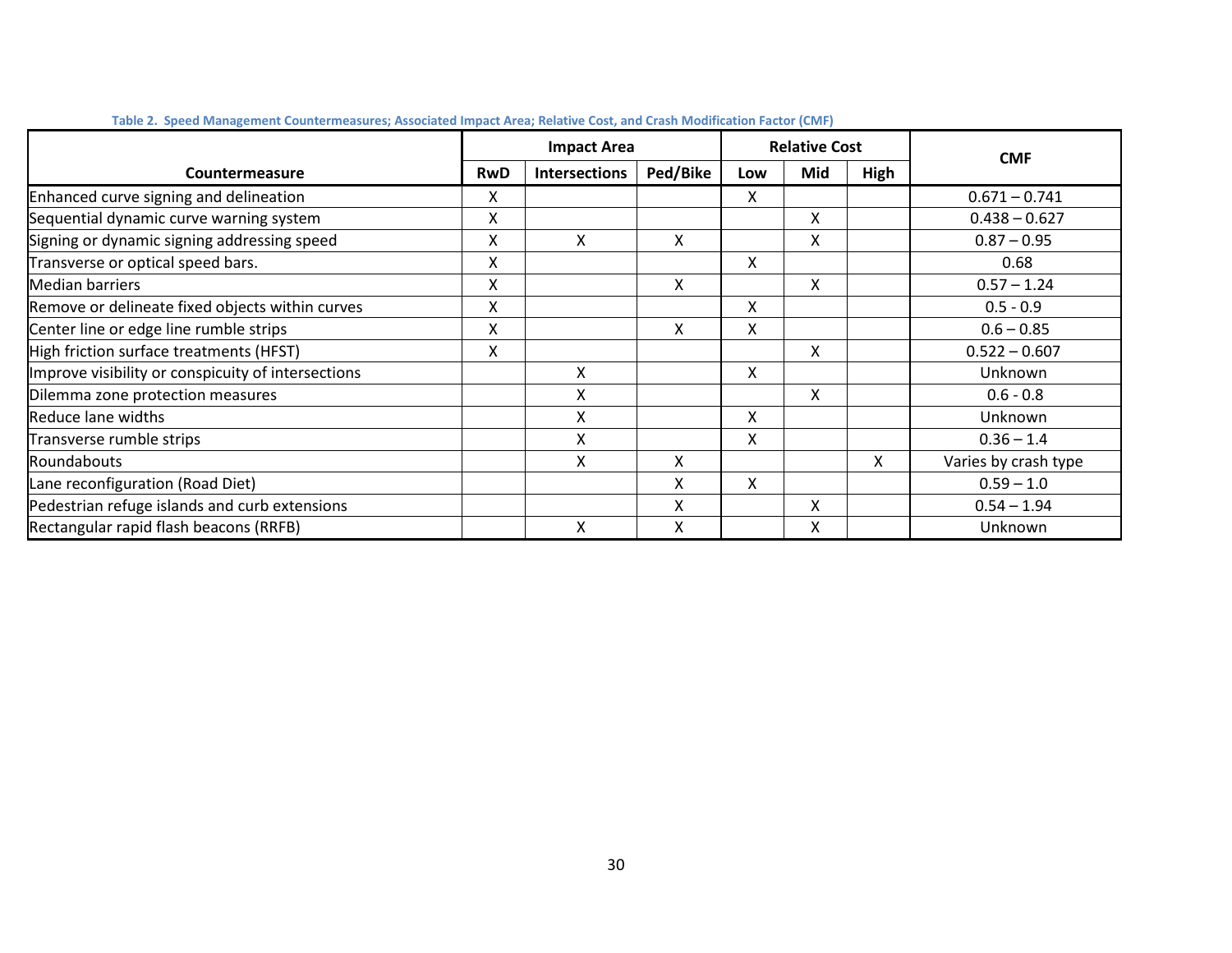## <span id="page-34-0"></span>**Chapter 5: Conclusion and Next Steps**

## <span id="page-34-1"></span>**Summary**

From 2010 to 2014, speeding-related crashes dropped six percent and FSI speeding-related crashes fell over 10 percent in Pennsylvania. While this trend indicates a slight reduction in both crash severity types, additional focus on speed management is needed to continue the trend. Since roadway departure, intersection, and pedestrian/bicycle crashes have been identified by the Federal Highway Administration (FHWA) as the three areas with great potential to reduce fatalities, this plan encourages Pennsylvania to integrate speed management into these three safety focus areas by providing strategies and countermeasures for improving safety in each of these focus areas.

Pennsylvania's State and local agencies are also encouraged to take a broad look at their existing policies and programs to identify opportunities for fully integrating speed management throughout the organization. This document recommends strategies for incorporating speed management into these broader plans as well as within design guidance and manuals. Lastly, this plan recommended strategies for tackling some of Pennsylvania's main speed management related challenges.

## <span id="page-34-2"></span>**Future Research Needs**

While this report proposed numerous strategies for tackling speed management challenges encountered by Pennsylvania's transportation agencies, there are always opportunities to improve speed management solutions. PennDOT, either independently or through an associated university, should conduct additional speed management related research and investigation related to:

- Impact of Rumble Strips on Bicyclists
- Evaluation of Passing Zones
- Effectiveness of Optical Speed Bars
- Reduction in Speeding by enabling Law Enforcement to Use Radar $^{18}$  $^{18}$  $^{18}$

## <span id="page-34-3"></span>**Partners for Success**

This plan's success depends not only on efforts put forth by Penn DOT, but also local jurisdictions throughout Pennsylvania and other safety partners:

- AAA Foundation for Traffic Safety
- Associated General Contractors
- Bicycle and pedestrian advocacy groups
- County Commissioners Association of Pennsylvania
- Construction industry
- Emergency services

<span id="page-34-4"></span><sup>&</sup>lt;sup>18</sup> Denotes legislative strategies recommended by highway safety partners and does not constitute endorsement by agency leadership.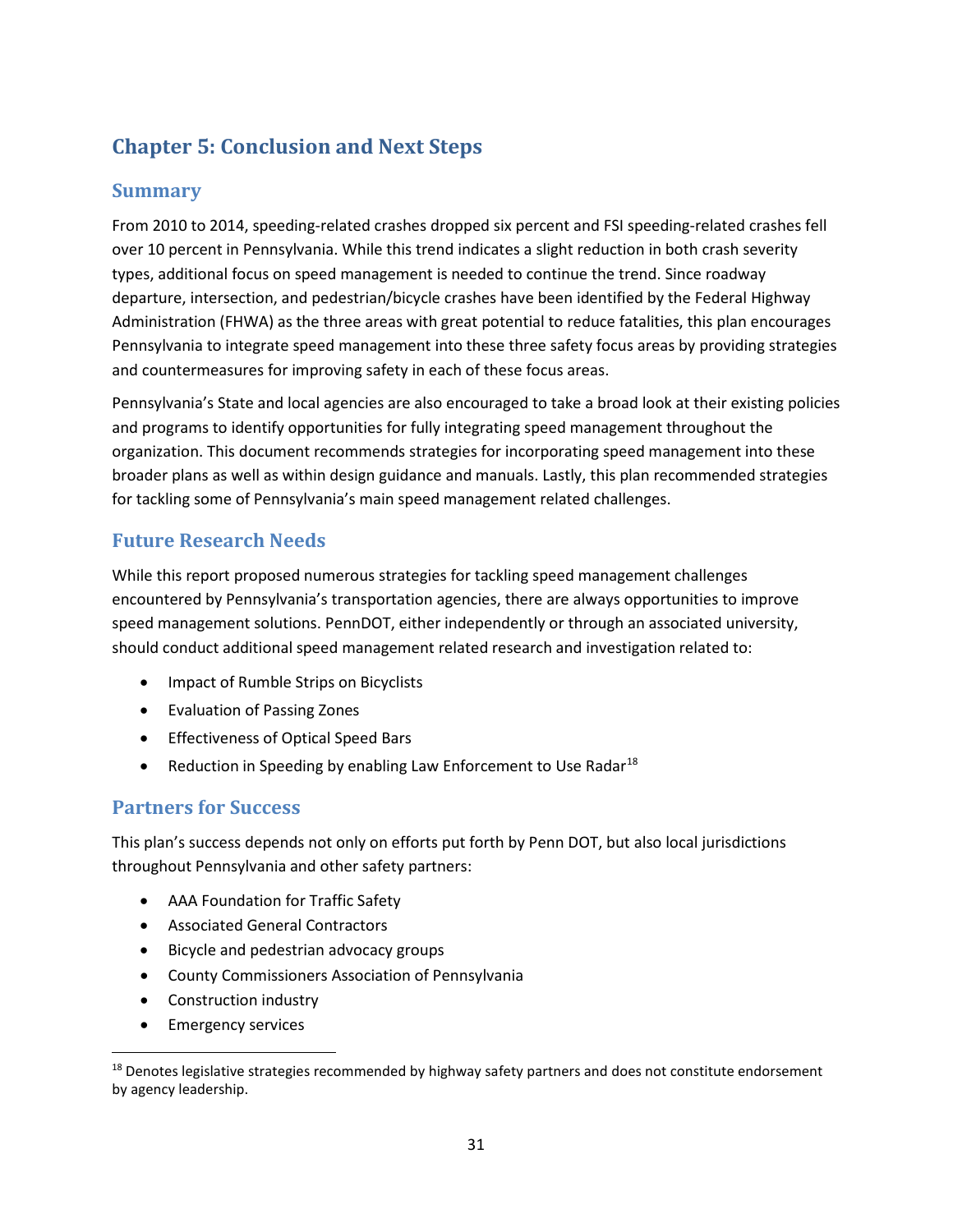- Pennsylvania Association Chiefs of Police
- Pennsylvania Department of Education
- Pennsylvania Department of Health
- Pennsylvania Department of Motor Vehicles
- Pennsylvania Highway Information Association
- Pennsylvania Metropolitan Planning Organization (MPO) Consortium
- Pennsylvania Motor Truck Association
- Pennsylvania Motorcycle Safety Program
- Pennsylvania Patient Safety Authority
- Pennsylvania Public Transportation Association
- Pennsylvania Sheriffs' Association
- Pennsylvania State Police and local enforcement agencies
- Pennsylvania State Police Motor Carrier Division
- Universities, research institutes, and schools
- Work Zone Safety Industry/Groups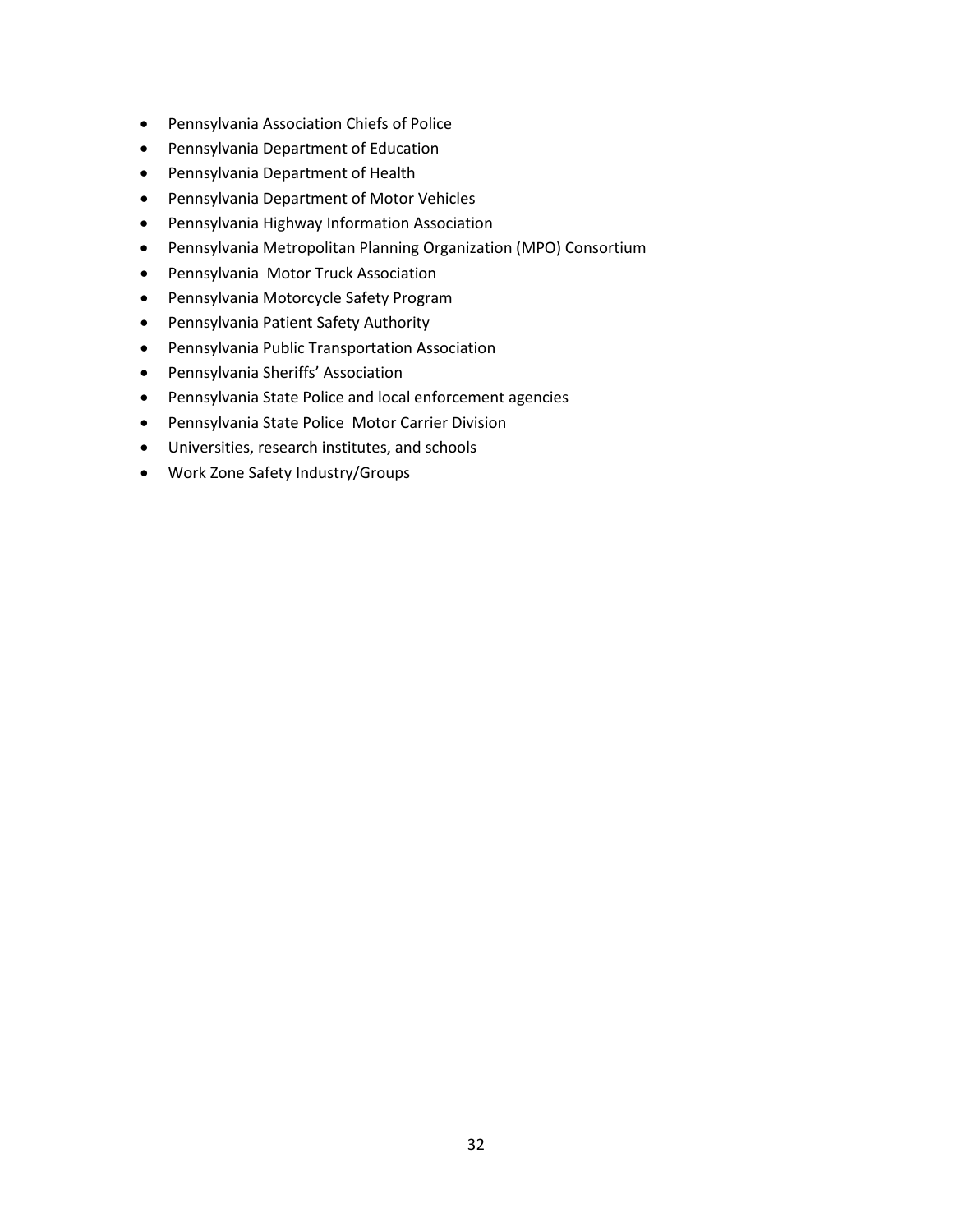<span id="page-36-0"></span>

|                                                                                               |                                                                                                                                      |                     | <b>Urban/Rural</b>   | <b>Roadway</b>                                                                      | <b>Priority to Implement</b><br>(scale of 1-5)<br>$1 - low;$ |
|-----------------------------------------------------------------------------------------------|--------------------------------------------------------------------------------------------------------------------------------------|---------------------|----------------------|-------------------------------------------------------------------------------------|--------------------------------------------------------------|
| <b>Countermeasure</b>                                                                         | <b>Description</b>                                                                                                                   | <b>Safety Focus</b> | <b>Applicability</b> | <b>Environment</b>                                                                  | $5 - high$                                                   |
| <b>STATIC SIGNING</b>                                                                         |                                                                                                                                      |                     |                      |                                                                                     |                                                              |
| One direction large arrow sign (W1-6)                                                         |                                                                                                                                      | <b>RwD</b>          | Rural                | Curves                                                                              | 5                                                            |
| Add flashers to existing curve warning<br>signs                                               |                                                                                                                                      | <b>RwD</b>          | Rural                | Curves                                                                              | 4                                                            |
| Add orange diamonds to existing curve<br>warning signs                                        |                                                                                                                                      | <b>RwD</b>          | Rural                | Curves                                                                              | 4                                                            |
| Curve Treatment Level 1: Basic Curve<br>Signing (advanced warning, chevrons,<br>speed plates) | Installing basic curve signing to meet<br>MUTCD minimum                                                                              | <b>RwD</b>          | Rural                | Curves                                                                              | 5                                                            |
| Curve Treatment Level 2: Enhanced<br>signing/delineation                                      | Installing enhanced signing/delineation<br>(oversized signs, florescent sheeting, full<br>post delineation, etc)                     | <b>RwD</b>          | Rural                | Curves                                                                              | 4                                                            |
| <b>INTERACTIVE SIGNING</b>                                                                    |                                                                                                                                      |                     |                      |                                                                                     |                                                              |
| Sequential Dynamic Curve Warning<br>System                                                    | series of blinking chevron signs installed<br>throughout a curve, flashes sequentially<br>through the curve to warn speeding drivers | <b>RwD</b>          | Urban, Rural         | Curves                                                                              | 4                                                            |
| Speed feedback signs                                                                          | sign that dynamically displays speed of<br>passing vehicles with the message, "YOUR<br>SPEED XX"                                     | RwD                 | Rural, Urban         | Any roads; school<br>zones, advance of<br>signalized<br>intersection; work<br>zones | 5                                                            |
| Speed activated warning sign                                                                  | sign that displays warning messages to<br>speeding drivers                                                                           | <b>RwD</b>          | Rural, Urban         | Any roads; work<br>zones; curves                                                    | 5                                                            |
| Speed activated speed limit reminder<br>sign                                                  | displays speed limit to speeding drivers                                                                                             | <b>RwD</b>          | Rural, Urban         | Any roads                                                                           | 5                                                            |
| Variable speed limit sign                                                                     | Signs that allow speed limit to change                                                                                               | <b>RwD</b>          | Urban                | Principal arterial,                                                                 | 5                                                            |

## **Appendix A – Speed Management Countermeasures List**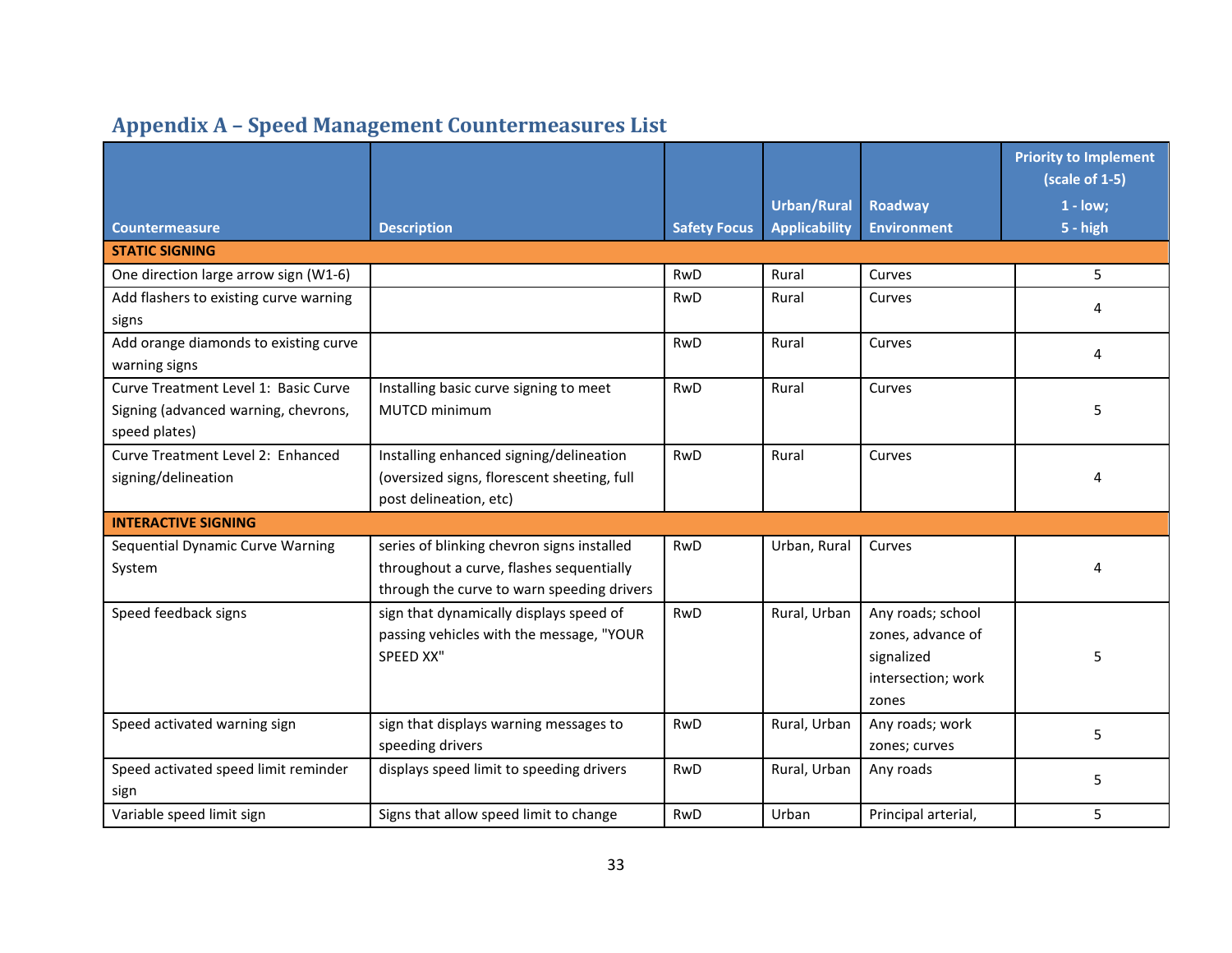|                           |                                           |            |                     |                                        | <b>Priority to Implement</b><br>(scale of 1-5) |
|---------------------------|-------------------------------------------|------------|---------------------|----------------------------------------|------------------------------------------------|
|                           |                                           |            | Urban/Rural Roadway |                                        | $1 - low;$                                     |
| Countermeasure            | <b>Description</b>                        |            |                     | Safety Focus Applicability Environment | $5 - high$                                     |
|                           | according to conditions                   |            |                     | interstate                             |                                                |
| Speed Limit Sign with LED | Speed limit sign enhanced with LED lights | Pedestrian | Rural               | Community entrance                     |                                                |

|                                        |                                               |                     |                      |                       | <b>Priority to</b><br><b>Implement (scale of</b><br>$1-5)$ |
|----------------------------------------|-----------------------------------------------|---------------------|----------------------|-----------------------|------------------------------------------------------------|
|                                        |                                               |                     | <b>Urban/Rural</b>   | Roadway               | $1 - low;$                                                 |
| <b>Countermeasure</b>                  | <b>Description</b>                            | <b>Safety Focus</b> | <b>Applicability</b> | <b>Environment</b>    | 5 - high                                                   |
| <b>SURFACE TREATMENTS AND MARKINGS</b> |                                               |                     |                      |                       |                                                            |
| Transverse rumble strips               | raised or grooved patterns installed on the   | <b>RwD</b>          | Urban,               | Local; stop-          |                                                            |
|                                        | roadway travel lane or shoulder               |                     | Suburban,            | controlled            |                                                            |
|                                        | pavements, perpendicular to the direction     |                     | Rural                | approaches, major     |                                                            |
|                                        | of travel                                     |                     |                      |                       |                                                            |
| Converging chevron marking pattern     | type of transverse pavement markings          | <b>RwD</b>          | Rural, Urban         | Local street,         |                                                            |
|                                        | forming chevron shape to create the           |                     |                      | collector, arterial;  |                                                            |
|                                        | illusion of travelling faster as well as the  |                     |                      | exit ramps; curves on | 3                                                          |
|                                        | impression of narrower lanes                  |                     |                      | directional           |                                                            |
|                                        |                                               |                     |                      | interchange ramps     |                                                            |
| Transverse markings                    | a series of white lines placed across the     | <b>RwD</b>          | Rural                | Horizontal curves;    |                                                            |
|                                        | center of the lane and spaced progressively   |                     |                      | Work zone             |                                                            |
|                                        | closer to create the illusion of travelling   |                     |                      |                       | 3                                                          |
|                                        | faster                                        |                     |                      |                       |                                                            |
| <b>Optical Speed Bars</b>              | a series of white rectangular markings        | RwD/interse         | Rural                | Local street,         |                                                            |
|                                        | typically 1 foot wide placed just inside both | ction               |                      | collector, arterial;  |                                                            |
|                                        | edges of the lane and spaced progressively    |                     |                      | curves                |                                                            |
|                                        | closer to create the illusion of travelling   |                     |                      |                       | 3                                                          |
|                                        | faster as well as the impression of narrower  |                     |                      |                       |                                                            |
|                                        | lane.                                         |                     |                      |                       |                                                            |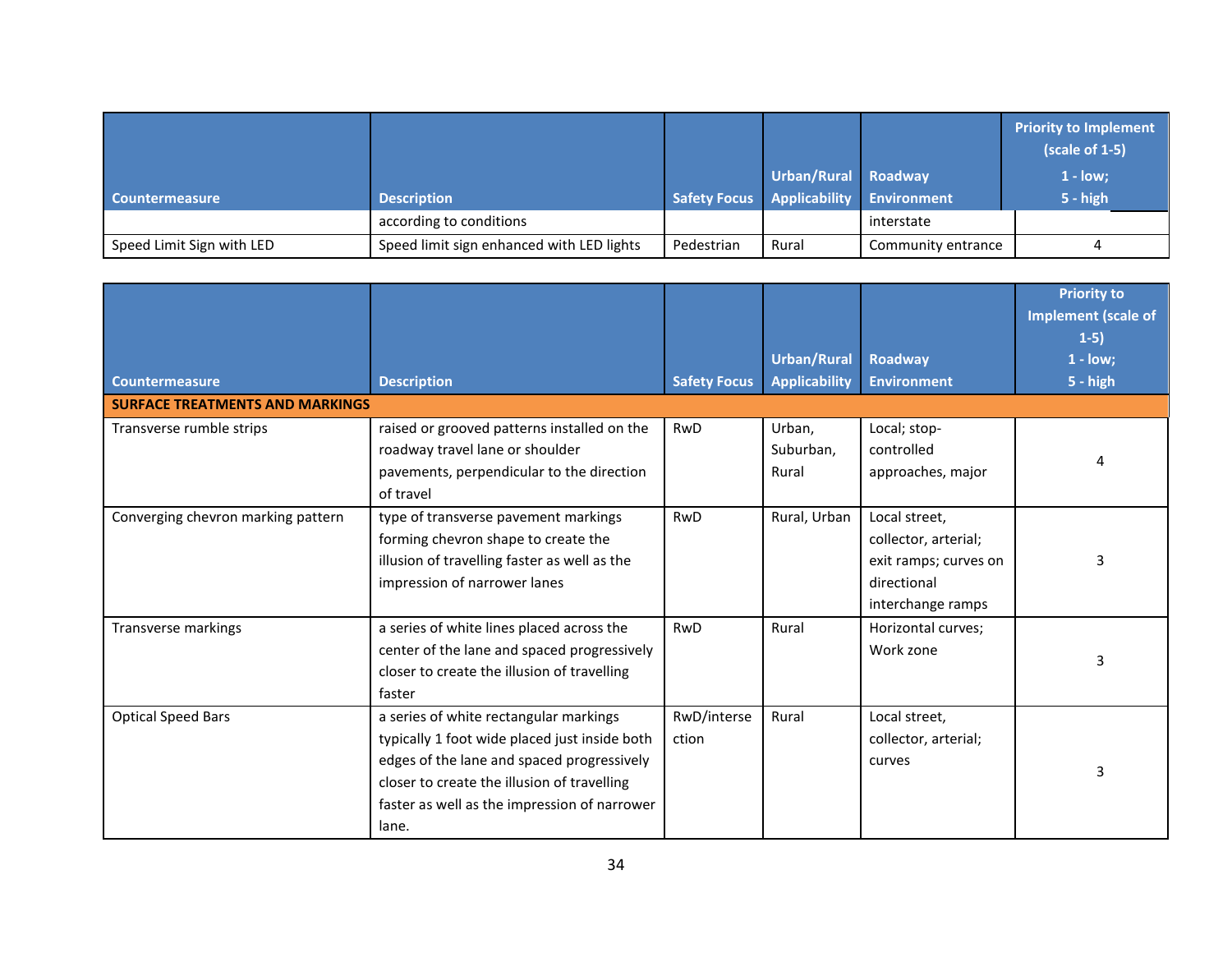|                                                   |                                                                                                                                                                                                       |                             |                                            |                                                            | <b>Priority to</b><br><b>Implement (scale of</b><br>$1-5)$ |  |
|---------------------------------------------------|-------------------------------------------------------------------------------------------------------------------------------------------------------------------------------------------------------|-----------------------------|--------------------------------------------|------------------------------------------------------------|------------------------------------------------------------|--|
| <b>Countermeasure</b>                             | <b>Description</b>                                                                                                                                                                                    | <b>Safety Focus</b>         | <b>Urban/Rural</b><br><b>Applicability</b> | <b>Roadway</b><br><b>Environment</b>                       | $1 - low;$<br>$5 - high$                                   |  |
| Add shoulder markings to narrow lane              |                                                                                                                                                                                                       |                             | Rural, Urban                               | 2 lane road through<br>small town; exit ramp               | 4                                                          |  |
| Speed Limit XX Pavement Legend                    | speed limit painted on roadway                                                                                                                                                                        | Pedestrian                  | Rural, Urban                               | Any roads                                                  | 4                                                          |  |
| "Slow" pavement legend                            | Slow painted on roadway                                                                                                                                                                               | Pedestrian,<br>RwD          | Rural, Urban                               | Local roads,<br>collector, arterial;<br>curves             | 5                                                          |  |
| "XX MPH" + Curve Symbol (ACWM)                    | painted on roadway prior to curve                                                                                                                                                                     | <b>RwD</b>                  |                                            |                                                            | 4                                                          |  |
| In-Roadway Warning Lights                         | flashing lights installed in the roadway to<br>warn users that they are approaching a<br>condition on or adjacent to the roadway<br>that might not be apparent and require the<br>driver to slow down | Intersection<br>/Pedestrian | Rural, Urban                               | Any roads;<br>pedestrian crossing;<br>school zones, curves | $\overline{2}$                                             |  |
| Internally illuminated raised pavement<br>markers | Steadily illuminated lights installed in the<br>roadway surface                                                                                                                                       | Pedestrian/<br>RwD          | Rural, Urban                               | Any roads;<br>pedestrian crossing;<br>school zones, curves | 1                                                          |  |
| Alignment delineation                             |                                                                                                                                                                                                       |                             | Urban, Rural                               | Any roads                                                  | 4                                                          |  |
| High friction surface treatment                   |                                                                                                                                                                                                       | RwD/interse<br>ction        | Rural/Urba<br>n                            | Curves and<br>intersection<br>approaches                   | 5                                                          |  |
| <b>INTERSECTION TREATMENTS</b>                    |                                                                                                                                                                                                       |                             |                                            |                                                            |                                                            |  |
| Roundabout                                        |                                                                                                                                                                                                       | Intersection                | Urban, Rural                               | Local street,<br>collector, arterial;<br>ramp terminals    | 5                                                          |  |
| <b>VERTICAL CHANGES WITHIN THE ROADWAY</b>        |                                                                                                                                                                                                       |                             |                                            |                                                            |                                                            |  |
| Speed Hump                                        | rounded raised area across the road,<br>typically 12-14 feet in length and 3-4 inches<br>high                                                                                                         | Pedestrian                  | Urban,<br>Suburban                         | Local street                                               | 2                                                          |  |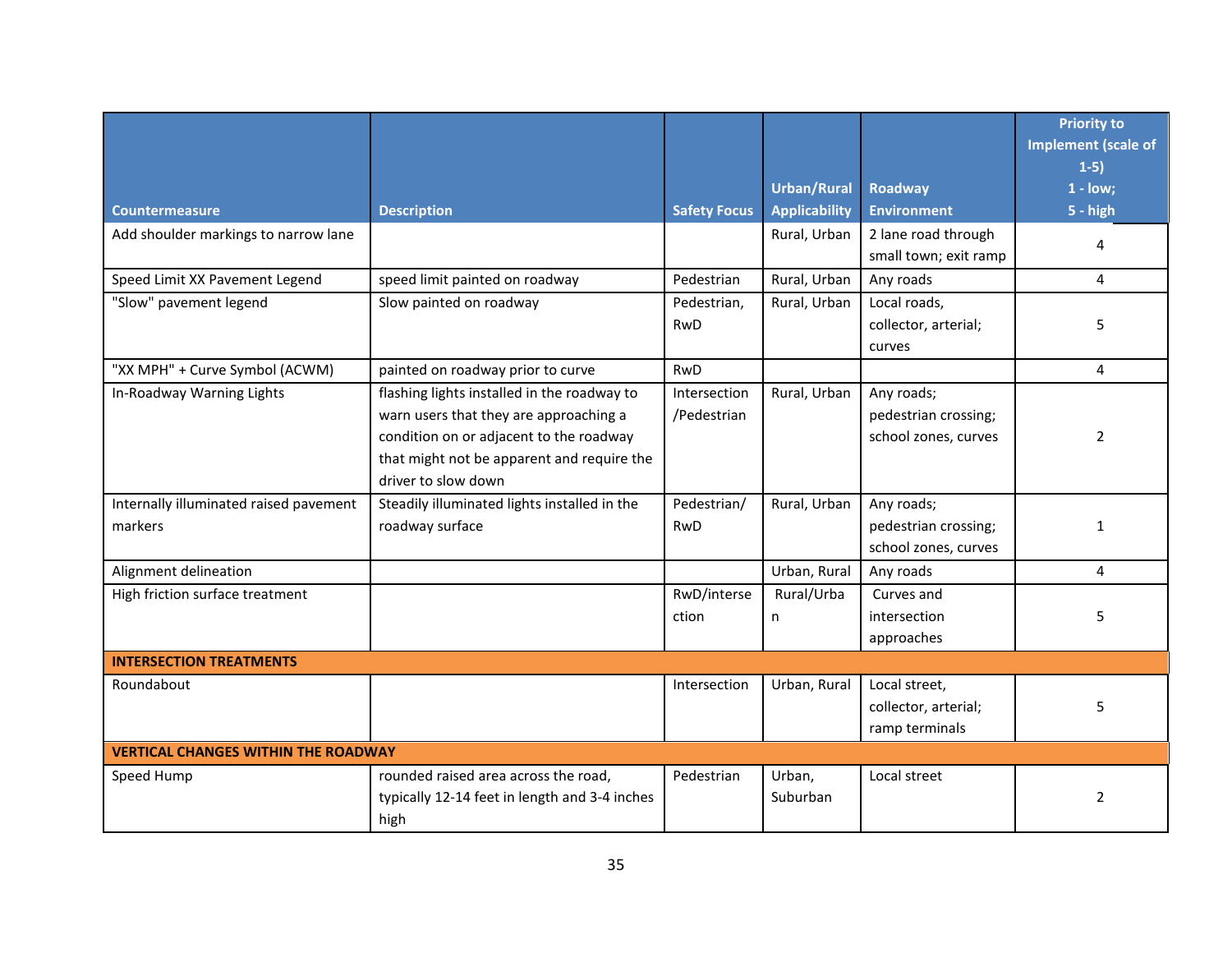|                                              |                                             |                     |                      |                    | <b>Priority to</b><br><b>Implement (scale of</b><br>$1-5)$ |
|----------------------------------------------|---------------------------------------------|---------------------|----------------------|--------------------|------------------------------------------------------------|
|                                              |                                             |                     | <b>Urban/Rural</b>   | <b>Roadway</b>     | $1 - low;$                                                 |
| <b>Countermeasure</b>                        | <b>Description</b>                          | <b>Safety Focus</b> | <b>Applicability</b> | <b>Environment</b> | $5 - high$                                                 |
| <b>Speed Cushion</b>                         | speed hump typically 6-7 feet wide that     | Pedestrian          | Urban                | Local street       |                                                            |
|                                              | allows most emergency vehicles to straddle  |                     |                      |                    | $\overline{2}$                                             |
|                                              | the hump                                    |                     |                      |                    |                                                            |
| <b>Speed Table</b>                           | long speed hump typically 22 feet in length | Pedestrian          | Urban                | Local street       |                                                            |
|                                              | with a flat section in the middle and ramps |                     |                      |                    | 4                                                          |
|                                              | on the ends                                 |                     |                      |                    |                                                            |
| Raised Intersection                          | raised plateau, with ramps on all           | Pedestrian          | Urban                | Local street       |                                                            |
|                                              | approaches, where roads intersect           |                     |                      |                    | 4                                                          |
| <b>HORIZONTAL CHANGES WITHIN THE ROADWAY</b> |                                             |                     |                      |                    |                                                            |
| Road diet                                    | restripe road to reduce the number of       | Pedestrian          | Urban                | Arterial road      |                                                            |
|                                              | lanes from 2 lanes in each direction to 1   |                     |                      |                    | 3                                                          |
|                                              | lane in each direction with a center turn   |                     |                      |                    |                                                            |
|                                              | lane                                        |                     |                      |                    |                                                            |
| Choker/Bulb Outs                             | mid-block curb extensions that narrow a     | Pedestrian          | Urban                | Local street       |                                                            |
|                                              | road by extending the sidewalk or widening  |                     |                      |                    | 4                                                          |
|                                              | the planting strip                          |                     |                      |                    |                                                            |
| Neckdown/Bulb Outs                           | intersection curb extensions that narrow a  | Pedestrian          | Urban                | Local street       | 4                                                          |
|                                              | road by extending the width of a sidewalk   |                     |                      |                    |                                                            |
| Chicane                                      | curb extensions that alternate from one     | Pedestrian          | Urban                | Local street       |                                                            |
|                                              | side of the street to the other, forming S- |                     |                      |                    | 4                                                          |
|                                              | shaped curves                               |                     |                      |                    |                                                            |
| Lateral Shift                                | curb extensions that shifts travel lanes to |                     | Urban                | Local street       |                                                            |
|                                              | one side of road for extended distance and  |                     |                      |                    | 4                                                          |
|                                              | then back to the other side                 |                     |                      |                    |                                                            |
| Center Island/Refuge Island                  | raised island along the centerline of a     | Pedestrian          | Urban                |                    | 5                                                          |
|                                              | street that narrows the travel lanes        |                     |                      |                    |                                                            |
| Longitudinal rumble strips                   | raised or grooved patterns installed on     | <b>RwD</b>          | Rural                |                    | 3                                                          |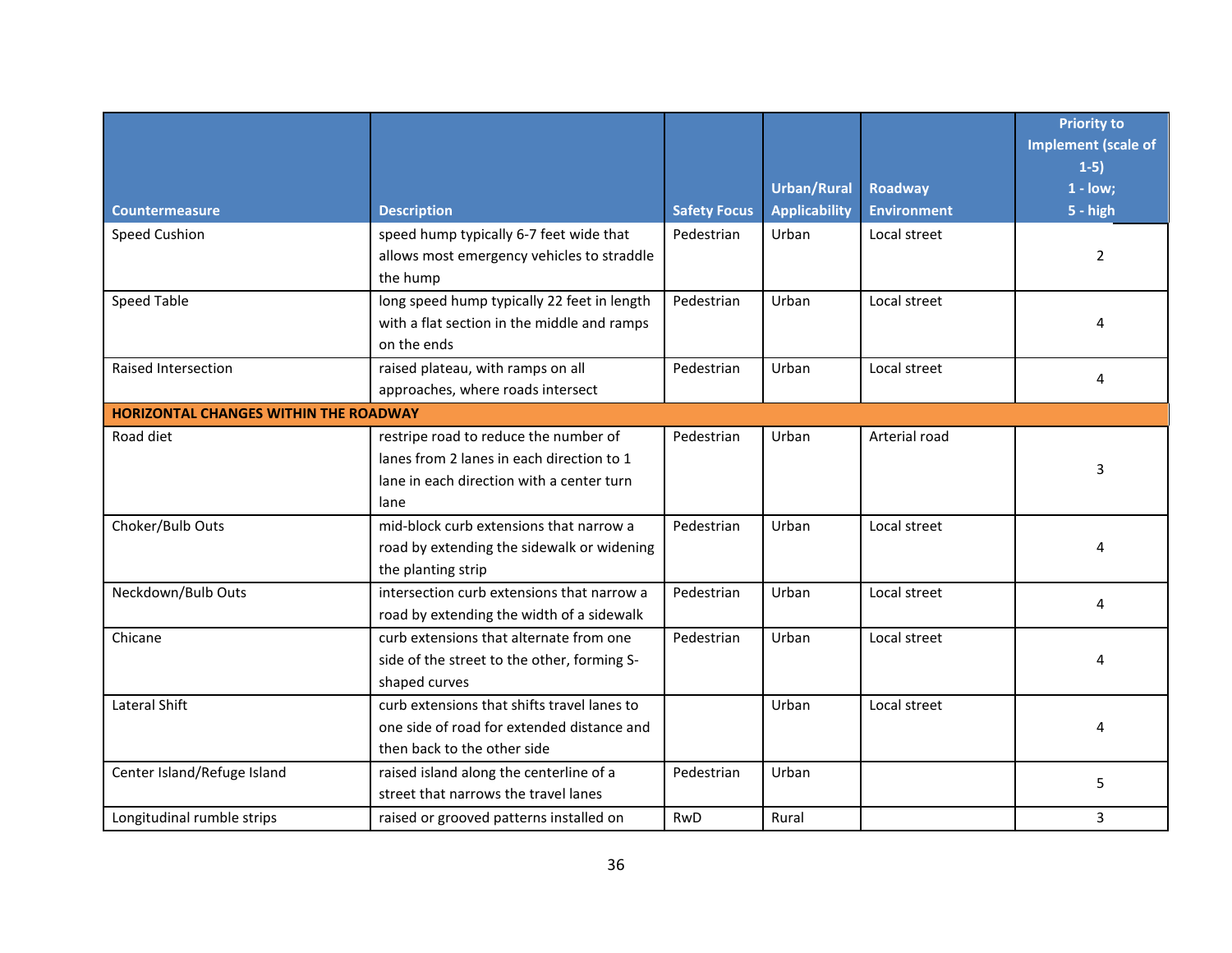|                                                         |                                                                      |                     |                      |                    | <b>Priority to</b><br><b>Implement (scale of</b> |
|---------------------------------------------------------|----------------------------------------------------------------------|---------------------|----------------------|--------------------|--------------------------------------------------|
|                                                         |                                                                      |                     |                      |                    | $1-5)$                                           |
|                                                         |                                                                      |                     | <b>Urban/Rural</b>   | <b>Roadway</b>     | $1 - low;$                                       |
| <b>Countermeasure</b>                                   | <b>Description</b>                                                   | <b>Safety Focus</b> | <b>Applicability</b> | <b>Environment</b> | $5 - high$                                       |
|                                                         | both inside edges of normal travel lane to<br>narrow effective width |                     |                      |                    |                                                  |
| Tubular channelizers                                    | tubes used to create island in center of                             | Pedestrian          | Rural, Urban         | Local, collector,  | 3                                                |
|                                                         | roadway                                                              |                     |                      | arterial           |                                                  |
| <b>VERTICAL DELINEATION</b>                             |                                                                      |                     |                      |                    |                                                  |
| <b>Delineator Post</b>                                  |                                                                      | <b>RwD</b>          | Rural, Urban         | Any roads; curves  | 5                                                |
| Landscaping                                             | Roadside plantings used to create vertical                           | <b>RwD</b>          | Urban                | Collector          | $\mathbf{1}$                                     |
|                                                         | friction                                                             |                     |                      |                    |                                                  |
| (See also the sections on STATIC                        |                                                                      |                     |                      |                    |                                                  |
| SIGNING and DYNAMIC SIGNING for                         |                                                                      |                     |                      |                    |                                                  |
| potential options related to vertical                   |                                                                      |                     |                      |                    |                                                  |
| delineation)                                            |                                                                      |                     |                      |                    |                                                  |
| <b>GATEWAY ENTRANCE TREATMENTS</b>                      |                                                                      |                     |                      |                    |                                                  |
| <b>Gateway Treatment</b>                                | placed at community entrance to remind                               | Pedestrian          | Rural                | Community entrance | 3                                                |
|                                                         | drivers of changing roadway character                                |                     |                      |                    |                                                  |
| <b>ENFORCEMENT AND/OR EDUCATION RELATED</b>             |                                                                      |                     |                      |                    |                                                  |
| <b>Corridor Enforcement and Education</b>               |                                                                      |                     | Urban, rural         | Any road           | 5                                                |
| Corridor 3-E Initiative (engineering,                   |                                                                      |                     | Urban, Rural         | Any road           | 5                                                |
| education, enforcement)                                 |                                                                      |                     |                      |                    |                                                  |
| <b>Automated Enforcement</b>                            | Use of cameras to enforce speed limits                               |                     | Urban, Rural         | Any road           | $\overline{2}$                                   |
| Red signal enforcement lights                           | Auxillary lights connected to a traffic signal                       | Intersection        | Urban                |                    |                                                  |
| (tattletale lights)                                     | to help law enforcement officers more                                |                     |                      |                    |                                                  |
|                                                         | efficiently and safely issue citations for                           |                     |                      |                    | 3                                                |
|                                                         | drivers who violate the red phase of the                             |                     |                      |                    |                                                  |
|                                                         | signal.                                                              |                     |                      |                    |                                                  |
| OTHER COUNTERMEASURES THAT MAY HAVE AN EFFECT ON SPEEDS |                                                                      |                     |                      |                    |                                                  |
| Centerline rumble strips                                | Traditional milled-in rumble strips                                  | <b>RwD</b>          | Rural                |                    | 5                                                |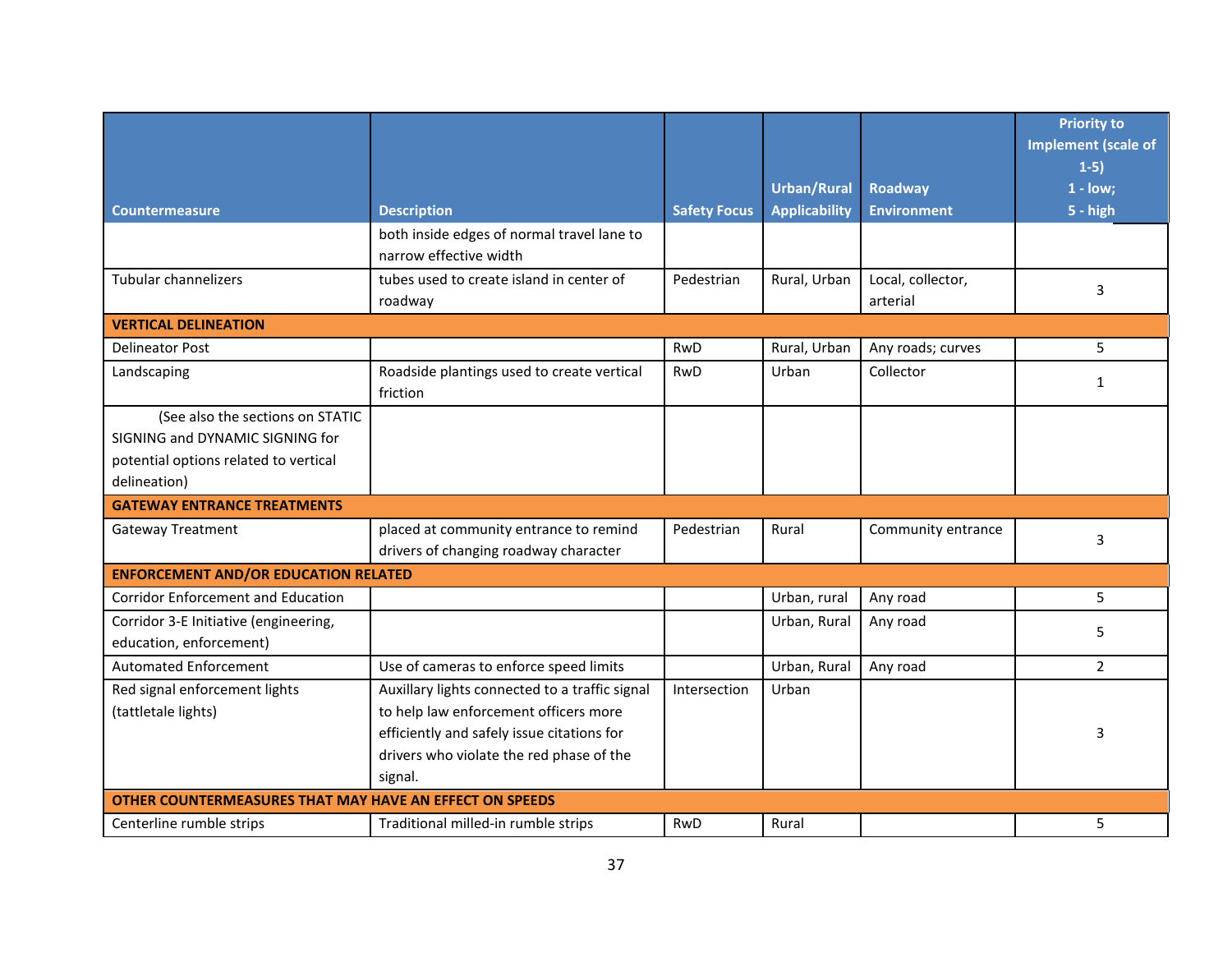|                                                     |                                            |                     |                      |                    | <b>Priority to</b><br><b>Implement (scale of</b> |
|-----------------------------------------------------|--------------------------------------------|---------------------|----------------------|--------------------|--------------------------------------------------|
|                                                     |                                            |                     |                      |                    | $1-5)$                                           |
|                                                     |                                            |                     | <b>Urban/Rural</b>   | Roadway            | $1 - low;$                                       |
| <b>Countermeasure</b>                               | <b>Description</b>                         | <b>Safety Focus</b> | <b>Applicability</b> | <b>Environment</b> | 5 - high                                         |
| Raised thermoplastic centerline rumble              |                                            | <b>RwD</b>          | Urban?,              |                    |                                                  |
| strips                                              |                                            |                     | Rural                |                    |                                                  |
| Edge line or shoulder rumble strips                 | Traditional milled-in rumble strips        | RwD                 |                      |                    | 5.                                               |
| Raised thermoplastic edge                           |                                            | <b>RwD</b>          | Urban?,              |                    |                                                  |
| line/shoulder rumble strips                         |                                            |                     | Rural                |                    |                                                  |
| Sinusoidal/mumble strips                            | Type of rumble strip that has a sine wave  | <b>RwD</b>          | Urban, Rural         | Any roads, where   |                                                  |
|                                                     | pattern milled into the pavement; has a    |                     |                      | noise is a concern |                                                  |
|                                                     | lower level of exterior noise while still  |                     |                      |                    |                                                  |
|                                                     | providing an interior noise/vibration. Can |                     |                      |                    |                                                  |
|                                                     | be used on centerline or edgeline.         |                     |                      |                    |                                                  |
| Wider centerline pavement markings                  |                                            | <b>RwD</b>          | Urban, Rural         |                    | 3                                                |
| Wider edge lines                                    |                                            | <b>RwD</b>          | Urban, Rural         |                    | $\overline{2}$                                   |
| Add center and edge pavement                        |                                            | <b>RwD</b>          | Rural, Urban         | Any roads          |                                                  |
| markings                                            |                                            |                     |                      |                    | 5.                                               |
| <b>OTHERS YOU WOULD LIKE TO CONSIDER/LOOK INTO?</b> |                                            |                     |                      |                    |                                                  |
| Add conspicuity device to existing                  |                                            |                     |                      |                    | 5                                                |
| curve warning signs                                 |                                            |                     |                      |                    |                                                  |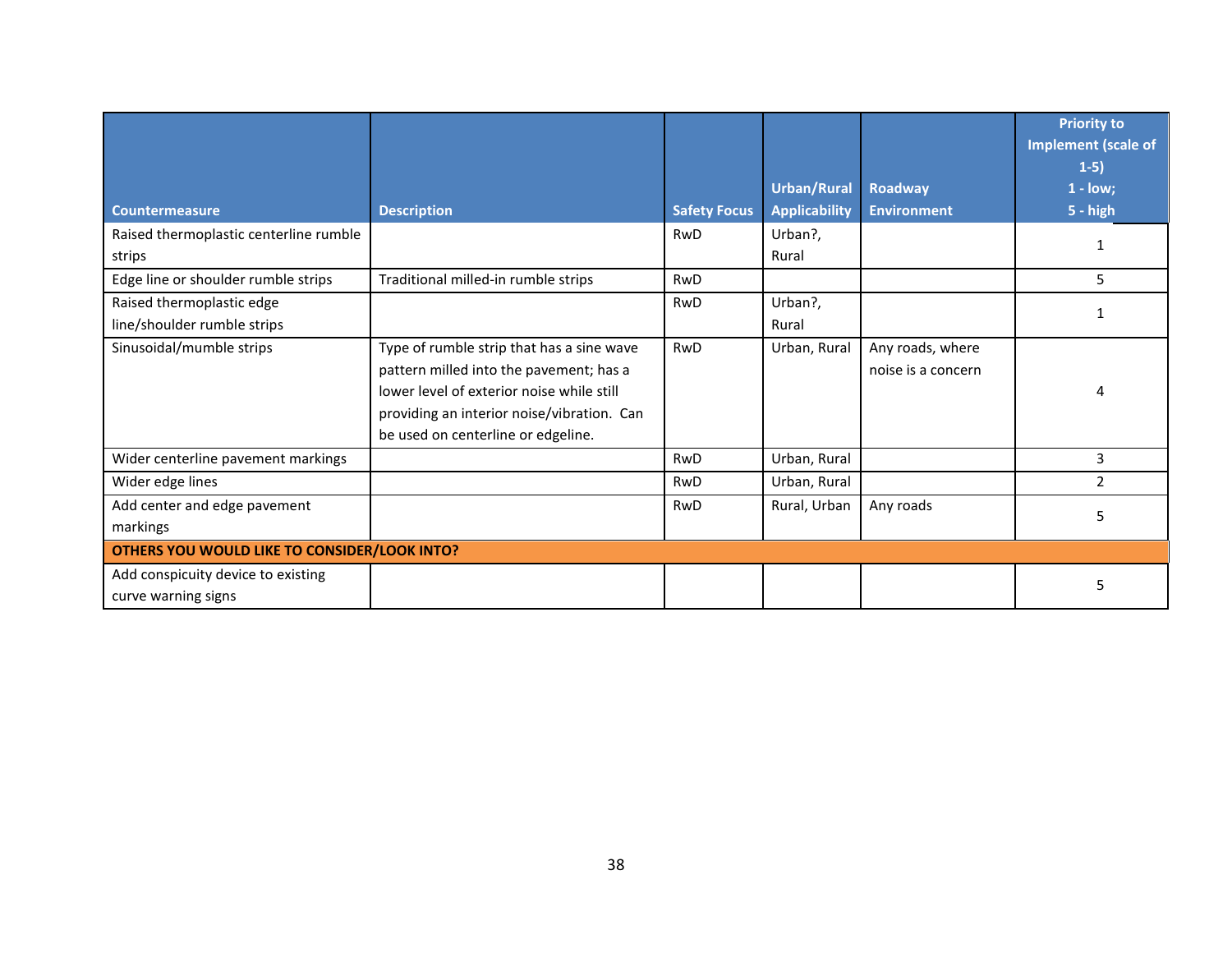## **Appendix B – Data Analysis Summary**



#### <span id="page-42-0"></span>**Overall**

Fatal and serious injury speeding-related crashes are on a slight decline in Pennsylvania, as are all fatal and serious injury crashes.

Speeding-related FSI crashes account for *34 percent* of all FSI crashes in Pennsylvania (using 5 years of data).



■ Nationwide, 5 year average is 31 percent.

Overwhelmingly, roadway departure speeding-related crashes account for the majority of fatal and serious injury speedingrelated crashes, similar to nationwide trend. Roadway Departure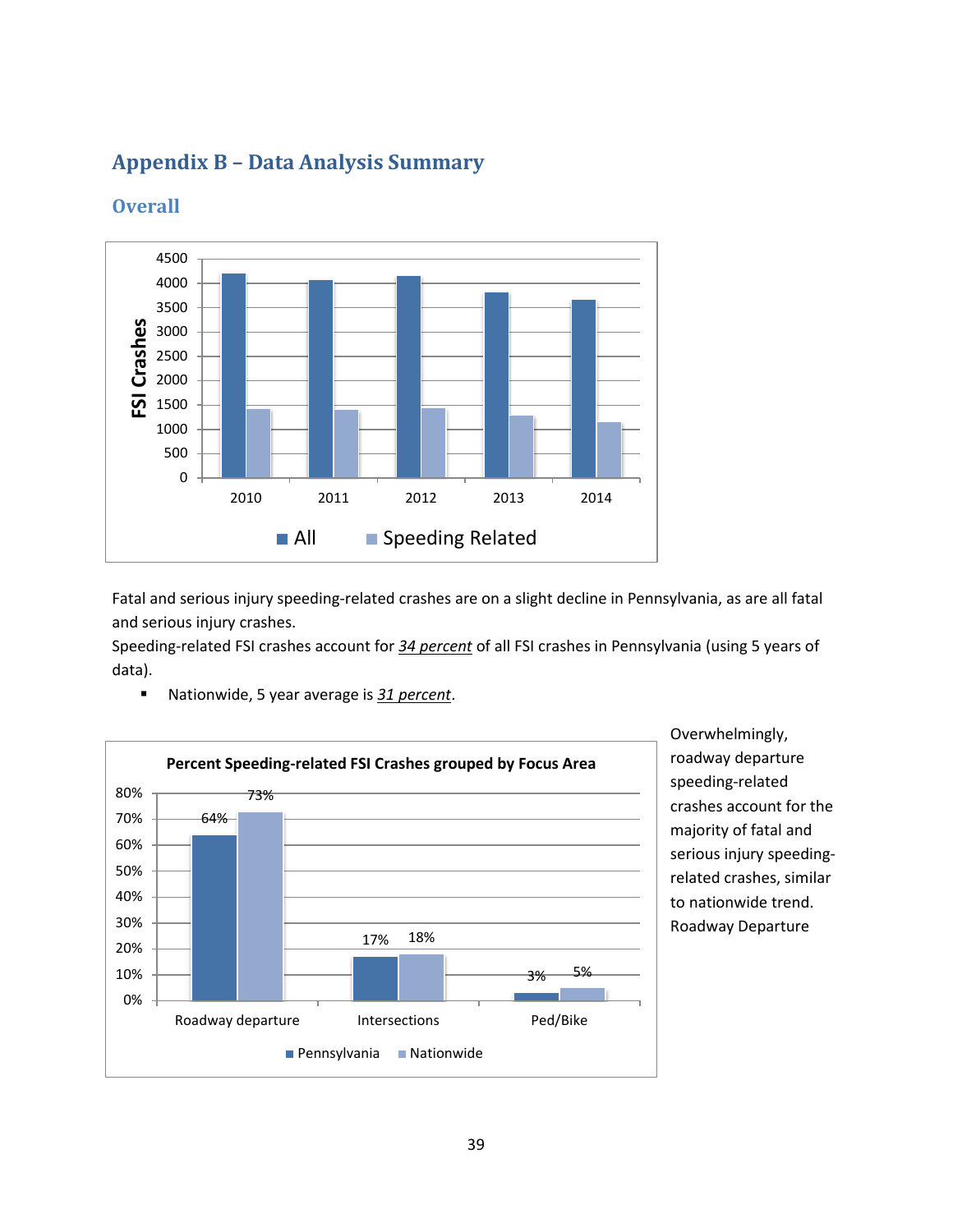| <b>Category</b>                                         | Pennsylvania (FSI)                                                                                                                                                                                                                                                                                                                                           | <b>Nationwide (fatal)</b>                                                                                                                                                                                                                                                                                                                                                           | <b>Additional Info/Remarks</b>                                                                                                                                                                                                                                                                                                                                                                                |
|---------------------------------------------------------|--------------------------------------------------------------------------------------------------------------------------------------------------------------------------------------------------------------------------------------------------------------------------------------------------------------------------------------------------------------|-------------------------------------------------------------------------------------------------------------------------------------------------------------------------------------------------------------------------------------------------------------------------------------------------------------------------------------------------------------------------------------|---------------------------------------------------------------------------------------------------------------------------------------------------------------------------------------------------------------------------------------------------------------------------------------------------------------------------------------------------------------------------------------------------------------|
| Speeding-<br>related RwD<br>Rural/Urban<br>Roadway Type | • 45 percent of all FSI<br>roadway departure<br>crashes are speeding-<br>related<br>• 72 percent of FSI RwD<br>crashes occur in rural<br>areas<br>• 74 percent of<br>speeding-related FSI<br>RwD crashes occur in<br>rural areas<br>Speeding-related FSI<br>RwD:<br>• State highway (non-<br>$turnpike) - 67 percent$<br>• Local road/street - 25<br>percent | • 40 percent of fatal<br>roadway<br>departure crashes<br>are speeding-<br>related<br>• 65 percent of fatal<br>RwD crashes occur<br>in rural areas<br>• 62 percent of<br>speeding-related<br>fatal RwD crashes<br>occur in rural<br>areas<br>• Principle arterial -<br>16 percent<br>$\bullet$ Minor arterial - 16<br>percent<br>• Local - 27 percent<br>• Collector - 25<br>percent | PA Rural Roads (percent of miles<br>of system)<br>Principal arterial - 2.16 percent<br>Minor arterial $-6.12$ percent<br>$Local - 70.12 percent$<br>Collector - 19.63 percent<br>Interstate/Freeway - 1.51 percent                                                                                                                                                                                            |
|                                                         |                                                                                                                                                                                                                                                                                                                                                              | • Interstate/freeway<br>-13 percent.                                                                                                                                                                                                                                                                                                                                                | PA Urban Roads (percent of miles<br>of system)<br>Principal arterial - 6.11 percent<br>Minor arterial $-8.62$ percent<br>$Local - 70.92 percent$<br>Collector - 11.61 percent<br>Interstate/Freeway - 1.60 percent<br>PA Urban+Rural Roads<br>Principal arterial - 3.68 percent<br>Minor arterial - 7.08 percent<br>$Local - 70.43 percent$<br>Collector - 16.55 percent<br>Interstate/Freeway - 1.55 percent |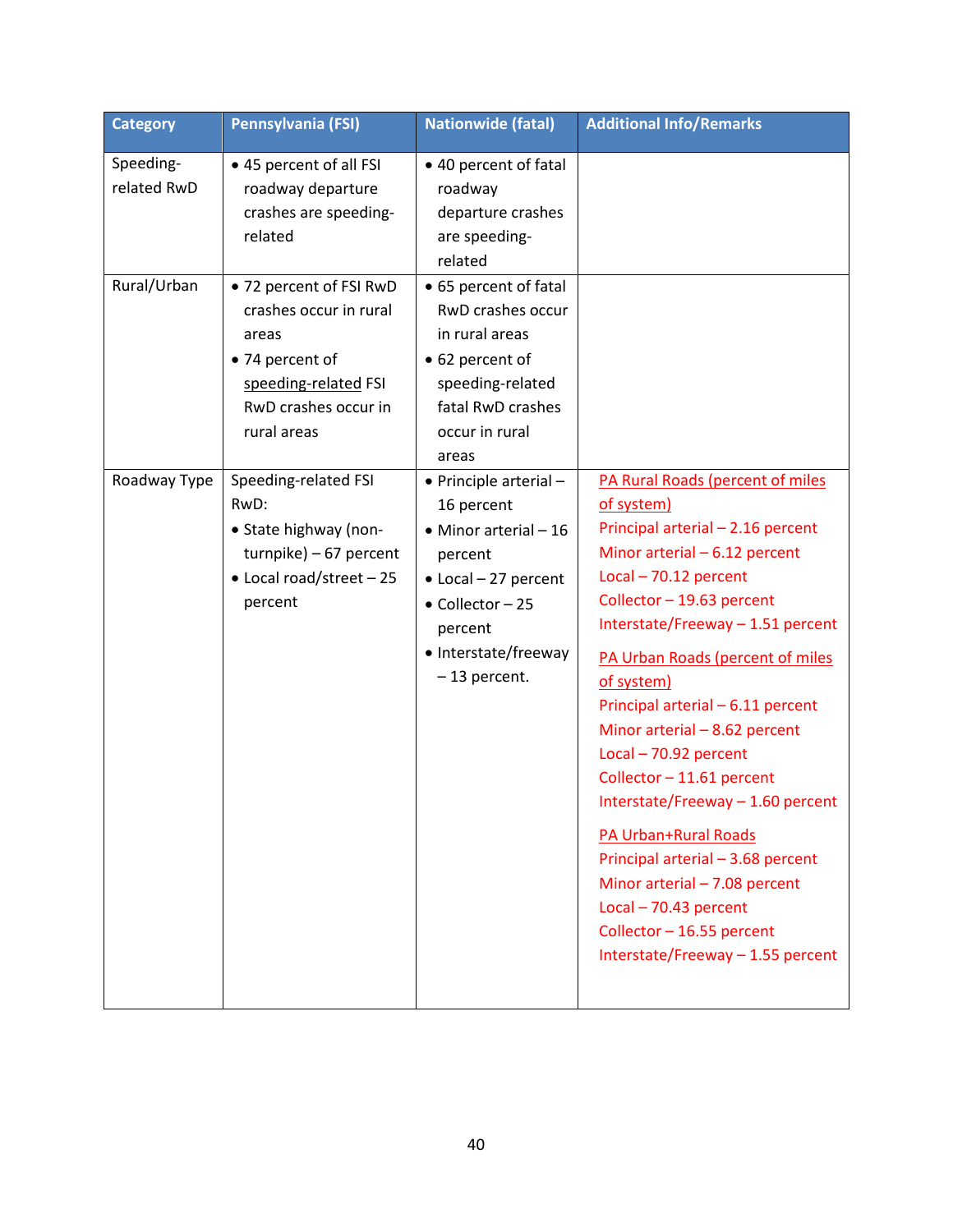| <b>Category</b>           | Pennsylvania (FSI)                                                                                                                                                                                                                                                                                                                                                                                                                                                                                                                                                       | <b>Nationwide (fatal)</b>                                                                                                                                                                                                                                                                  | <b>Additional Info/Remarks</b>                                                                                                                                               |
|---------------------------|--------------------------------------------------------------------------------------------------------------------------------------------------------------------------------------------------------------------------------------------------------------------------------------------------------------------------------------------------------------------------------------------------------------------------------------------------------------------------------------------------------------------------------------------------------------------------|--------------------------------------------------------------------------------------------------------------------------------------------------------------------------------------------------------------------------------------------------------------------------------------------|------------------------------------------------------------------------------------------------------------------------------------------------------------------------------|
| Speed Limit<br>Horizontal | $\bullet$ 40-45 mph - 33 percent<br>$\bullet$ 50-55 mph - 27 percent<br>$• 30-35 mph - 23$<br>percent<br>• 56 percent of FSI                                                                                                                                                                                                                                                                                                                                                                                                                                             | $• 50-55 mph - 35$<br>percent<br>$• 40-45 mph - 21$<br>percent<br>• 38 percent                                                                                                                                                                                                             | · Pennsylvania data departed<br>slightly from national data, with<br>FSI speeding-related crashes<br>occurring on lower-speed roads.<br>· Pennsylvania is significantly over |
| Alignment                 | speeding-related occur<br>on curves                                                                                                                                                                                                                                                                                                                                                                                                                                                                                                                                      |                                                                                                                                                                                                                                                                                            | the national average.                                                                                                                                                        |
| Driver<br>Characteristics | • 81 percent of FSI RwD<br>speed related crashes<br>are male<br>• 55 percent of males<br>aged 15-20 involved in<br>FSI RwD crashes were<br>coded as speeding-<br>related<br>• Females aged 21-24<br>came closest to<br>bridging the gap with<br>males in being involved<br>in FSI RwD speeding-<br>related crashes<br>compared to other age<br>groups (46 percent of<br>females and 51 percent<br>of males)<br>• 23 percent of females<br>75 years and older<br>involved in FSI RwD<br>crashes were coded as<br>speeding-related<br>(compared to males at<br>18 percent) | • 79 percent male<br>• 53 percent of<br>males aged 15-20<br>fatal RwD crashes<br>were coded as<br>speeding-related<br>• 14 percent of<br>females 75 years<br>and older involved<br>in fatal RwD<br>crashes were<br>coded as<br>speeding-related<br>(compared to<br>males at 17<br>percent) |                                                                                                                                                                              |
| Alcohol<br>related        | • 41 percent of FSI RwD<br>speeding-related<br>crashes involved<br>alcohol                                                                                                                                                                                                                                                                                                                                                                                                                                                                                               | • 45 percent of fatal<br>RwD speeding-<br>related crashes<br>involved alcohol                                                                                                                                                                                                              |                                                                                                                                                                              |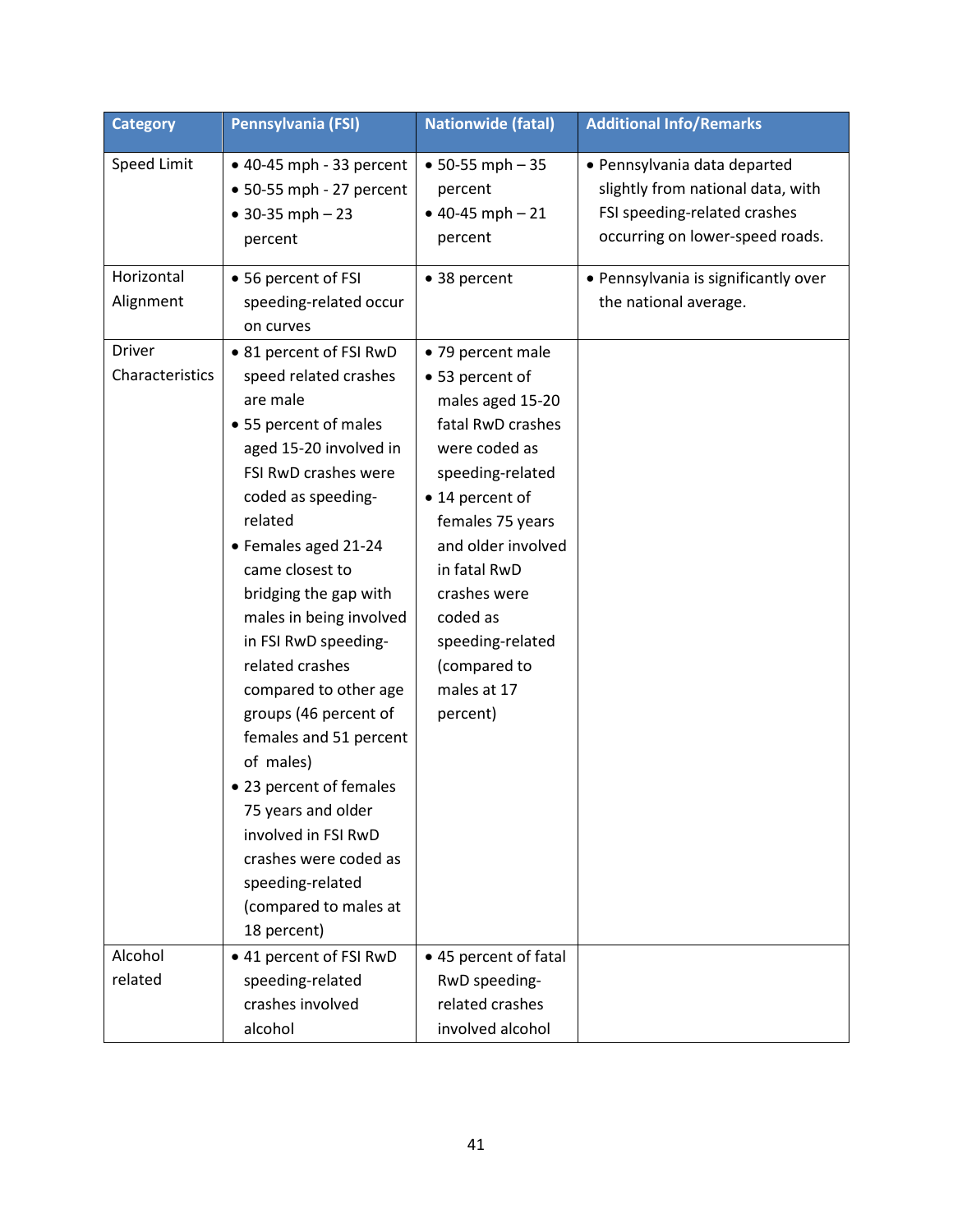| <b>Category</b> | Pennsylvania (FSI)                                                                                                                                                                                                                                                                                                          | <b>Nationwide (fatal)</b>                                                                                                                                                                        | <b>Additional Info/Remarks</b> |
|-----------------|-----------------------------------------------------------------------------------------------------------------------------------------------------------------------------------------------------------------------------------------------------------------------------------------------------------------------------|--------------------------------------------------------------------------------------------------------------------------------------------------------------------------------------------------|--------------------------------|
| Time of Day     | • 44 percent occurred in<br>daytime<br>• 40 percent occurred<br>during nighttime with<br>no lighting                                                                                                                                                                                                                        | • 38 percent<br>occurred in<br>daytime<br>• 35 percent<br>occurred during<br>nighttime with no<br>lighting                                                                                       |                                |
| Hour of Day     | • 28 percent of FSI RwD<br>speeding-related<br>crashes occurred from<br>6 pm to midnight<br>• 26 percent of FSI RwD<br>speeding-related<br>crashes occurred from<br>$10$ am $-$ 4 pm                                                                                                                                        | • 31 percent of fatal<br>RwD speeding-<br>related crashes<br>occurred from 6<br>pm to midnight<br>• 29 percent of fatal<br>RwD speeding-<br>related crashes<br>occurred from<br>midnight to 5 am |                                |
| Vehicle Type    | • 50 percent of FSI RwD<br>speeding-related<br>crashes involve<br>automobiles.<br>• 15 percent of FSI RwD<br>speeding-related<br>crashes involve SUVs.<br>• 14 percent of FSI RwD<br>speeding-related<br>crashes involve<br>motorcycles.<br>• 13 percent of FSI RwD<br>speeding-related<br>crashes involve small<br>trucks. | • 45 percent of fatal<br>RwD speeding-<br>related crashes<br>involve passenger<br>vehicles<br>• 37 percent involve<br>light trucks<br>• 13 percent involve<br>motorcycles                        |                                |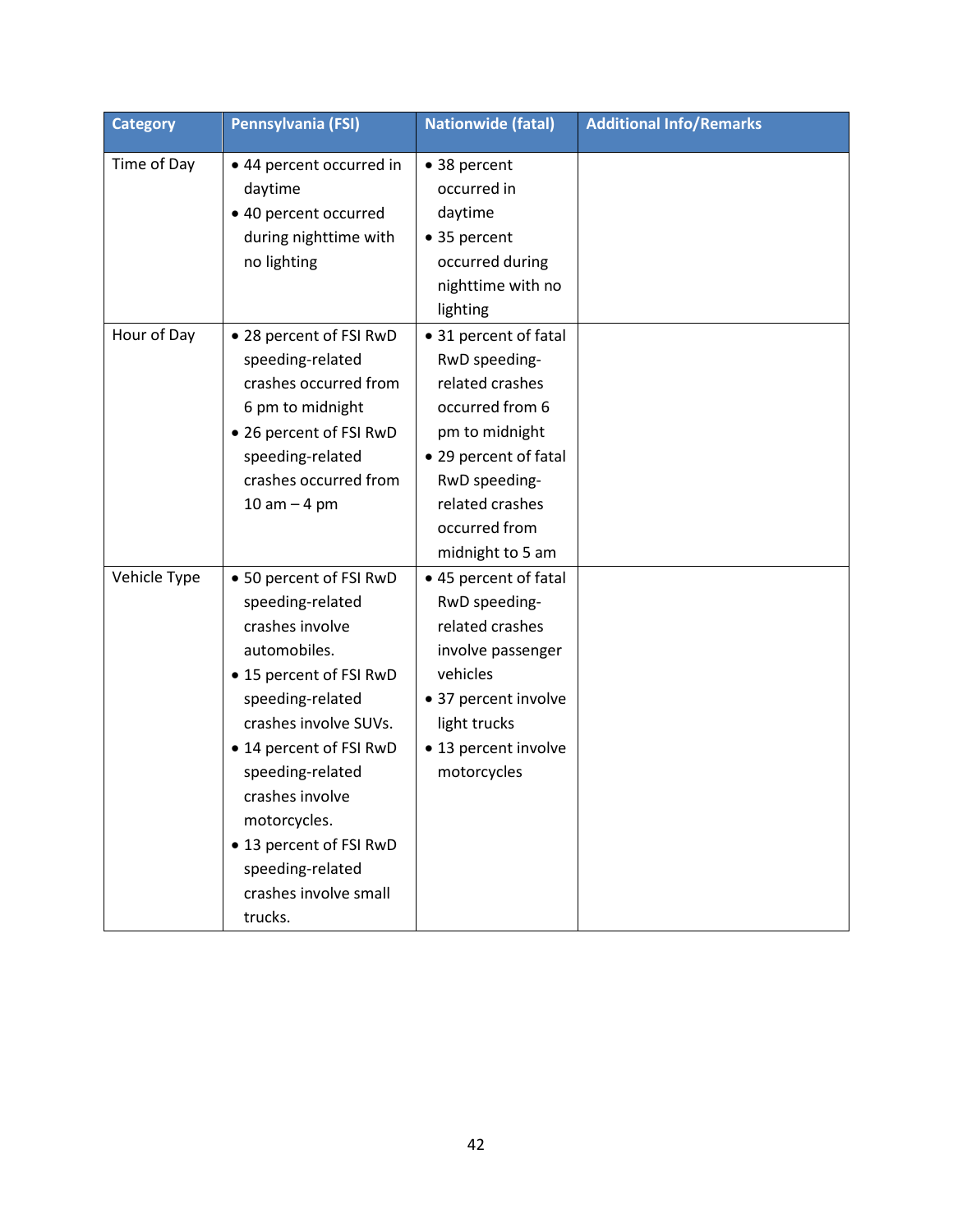| <b>Category</b> | Pennsylvania (FSI)                | <b>Nationwide (fatal)</b>        | <b>Additional Info/Remarks</b> |  |  |
|-----------------|-----------------------------------|----------------------------------|--------------------------------|--|--|
| Crash Type      | • 87 percent of fatal             | • 93 percent of fatal            |                                |  |  |
|                 | RwD speeding-related              | RwD speeding-                    |                                |  |  |
|                 | crashes are non-vehicle           | related crashes                  |                                |  |  |
|                 | collisions                        | are non-vehicle                  |                                |  |  |
|                 | $\bullet$ 20 percent - tree       | collisions                       |                                |  |  |
|                 | collision                         | $\bullet$ 18 percent -           |                                |  |  |
|                 | $\bullet$ 14 percent -            | tree collision                   |                                |  |  |
|                 | embankment                        | $\bullet$ 18 percent -           |                                |  |  |
|                 | $\bullet$ 13 percent -            | embankment                       |                                |  |  |
|                 | guardrail, end                    | • 16 percent -                   |                                |  |  |
|                 | treatment, barrier                | rollover/overtu                  |                                |  |  |
|                 | • 11 percent - utility            | rn                               |                                |  |  |
|                 | pole/traffic sign                 |                                  |                                |  |  |
|                 | • 5 percent -                     |                                  |                                |  |  |
|                 | rollover/overturn                 |                                  |                                |  |  |
|                 |                                   | <b>Rollover/Overturn Crashes</b> |                                |  |  |
| General         | • 4 percent of all FSI            | • 14 percent of all              |                                |  |  |
|                 | RwD crashes; 52                   | fatal RwD crashes;               |                                |  |  |
|                 | percent of those are              | 16 percent of                    |                                |  |  |
|                 | speeding-related                  | those are                        |                                |  |  |
|                 |                                   | speeding-related                 |                                |  |  |
| Speed Limit     | • 79 percent on                   | • 41 percent on                  | • Nearly double the national   |  |  |
|                 | roadways posted less              | roadways posted                  | average.                       |  |  |
|                 | than 50 mph.                      | less than 50 mph.                |                                |  |  |
| Vehicle Type    | • 34 percent - SUVs               | • 51 percent - light             |                                |  |  |
|                 | • 26 percent - passenger          | truck                            |                                |  |  |
|                 | vehicles                          | $\bullet$ 43 percent -           |                                |  |  |
|                 | • 19 percent - light truck        | passenger vehicles               |                                |  |  |
|                 | • 13 percent - ATVs               |                                  |                                |  |  |
|                 | <b>Opposing Direction Crashes</b> |                                  |                                |  |  |
| General         | • 18 percent of all FSI           | • 15 percent are                 | • Pennsylvania has double the  |  |  |
|                 | <b>RwD</b> crashes                | speeding-related                 | percentage of speeding-related |  |  |
|                 | • 30 percent of opposing          |                                  | opposing direction crashes     |  |  |
|                 | direction crashes are             |                                  | compared to nationwide.        |  |  |
|                 | speeding-related                  |                                  |                                |  |  |
| Rural/Urban     | • 67 percent in rural             | • 67 percent in rural            |                                |  |  |
|                 | areas                             | areas                            |                                |  |  |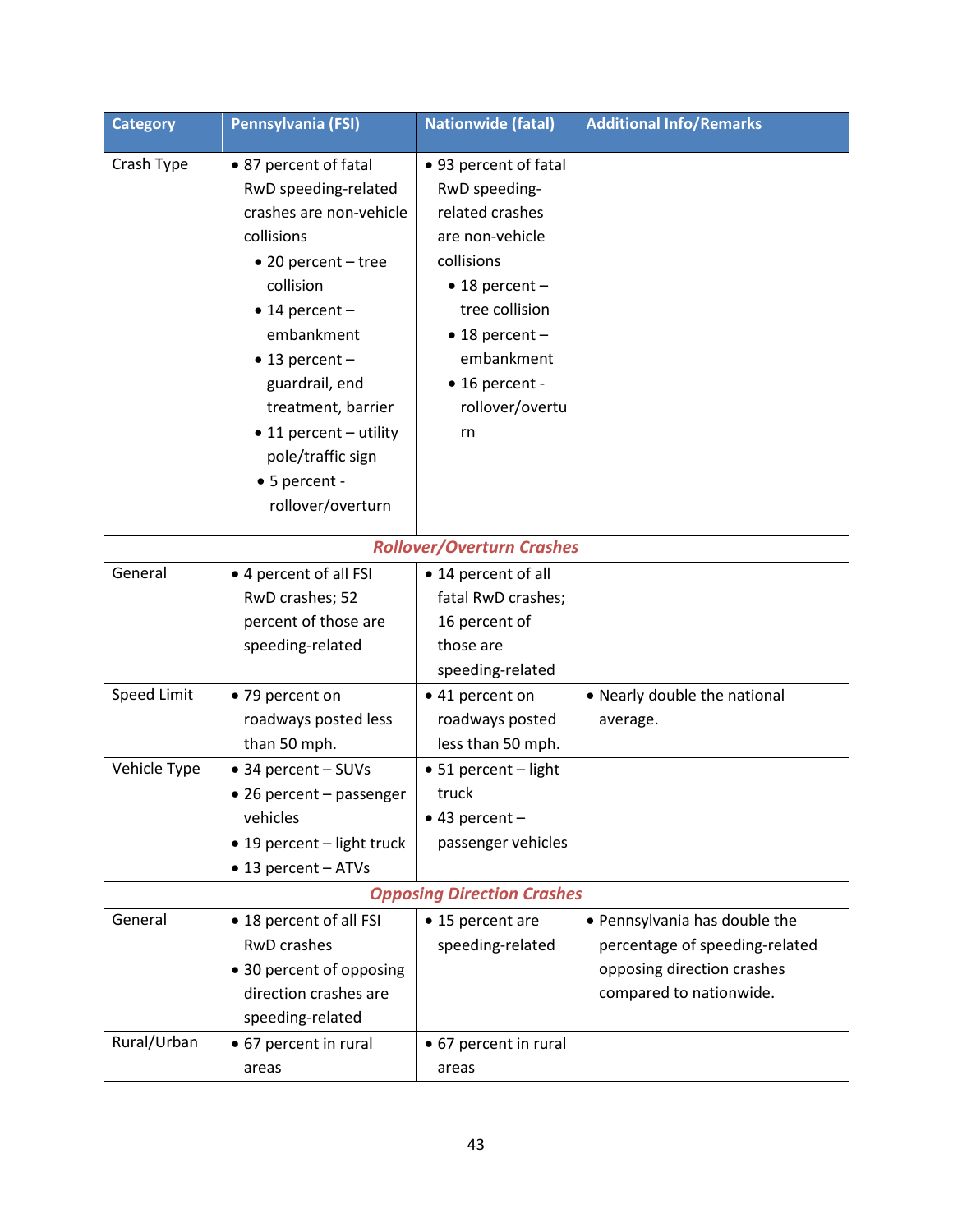| <b>Category</b> | Pennsylvania (FSI)                                                                                                                 | <b>Nationwide (fatal)</b>                                                                                      | <b>Additional Info/Remarks</b>                                                                                                |
|-----------------|------------------------------------------------------------------------------------------------------------------------------------|----------------------------------------------------------------------------------------------------------------|-------------------------------------------------------------------------------------------------------------------------------|
| Speed Limit     | • 74 percent on<br>roadways posted less<br>than 50 mph.                                                                            | • 40 percent on<br>roadways posted<br>less than 50 mph.                                                        | • Nearly double the national<br>average. Discuss roadway types<br>and characteristics that are posted<br>at less than 50 mph. |
| Vehicle Type    | $\bullet$ 52 percent -<br>automobile<br>• 15 percent - SUVs<br>• 13 percent - light truck<br>$\bullet$ 13 percent -<br>motorcycles | • 81 percent - light<br>truck<br>$\bullet$ 14 percent -<br>passenger vehicles<br>• 3 percent -<br>motorcycles  | • Speeding related FSI opposing<br>direction crashes involving<br>motorcycles is higher than<br>national.                     |
|                 |                                                                                                                                    | <b>Tree Crashes</b>                                                                                            |                                                                                                                               |
| General         | • 55 percent of tree FSI<br>crashes are speeding-<br>related                                                                       | • 18 percent                                                                                                   |                                                                                                                               |
| Rural/Urban     | • 81 percent of tree FSI<br>speeding-related<br>crashes occur in rural<br>areas.                                                   | • 68 percent rural<br>• 31 percent urban<br>$\bullet$ 1 percent<br>unknown                                     |                                                                                                                               |
| Speed Limit     | $\bullet$ 73 percent - 45 mph or<br>helow<br>$\bullet$ 25 percent - 50 mph or<br>greater                                           | $\bullet$ 54 percent - 45<br>mph or below<br>$• 43 percent - 50$<br>mph or greater<br>• 3 percent -<br>unknown | • 81 percent of crashes happen in<br>rural areas and 73 percent on<br>roads under 45 mph.                                     |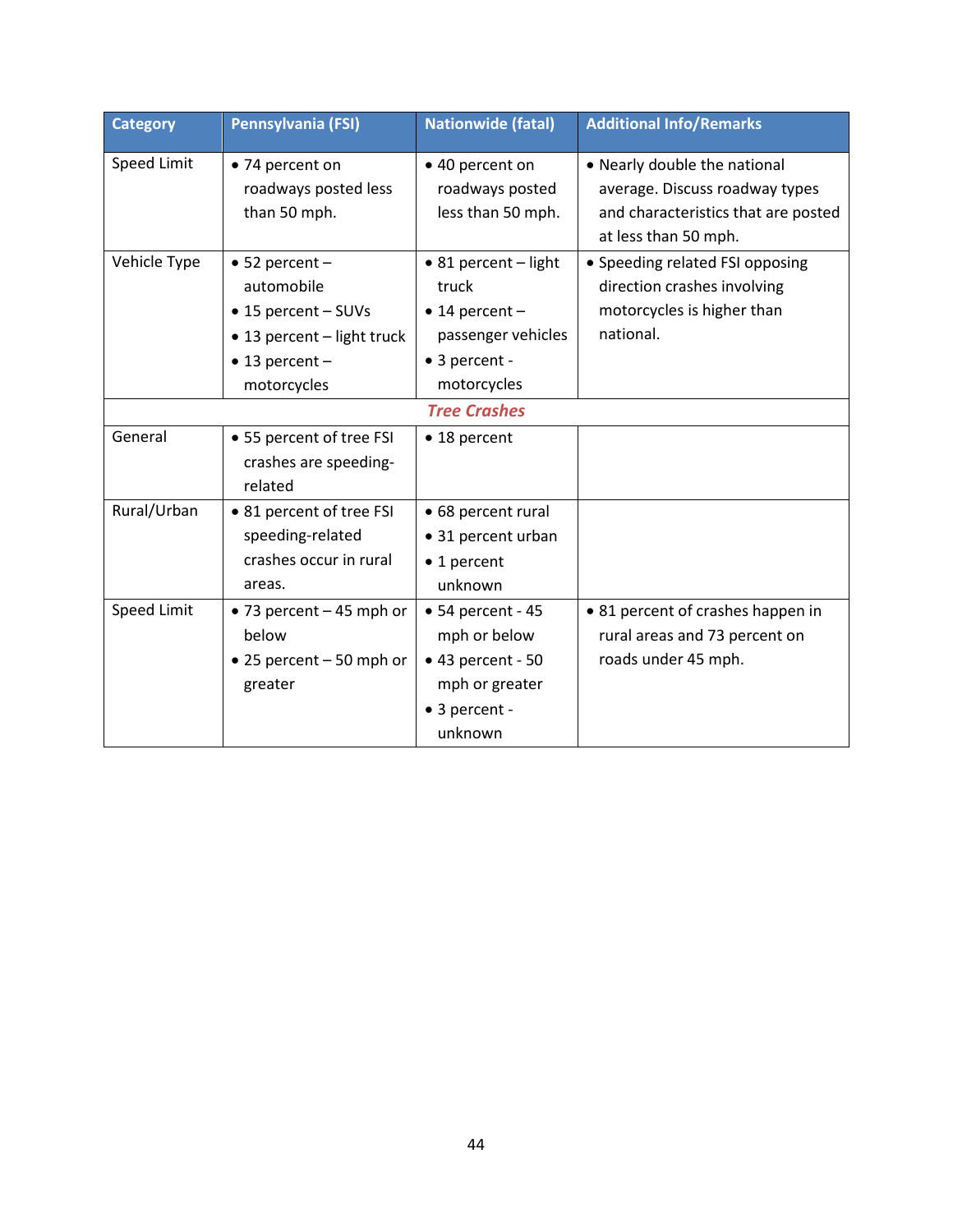## <span id="page-48-0"></span>**Intersections**

| <b>Category</b>      | Pennsylvania             | <b>Nationwide</b>            | <b>Additional Info/Remarks</b>         |
|----------------------|--------------------------|------------------------------|----------------------------------------|
| Speeding-            | • 20 percent of all FSI  | • 21 percent                 |                                        |
| related              | intersection crashes     |                              |                                        |
| <i>intersections</i> | are speeding-related     |                              |                                        |
| Rural/Urban          | • The rural/urban split  | $\bullet$ Urban - 62 percent | • Focus on intersections in both       |
|                      | for speeding-related     | $\bullet$ Rural - 38 percent | urban and rural areas.                 |
|                      | intersection FSI in      |                              |                                        |
|                      | Pennsylvania is          |                              |                                        |
|                      | relatively equal         |                              |                                        |
| Traffic control      | • Signalized $-27$       | • Traffic signal $-28$       | • Focus on both signalized and         |
|                      | percent                  | percent                      | stop-controlled intersections          |
|                      | • Stop-control-26        | • Stop sign $-15$            | • From the 2010 Intersection           |
|                      | percent                  | percent                      | safety implementation plan,            |
|                      | • $N/A - 44$ percent (is | • No control $-51$           | highest fatality rates for             |
|                      | this no control?)        | percent                      | speeding were at State Rural           |
|                      |                          |                              | <b>Stop Controlled and State Rural</b> |
|                      |                          |                              | Unknown TCD.                           |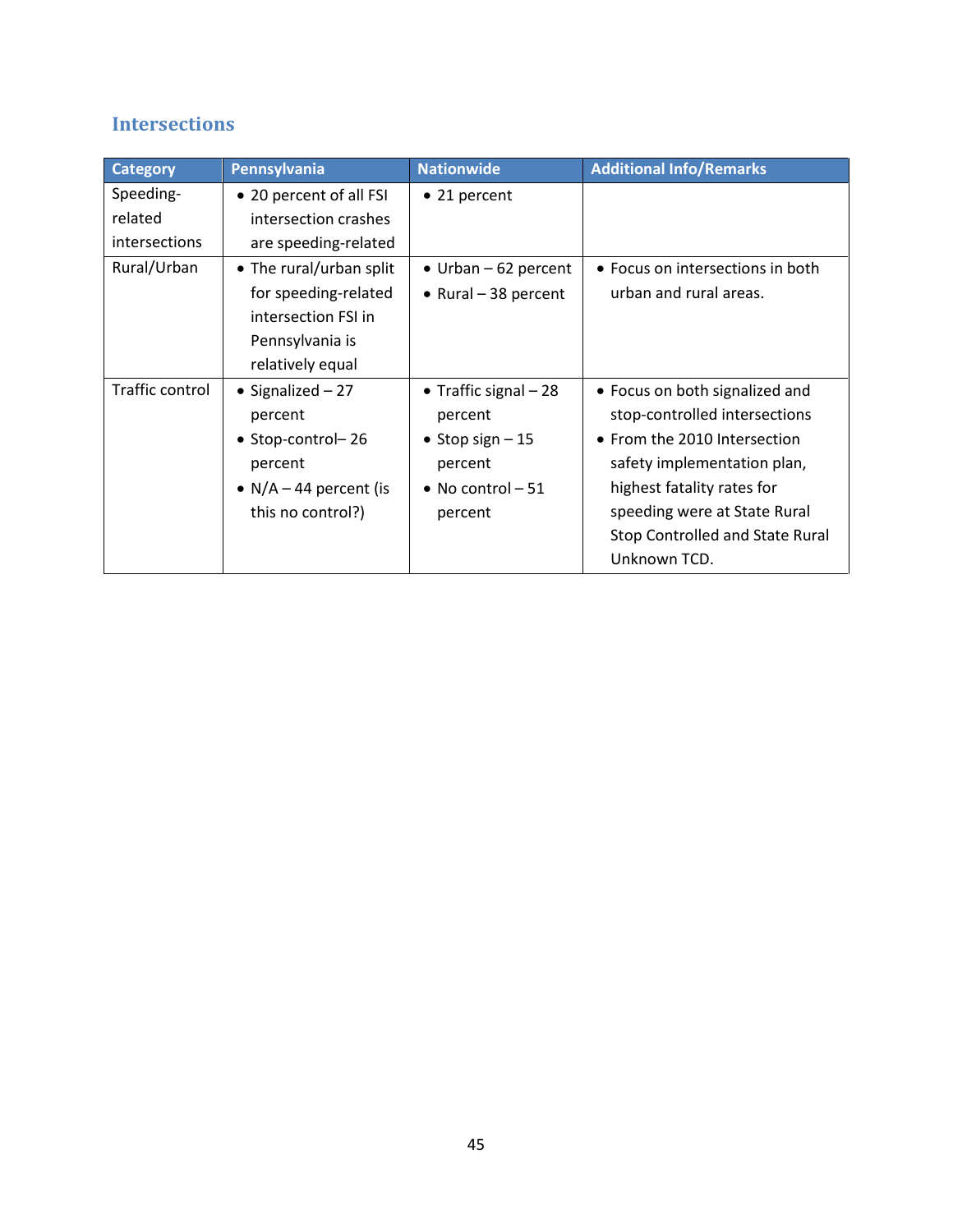| <b>Category</b> | Pennsylvania          | <b>Nationwide</b>             | <b>Additional Info/Remarks</b>    |
|-----------------|-----------------------|-------------------------------|-----------------------------------|
| Roadway Type    | • State highway (non- | • Principle arterial -        | • Focus on intersections on State |
| and             | $turnpike$ ) - 77     | 30 percent                    | highways                          |
| Ownership       | percent               | $\bullet$ Minor arterial - 23 | PA Rural Roads (percent of miles  |
|                 | • Local road/street - | percent                       | of system)                        |
|                 | 19 percent            | $\bullet$ Local - 27 percent  | Principal arterial - 2.16 percent |
|                 | • Percent of          | $\bullet$ Collector - 16      | Minor arterial $-6.12$ percent    |
|                 | intersection FSI      | percent                       | $Local - 70.12 percent$           |
|                 | crashes that are      | • Interstate/freeway          | Collector - 19.63 percent         |
|                 | speeding related for  | -3 percent.                   | Interstate/Freeway-1.51           |
|                 | both State highways   |                               | percent                           |
|                 | and local             |                               | PA Urban Roads (percent of miles  |
|                 | road/streets is 20    |                               | of system)                        |
|                 | percent.              |                               | Principal arterial - 6.11 percent |
|                 |                       |                               | Minor arterial - 8.62 percent     |
|                 |                       |                               | $Local - 70.92 percent$           |
|                 |                       |                               | Collector - 11.61 percent         |
|                 |                       |                               | Interstate/Freeway-1.60           |
|                 |                       |                               | percent                           |
|                 |                       |                               | PA Urban+Rural Roads              |
|                 |                       |                               | Principal arterial - 3.68 percent |
|                 |                       |                               | Minor arterial - 7.08 percent     |
|                 |                       |                               | $Local - 70.43 percent$           |
|                 |                       |                               | Collector - 16.55 percent         |
|                 |                       |                               | Interstate/Freeway-1.55           |
|                 |                       |                               | percent                           |
|                 |                       |                               |                                   |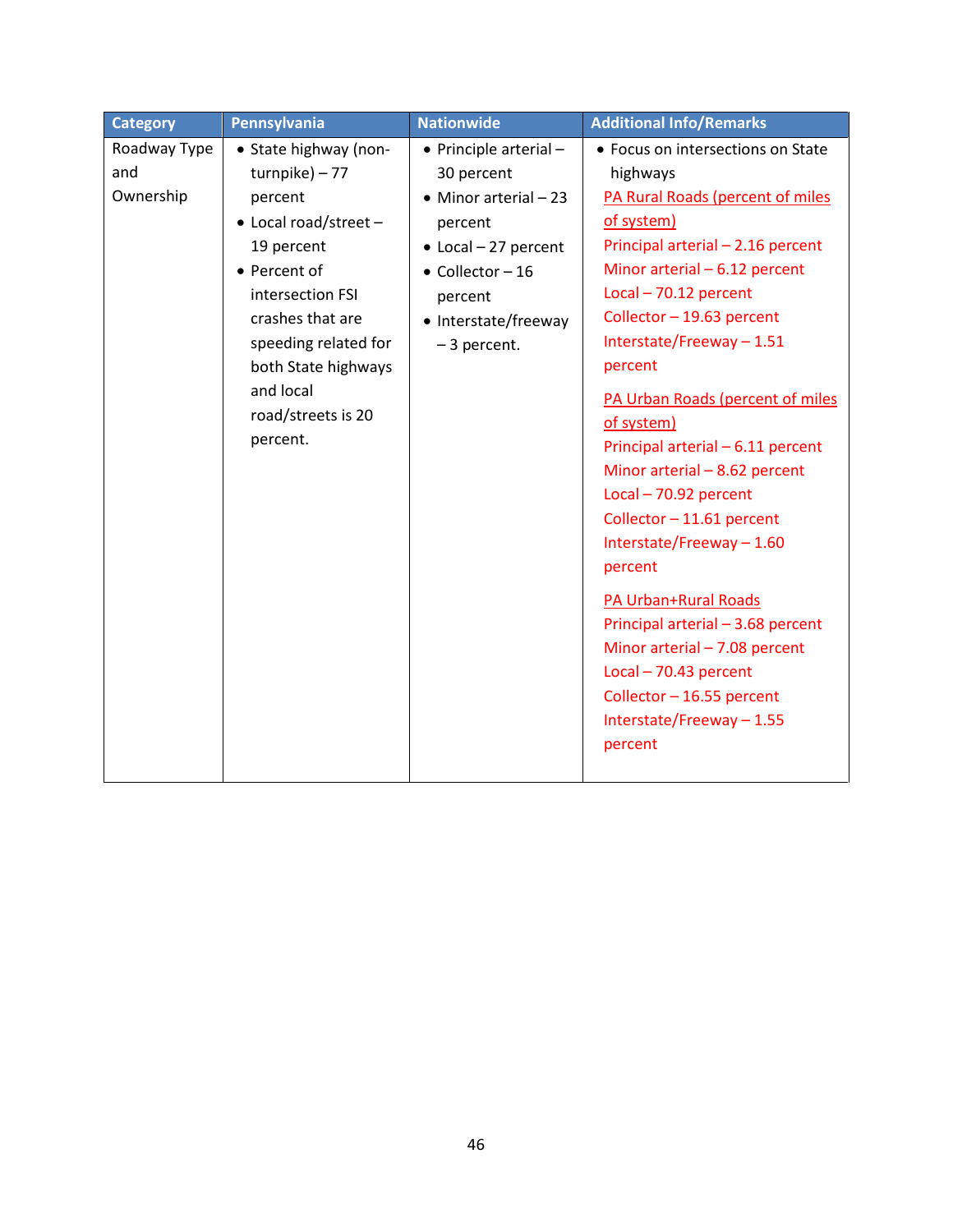| <b>Category</b>           | Pennsylvania                                                                                                                                                                                                                                                                                                         | <b>Nationwide</b>                                                                                                                                                                                                                                                                                                          | <b>Additional Info/Remarks</b>                                                                                                                                                                                                                                                                      |
|---------------------------|----------------------------------------------------------------------------------------------------------------------------------------------------------------------------------------------------------------------------------------------------------------------------------------------------------------------|----------------------------------------------------------------------------------------------------------------------------------------------------------------------------------------------------------------------------------------------------------------------------------------------------------------------------|-----------------------------------------------------------------------------------------------------------------------------------------------------------------------------------------------------------------------------------------------------------------------------------------------------|
| Speed Limit               | $• 40-45 mph - 32$<br>percent<br>• 30-35 mph - 28<br>percent<br>• On roads signed at<br>60 mph or greater,<br>30 percent of all FSI<br>intersection crashes<br>were speeding-<br>related.<br>• On roads signed at<br>25 mph or less, only<br>18 percent of FSI<br>intersection crashes<br>were speeding-<br>related. | $• 40-45 mph - 30$<br>percent<br>• 30-35 mph - 28<br>percent<br>• 17 percent of<br>intersection<br>crashes occurring<br>on roads signed at<br>60 mph or greater<br>were speeding-<br>related.<br>• 29 percent of<br>intersection<br>crashes occurring<br>on roads signed at<br>25 mph or less<br>were speeding-<br>related | • The overall breakdown of the<br>speeding-related intersection<br>crashes by speed limit is similar<br>between PA and nationwide.<br>. In PA, it is more likely that<br>intersection crashes are<br>speeding related as the speed<br>limit increases. This is opposite<br>of the nationwide trend. |
| Driver<br>Characteristics | • Males 76 percent                                                                                                                                                                                                                                                                                                   | • Males 77 percent                                                                                                                                                                                                                                                                                                         | • Males<br>• Age 21-24 for both males and<br>females<br>• Same as nationwide trends                                                                                                                                                                                                                 |
| Alcohol<br>related        | • 26 percent of FSI<br>intersection speed<br>related crashes had<br>alcohol involvement.                                                                                                                                                                                                                             | • 35 percent of fatal<br>intersection speed<br>related crashes had<br>alcohol<br>involvement.                                                                                                                                                                                                                              | • Alcohol-related FSI intersection<br>crashes were more likely to be<br>speeding-related than those that<br>were not alcohol-related<br>• Same as nationwide trends                                                                                                                                 |
| Time of Day               | 51 percent - day<br>$\bullet$ 28 percent - dark<br>with lighting                                                                                                                                                                                                                                                     | 49 percent - day<br>$\bullet$ 32 percent - dark<br>with lighting                                                                                                                                                                                                                                                           | Highest occurrence during day<br>• Same as nationwide trends                                                                                                                                                                                                                                        |
| Hour of Day               | $\bullet$ 28 percent -<br>between 6 pm<br>through midnight<br>$\bullet$ 26 percent -<br>between 1 0am<br>through 4 pm                                                                                                                                                                                                | $\bullet$ 31 percent -<br>between 6 pm<br>through midnight<br>$\bullet$ 23 percent -<br>between 10 am<br>through 4pm                                                                                                                                                                                                       | • Highest occurrence at 6 pm to<br>midnight<br>• Same as nationwide trends                                                                                                                                                                                                                          |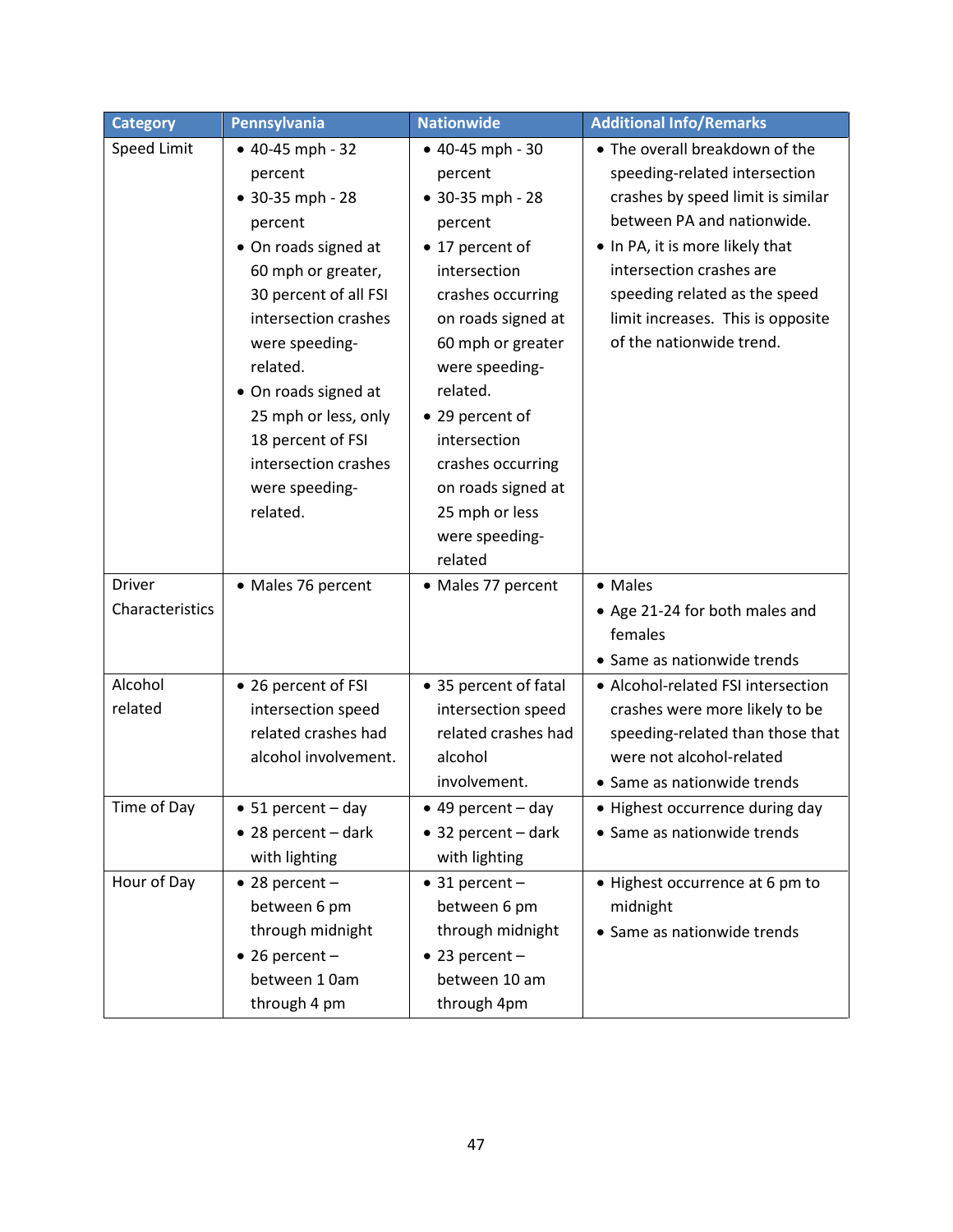| <b>Category</b> | Pennsylvania                 | <b>Nationwide</b>                           | <b>Additional Info/Remarks</b> |
|-----------------|------------------------------|---------------------------------------------|--------------------------------|
| Vehicle Type    | $\bullet$ 47 percent -       | $\bullet$ 42 percent -                      |                                |
|                 | automobiles                  | passenger vehicles                          |                                |
|                 | $\bullet$ 21 percent -       | • 32 percent - light                        |                                |
|                 | motorcycles                  | trucks                                      |                                |
|                 | • 12 percent - SUVs          | $\bullet$ 17 percent -                      |                                |
|                 | • 9 percent - small          | motorcycles                                 |                                |
|                 | truck                        |                                             |                                |
| Crash Type      | $\bullet$ 34 percent - angle | $\bullet$ 41 percent - angle                |                                |
|                 | • 33 percent - non-          | collision                                   |                                |
|                 | vehicle collision            | • 39 percent - non-                         |                                |
|                 | • 12 percent - front-        | vehicle collision                           |                                |
|                 | to-rear (rear end)           | $\bullet$ 11 percent -                      |                                |
|                 |                              | curb, ditch, or                             |                                |
|                 |                              | embankment                                  |                                |
|                 |                              | $\bullet$ 5 percent -                       |                                |
|                 |                              | pedestrian or                               |                                |
|                 |                              | cyclists                                    |                                |
|                 |                              | $\bullet$ 3 percent -                       |                                |
|                 |                              | tree                                        |                                |
|                 |                              | • 13 percent - front-                       |                                |
|                 |                              | to-rear                                     |                                |
|                 |                              | <b>Angle Crashes</b>                        |                                |
| Speed Limit     | • 83 percent - lower         | • 72 percent - lower                        |                                |
|                 | than 50 mph                  | than 50 mph                                 |                                |
|                 |                              | <b>Non-Vehicle Collision (Fixed Object)</b> |                                |
| Speed Limit     | • 66 percent - lower         |                                             |                                |
|                 | than 50 mph                  |                                             |                                |
|                 |                              | <b>Front-to-Rear Crashes</b>                |                                |
| Speed Limit     | • 74 percent - lower         | • 55 percent - lower                        |                                |
|                 | than 50 mph                  | than 50 mph                                 |                                |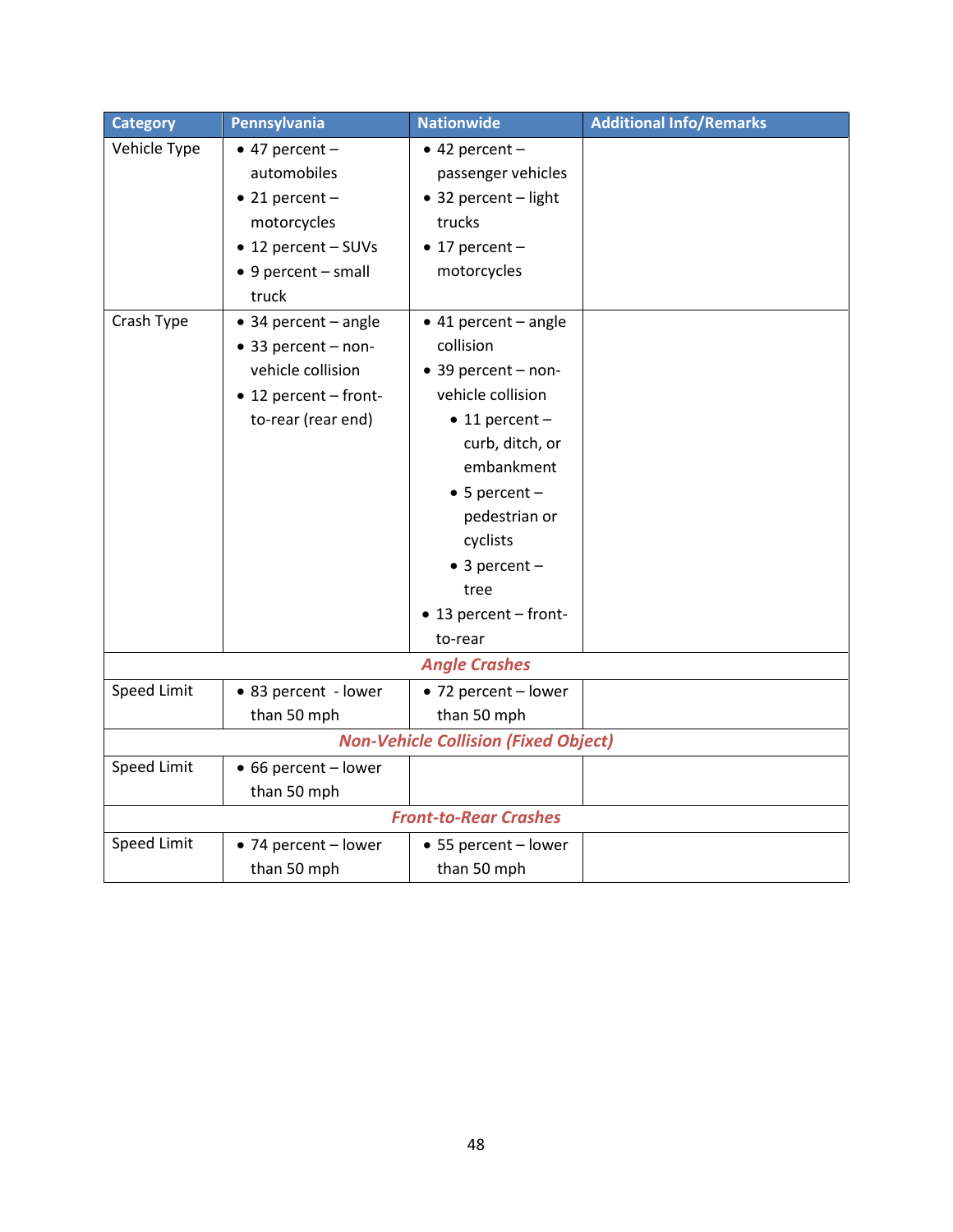## <span id="page-52-0"></span>**Pedestrians/Bicyclists**

| <b>Category</b>      | Pennsylvania           | <b>Nationwide</b> | <b>Additional Info/Remarks</b>   |
|----------------------|------------------------|-------------------|----------------------------------|
| Speeding related     | • 8 percent of all FSI | • 8 percent       |                                  |
| pedestrian/bicyclist | involving a bicyclist  |                   |                                  |
|                      | or pedestrian were     |                   |                                  |
|                      | speeding related       |                   |                                  |
| Rural/Urban          | • 65 percent of FSI    | • 72 percent      | • Identify some of the major     |
|                      | ped/bike speeding      | urban             | urbanized areas in Pennsylvania  |
|                      | related crashes were   |                   | -develop some safety initiatives |
|                      | urban.                 |                   |                                  |
| Location             | • 75 percent of FSI    | • 54 percent of   |                                  |
|                      | ped/bike speed         | fatal ped/bike    |                                  |
|                      | related crashes        | speed related     |                                  |
|                      | occurred at non-       | crashes           |                                  |
|                      | intersection           | occurred at       |                                  |
|                      | locations.             | mid-block         |                                  |
|                      |                        | locations.        |                                  |
|                      |                        | • 14 percent      |                                  |
|                      |                        | occurred on a     |                                  |
|                      |                        | shoulder,         |                                  |
|                      |                        | roadside, or      |                                  |
|                      |                        | parking lane.     |                                  |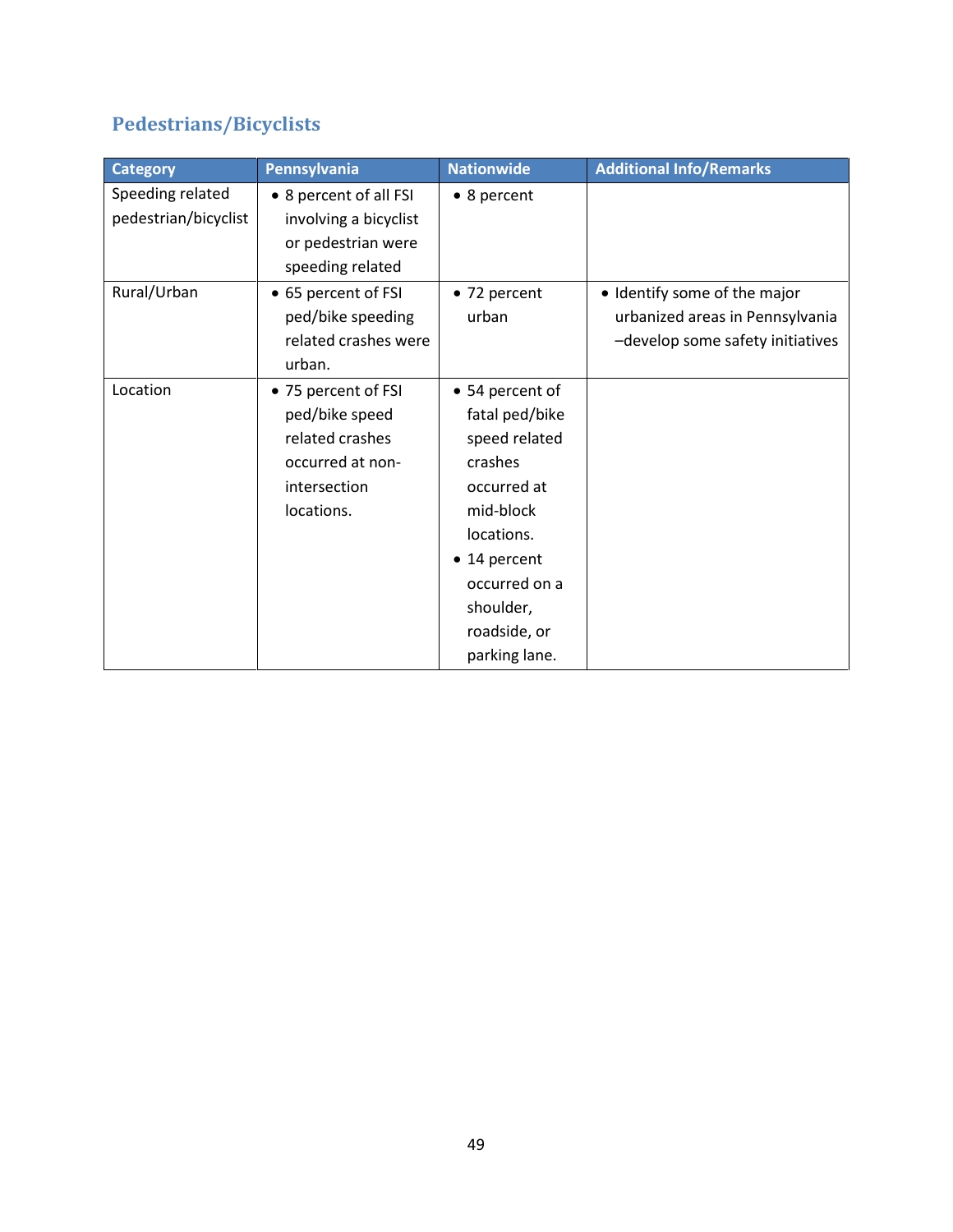| Roadway Type and<br>• 63 percent of FSI<br>• 24 percent of<br>Ownership<br>ped/bike speed<br>fatal ped/bike<br>of system)                                                                                                                                                                                                                                                                                                                                                                                                                                                                                                                                                               | <b>Category</b> | Pennsylvania    | <b>Nationwide</b> | <b>Additional Info/Remarks</b>                                                                                                                  |
|-----------------------------------------------------------------------------------------------------------------------------------------------------------------------------------------------------------------------------------------------------------------------------------------------------------------------------------------------------------------------------------------------------------------------------------------------------------------------------------------------------------------------------------------------------------------------------------------------------------------------------------------------------------------------------------------|-----------------|-----------------|-------------------|-------------------------------------------------------------------------------------------------------------------------------------------------|
| Minor arterial $-6.12$ percent<br>occurred on state<br>crashes occur<br>$Local - 70.12 percent$<br>highways.<br>on principal<br>Collector - 19.63 percent<br>arterials<br>• 30 percent occur on<br>Interstate/Freeway-1.51<br>local roads.<br>• 23 percent<br>percent<br>occur on local<br>roads<br>PA Urban Roads (percent of<br>• 20 percent<br>miles of system)<br>occur on minor<br>arterials<br>Minor arterial - 8.62 percent<br>Local - 70.92 percent<br>Collector - 11.61 percent<br>Interstate/Freeway-1.60<br>percent<br>PA Urban+Rural Roads<br>Minor arterial - 7.08 percent<br>$Local - 70.43 percent$<br>Collector - 16.55 percent<br>Interstate/Freeway - 1.55<br>percent |                 | related crashes | speed related     | PA Rural Roads (percent of miles<br>Principal arterial - 2.16 percent<br>Principal arterial - 6.11 percent<br>Principal arterial - 3.68 percent |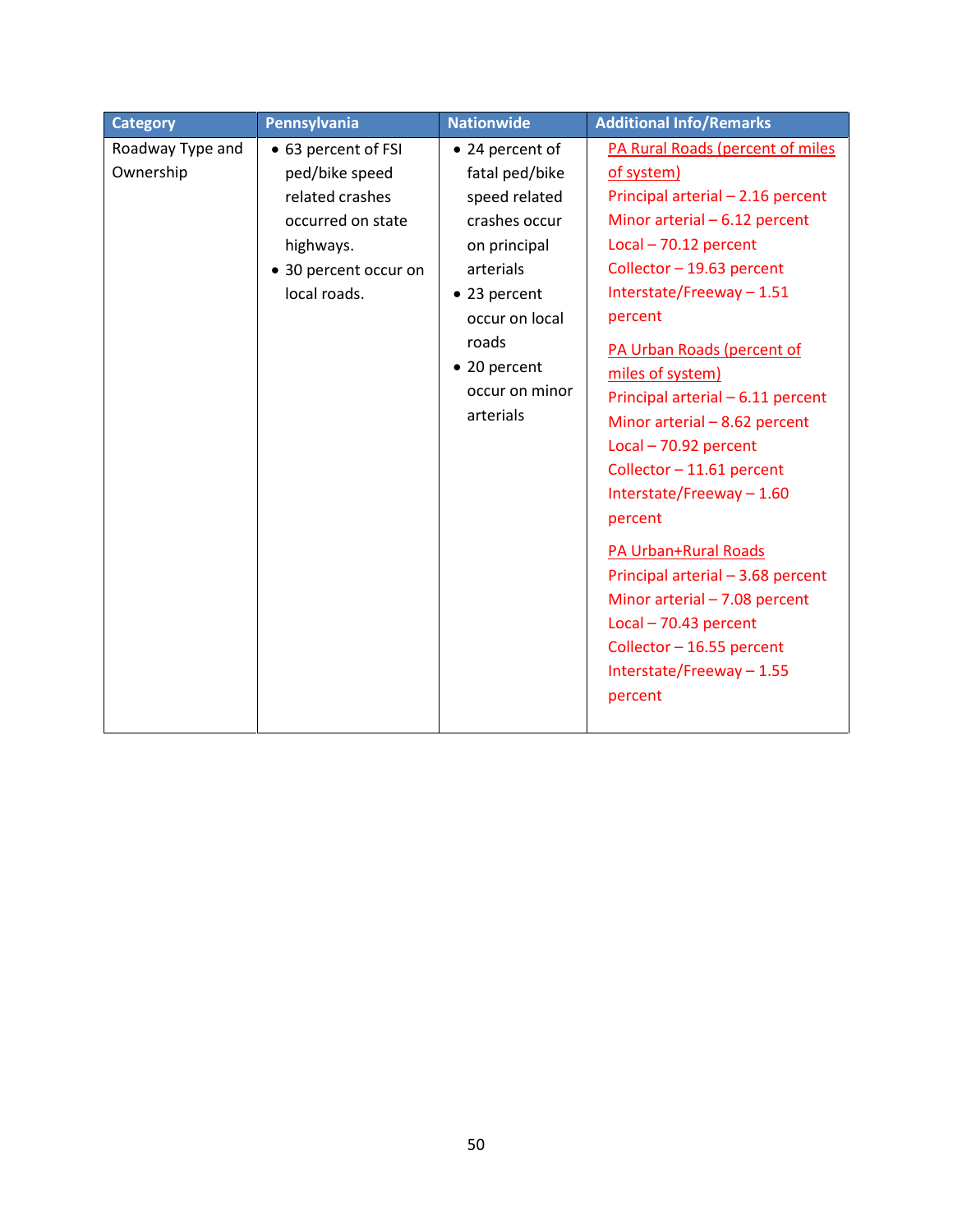| <b>Category</b>                  | Pennsylvania                                                                                                                                                                                                                                                | <b>Nationwide</b>                                                                                                                                                                                                                                                            | <b>Additional Info/Remarks</b> |
|----------------------------------|-------------------------------------------------------------------------------------------------------------------------------------------------------------------------------------------------------------------------------------------------------------|------------------------------------------------------------------------------------------------------------------------------------------------------------------------------------------------------------------------------------------------------------------------------|--------------------------------|
| <b>Speed Limit</b>               | • 31 percent of FSI<br>ped/bike speed<br>related crashes<br>occur on roadways<br>posted 30-35 mph.<br>• 29 percent occur on<br>roadways posted 25<br>mph or less.<br>• 24 percent occur on<br>roadways posted 40-<br>45 mph.                                | • 31 percent of<br>fatal ped/bike<br>speed related<br>crashes occur<br>on roadways<br>posted 30-35<br>mph.<br>• 20 percent<br>occur on<br>roadways<br>posted 40-45<br>mph.<br>• 19 percent<br>occur on<br>roadways<br>posted 60 mph<br>or more.                              |                                |
| <b>Driver</b><br>Characteristics | • 71 percent of drivers<br>in FSI bike/ped<br>speed related<br>crashes are male.<br>• Male drivers aged<br>25-34 accounted for<br>the highest number<br>of FSI bike/ped<br>crashes (14 percent)<br>closely followed by<br>males aged 45-54<br>(13 percent). | • 72 percent of<br>drivers in fatal<br>bike/ped speed<br>related crashes<br>are male.<br>• Male drivers<br>aged 35-44<br>accounted for<br>the highest<br>number of fatal<br>bike/ped<br>crashes (13<br>percent) closely<br>followed by<br>males aged 25-<br>34 (12 percent). |                                |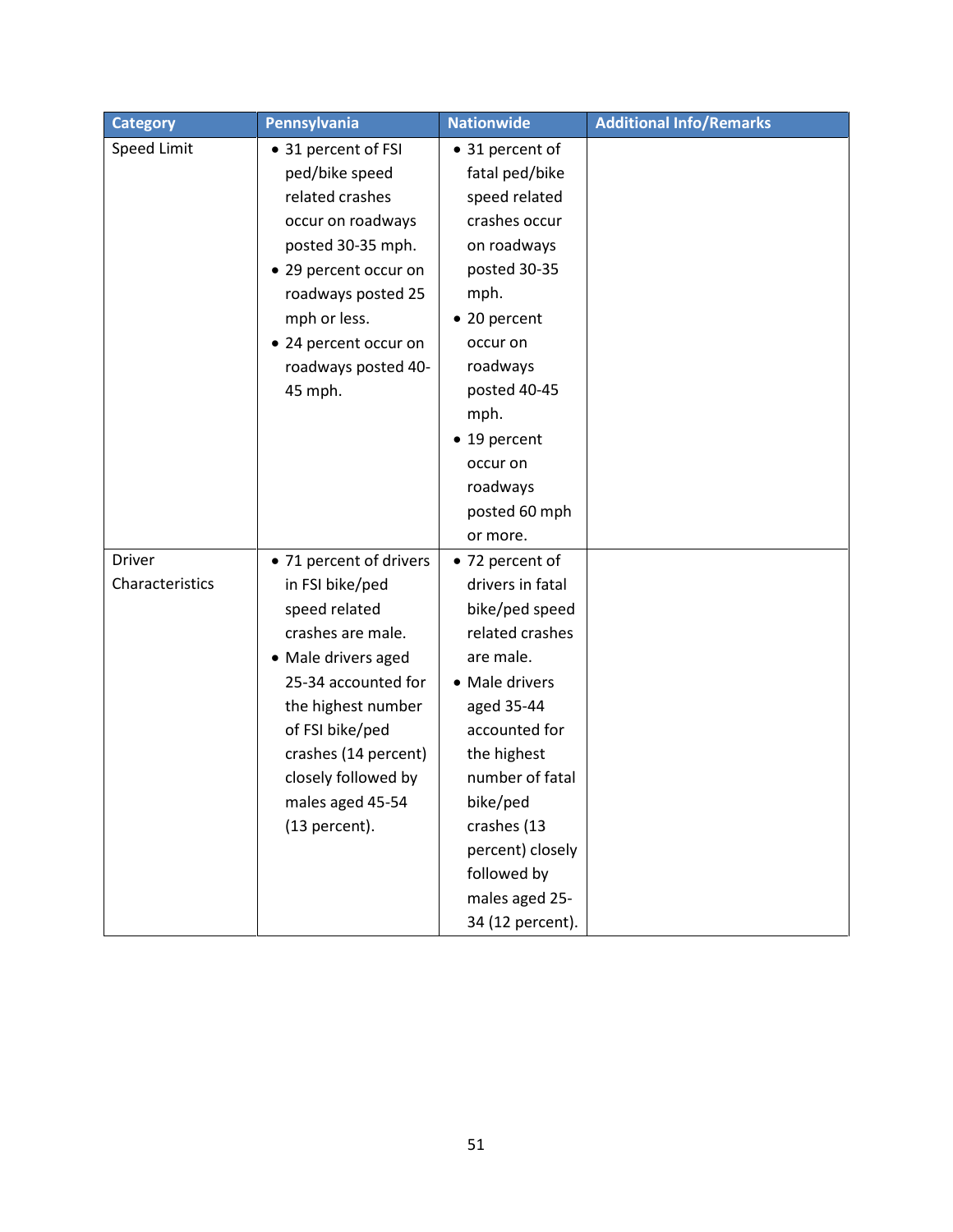| <b>Category</b> | Pennsylvania          | <b>Nationwide</b> | <b>Additional Info/Remarks</b> |
|-----------------|-----------------------|-------------------|--------------------------------|
| Time of Day     | • 40 percent of FSI   | • 35 percent of   |                                |
|                 | bike/ped speed        | fatal bike/ped    |                                |
|                 | related crashes       | speed related     |                                |
|                 | occurred in the       | crashes           |                                |
|                 | daytime.              | occurred in the   |                                |
|                 | • 37 percent occurred | daytime.          |                                |
|                 | in dark conditions    | • 38 percent      |                                |
|                 | with lighting         | occurred in       |                                |
|                 | present.              | dark conditions   |                                |
|                 |                       | with lighting     |                                |
|                 |                       | present.          |                                |
| Hour of Day     | • 35 percent of FSI   | • 40 percent of   |                                |
|                 | bike/ped speed        | FSI bike/ped      |                                |
|                 | related crashes       | speed related     |                                |
|                 | occurred from 6 pm    | crashes           |                                |
|                 | to midnight           | occurred from     |                                |
|                 | • 28 percent occurred | 6 pm to           |                                |
|                 | from midnight to 5    | midnight          |                                |
|                 | am                    | • 20 percent      |                                |
|                 |                       | occurred from     |                                |
|                 |                       | midnight to 5     |                                |
|                 |                       | am                |                                |